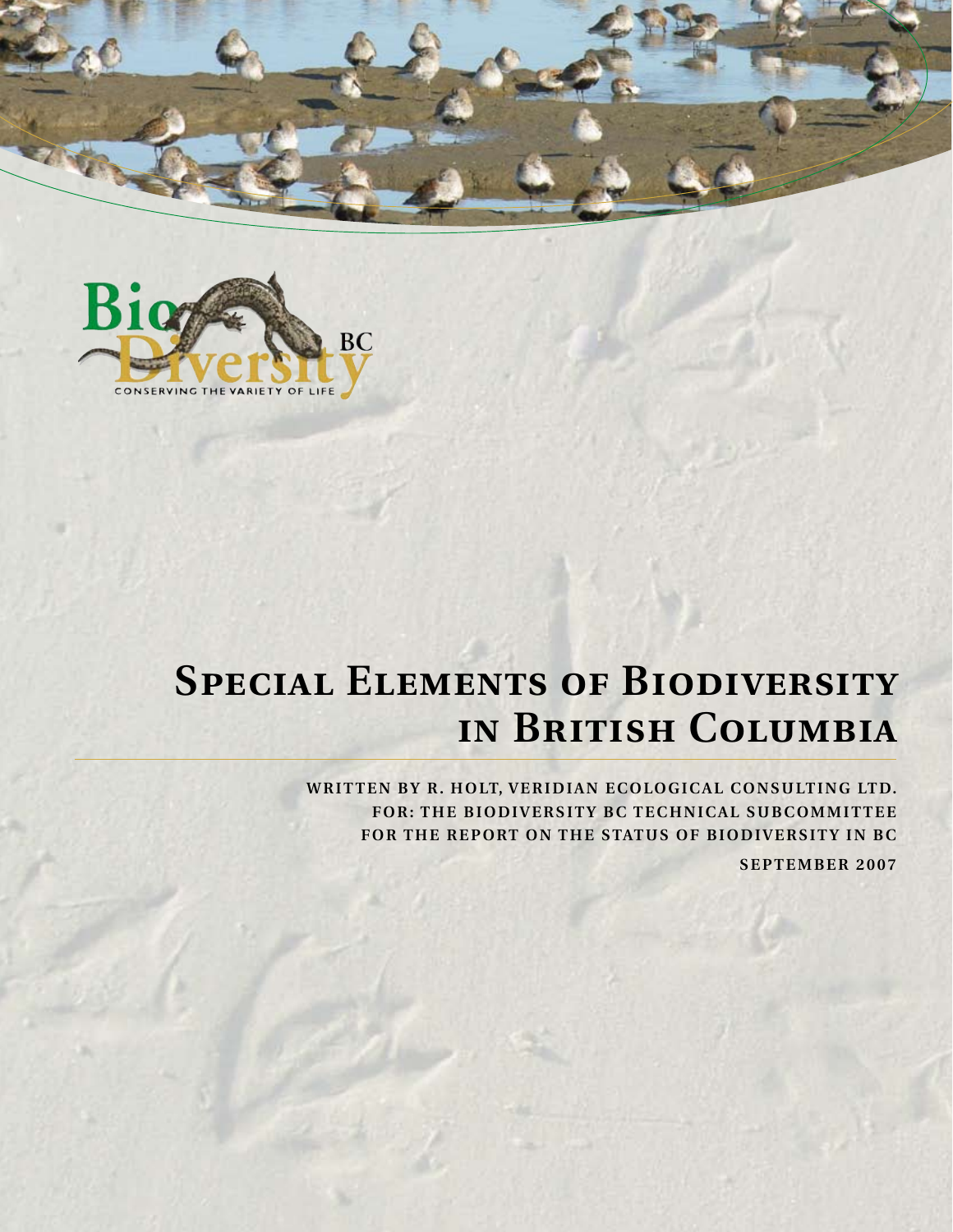Special Elements of Biodiversity in B.C.

September 2007

Prepared by: Rachel F. Holt

PREPARED FOR: CONSERVATION PLANNING TOOLS COMMITTEE<sup>1</sup>

 1 Also known as Biodiversity B.C. Steering Committee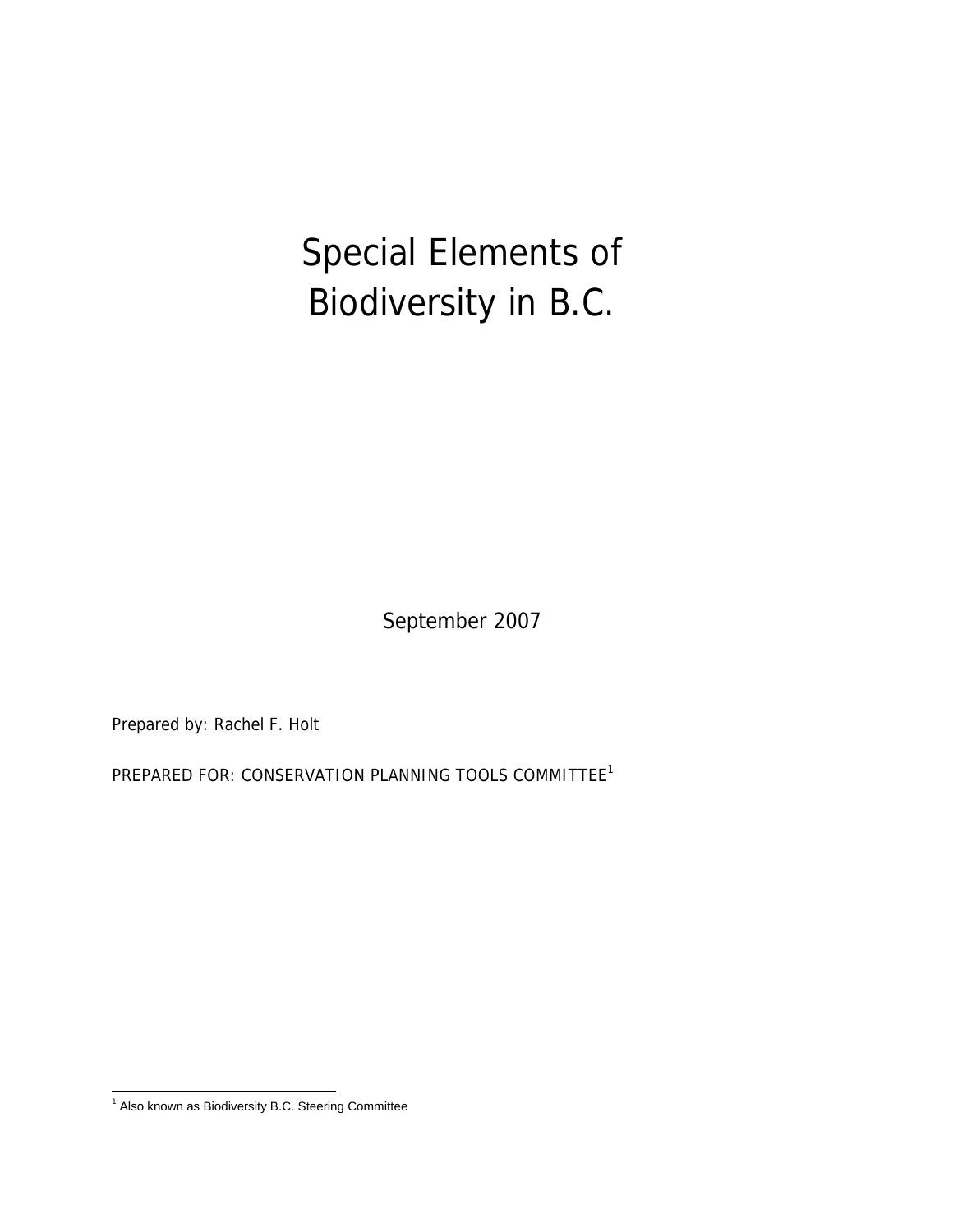# **Table of Contents**

| Appendix 1. |                                                                             |  |
|-------------|-----------------------------------------------------------------------------|--|
| Appendix 2. |                                                                             |  |
| Appendix 3. |                                                                             |  |
| Appendix 4. |                                                                             |  |
| Appendix 5. | Endemic and Disjunct species on Queen Charlotte Islands (QCI) and/or Brooks |  |
|             | Peninsula (BP) on Vancouver Island (from G. Scudder pers. comm.).  29       |  |

#### **Acknowledgements**

The Conservation planning Tools Committee provided the original list of potential special elements, and provided technical material to support the project.

Tory Stevens provided additional support throughout the project, including provision of material and review of the document.

Additional comments were provided by: Carmen Cadrin (BC CDC), Matt Austin, Marian Adair, Geoff Scudder, and Liz Stanlake.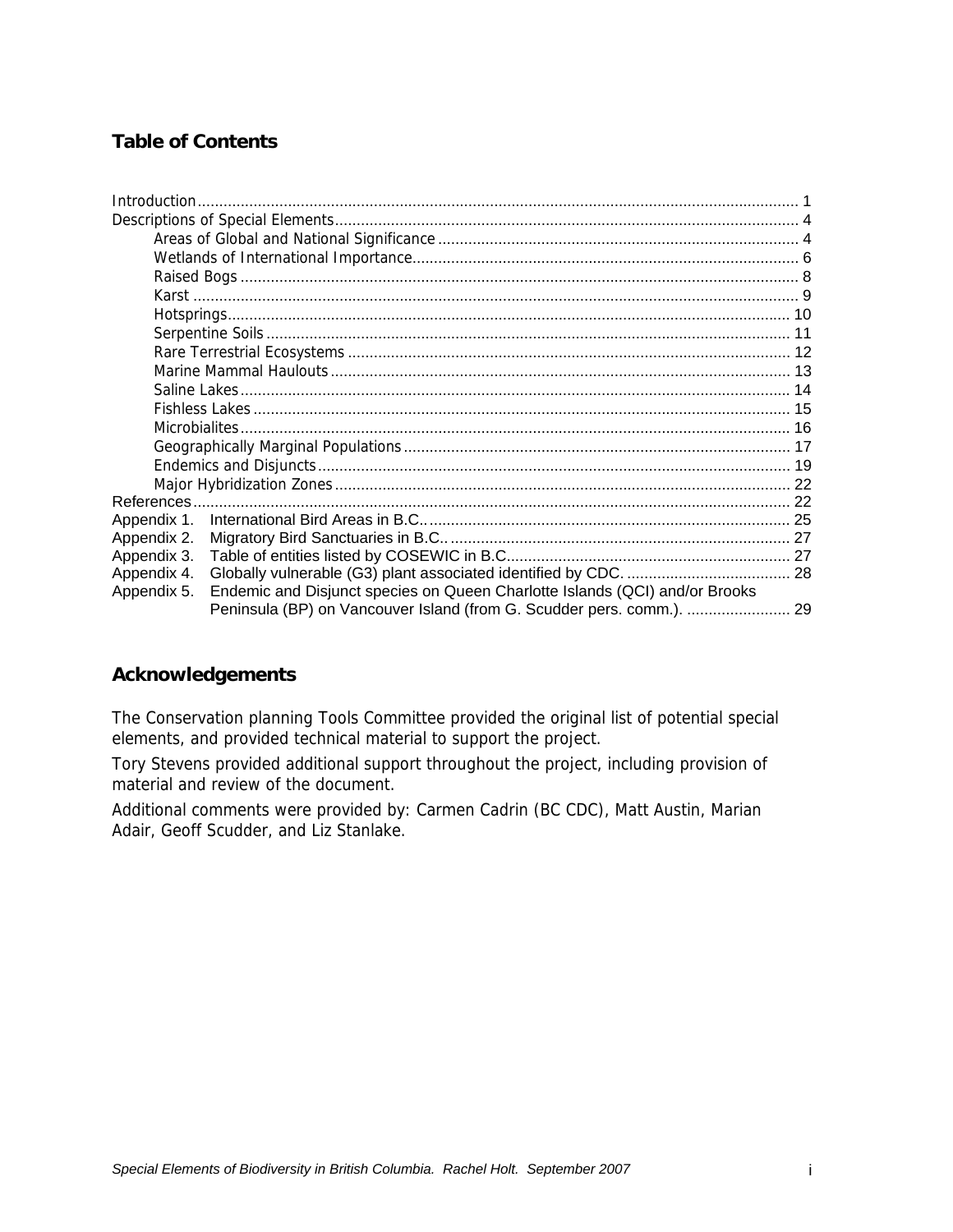# **Introduction**

Special elements are being identified to support the preparation of the "Status of Biodiversity in B.C." report. This is part of the science foundation for the Biodiversity Action Plan for B.C.<sup>2</sup>. An original list of potential special elements of biodiversity was provided to the author by the Technical Sub-Committee of the Conservation Planning Tools Committee<sup>3</sup> (CPTC). This preliminary list was further refined in conjunction with this steering group. Within the context of maintaining biological diversity in British Columbia under the Biodiversity Action Plan, special elements are those elements of biodiversity that

- represent a significant aspect of biodiversity in the global or national context,
- are not identified elsewhere in the Biodiversity Status Report, and
- may not be managed adequately using on-going coarse filter strategies.

The special elements identified are therefore a combination of different types of elements that warrant attention under the Biodiversity Action Plan, but are not identified in other component reports<sup>4</sup>. In general, to be sufficiently important to be recognised here, the element has to be somehow unique, and have global or international significance. Note however - for many elements of biodiversity there is no official ranking of significance so this is a relatively subjective process. Some generic criteria for inclusion are shown in Table 1. Table 2 provides a list of Special Elements included in this report and a brief rationale.

| <b>Criteria</b>          | <b>Threshold or Rationale</b>                                 |
|--------------------------|---------------------------------------------------------------|
| Critical habitat for     | The critical habitat maintains a significant proportion of a  |
| species.                 | population that is globally or internationally significant.   |
| Unique ecosystem or      | Unique at the national or global level. Found only or largely |
| element of biodiversity. | in B.C., or remaining only in B.C                             |
| Global / international   | The element or area has an existing global or international   |
| recognition              | recognition due to a particular designation.                  |
| Vulnerability            | Some elements are also particularly vulnerable or sensitive   |
|                          | and so warrant particular attention.                          |

| Table 1. Generic criteria for classification as a special element. |
|--------------------------------------------------------------------|
|--------------------------------------------------------------------|

 $^2$  An additional paper discusses 'key' elements – which are elements with particular functional significance. Key and Special should not be confused.

<sup>&</sup>lt;sup>3</sup> Also known as Biodiversity B.C. Steering Committee

<sup>&</sup>lt;sup>4</sup> All component reports can be found at: **www.\_\_\_\_\_\_\_\_\_\_\_\_\_\_\_\_\_\_\_\_\_\_**.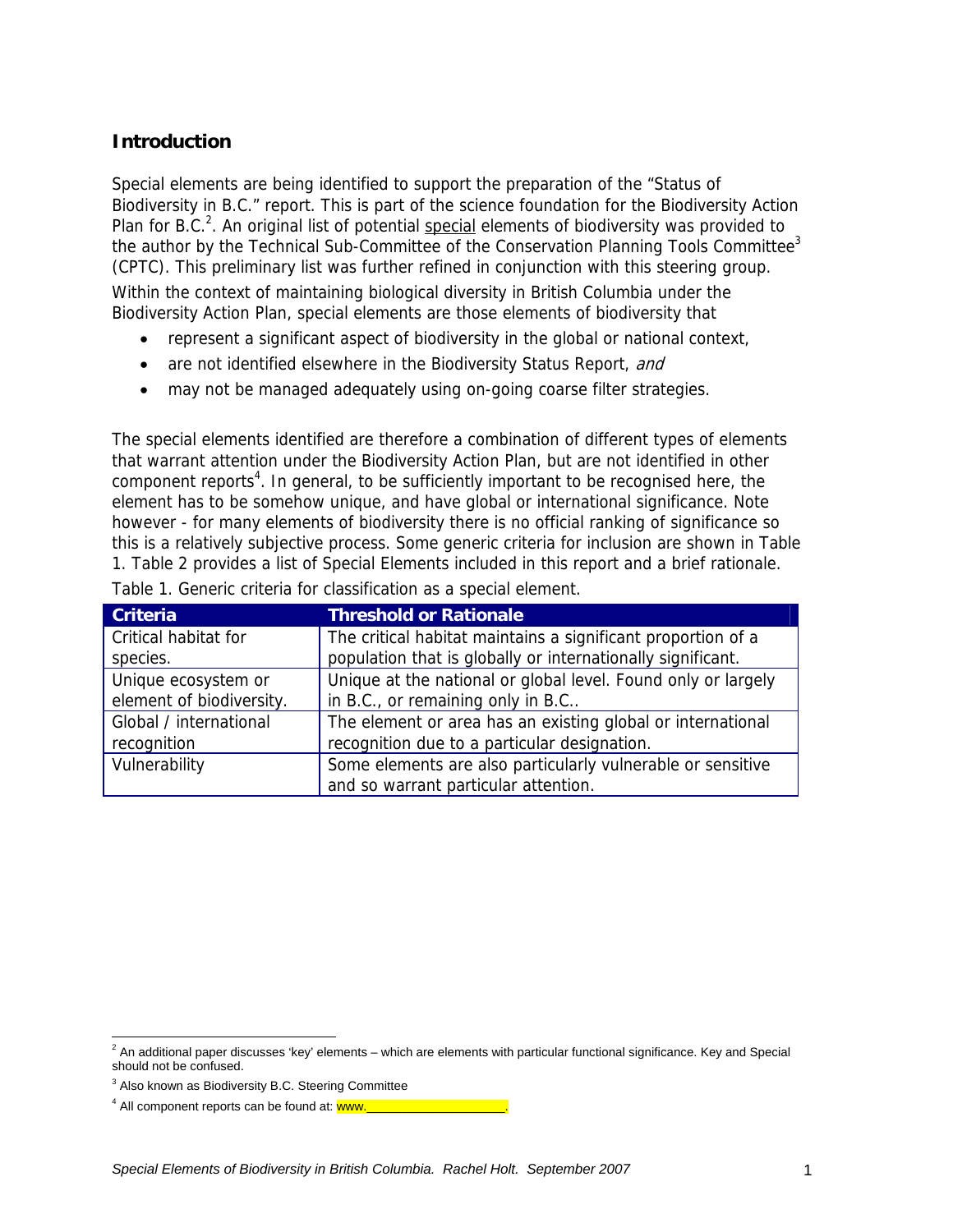|                                                  | <b>Special Elements</b>                                | <b>Description and Criteria</b>                                                                                                                                                                                                                                                                                                                                                                                                                                      |
|--------------------------------------------------|--------------------------------------------------------|----------------------------------------------------------------------------------------------------------------------------------------------------------------------------------------------------------------------------------------------------------------------------------------------------------------------------------------------------------------------------------------------------------------------------------------------------------------------|
|                                                  | Areas of global and<br>national significance           | A number of areas in B.C. have been recognised internationally as<br>having some type of global significance. Many of these relate to birds<br>and bird habitat, but others include geology, evolutionary and cultural<br>significance.                                                                                                                                                                                                                              |
| Unique Areas with<br>nternational<br>Recognition | Wetlands of<br>international<br>importance             | Wetland areas tend to have high biodiversity values, and in this case<br>those that are nationally or globally recognised by RAMSAR are<br>highlighted.                                                                                                                                                                                                                                                                                                              |
|                                                  | Raised bogs                                            | Bogs have very high biodiversity values. Burns Bog in the Lower<br>Mainland is the largest example of a raised bog in North America, and<br>remains highly vulnerable.                                                                                                                                                                                                                                                                                               |
|                                                  | Karst                                                  | Karst is a unique ecosystem created by soluble bedrock, particularly in<br>areas of high rainfall. They support rare communities and are<br>particularly vulnerable to disturbance.                                                                                                                                                                                                                                                                                  |
|                                                  | Hotsprings                                             | Are a unique ecosystem of themselves, and provide critical habitat for a<br>number of rare and specialised species.                                                                                                                                                                                                                                                                                                                                                  |
| Ecosystem<br>Related                             | Serpentine soils                                       | Formed from bedrock with high toxicity from heavy metals, these soils<br>provide harsh growing conditions, and as a result tend to support<br>specifically adapted, unique plant communities that include a large<br>number of rare and endemic species.                                                                                                                                                                                                             |
|                                                  | Rare Terrestrial<br>Ecosystems                         | British Columbia includes globally significant ecosystems at a number of<br>scales, including temperate rainforest, Garry oak and antelope-brush<br>ecosystems, plus a number of globally important plant associations.                                                                                                                                                                                                                                              |
|                                                  | Marine mammal<br>haulouts                              | A number of different marine mammals inhabiting the B.C. coastal<br>waters require terrestrial areas for both breeding and resting. Although<br>small, these areas are critical to maintaining populations of these<br>important marine predators.                                                                                                                                                                                                                   |
|                                                  | Saline lakes                                           | These provide critical habitat for a number of invertebrate species that<br>do not live in other waterbodies. Species reflect unusual adaptations to<br>this special environment.                                                                                                                                                                                                                                                                                    |
| Species Assemblage Related                       | <b>Fishless lakes</b>                                  | Lakes that are historically fishless and have never been stocked. They<br>were formerly common, but are now rare due to extensive fish stocking<br>practices in B.C. and elsewhere in the North America. They provide<br>important habitat for a wide range of other species, including some that<br>are rare and endangered.                                                                                                                                        |
|                                                  | Microbialites                                          | These are fossilised mats formed by microbes, primarily cyanobacteria.<br>Globally, examples are rare and the two examples known in B.C. remain<br>in good condition and are protected.                                                                                                                                                                                                                                                                              |
| Genetic Level                                    | Geographically<br>marginal species<br>and populations. | Geographically marginal populations are those isolated from a core<br>population by geographic barriers. They tend to have increased genetic<br>diversity, and it is hypothesised these are the populations that will<br>adapt most readily to impacts such as climate change.                                                                                                                                                                                       |
|                                                  | Endemics and<br>Disjuncts                              | Some areas in B.C. have significant concentrations of endemic species<br>and disjunct populations, and so contribute disproportionately to intra-<br>specific diversity. They include ice-age refugia such as Queen Charlotte<br>Islands and areas of Vancouver Island.<br>In addition, there are a number of evolutionary phenomena that<br>warrant particular attention, including parallel evolution in a number of<br>fish species and single lake endemic fish. |

Table 2. Special elements of biodiversity in B.C.. A summary of each element is provided.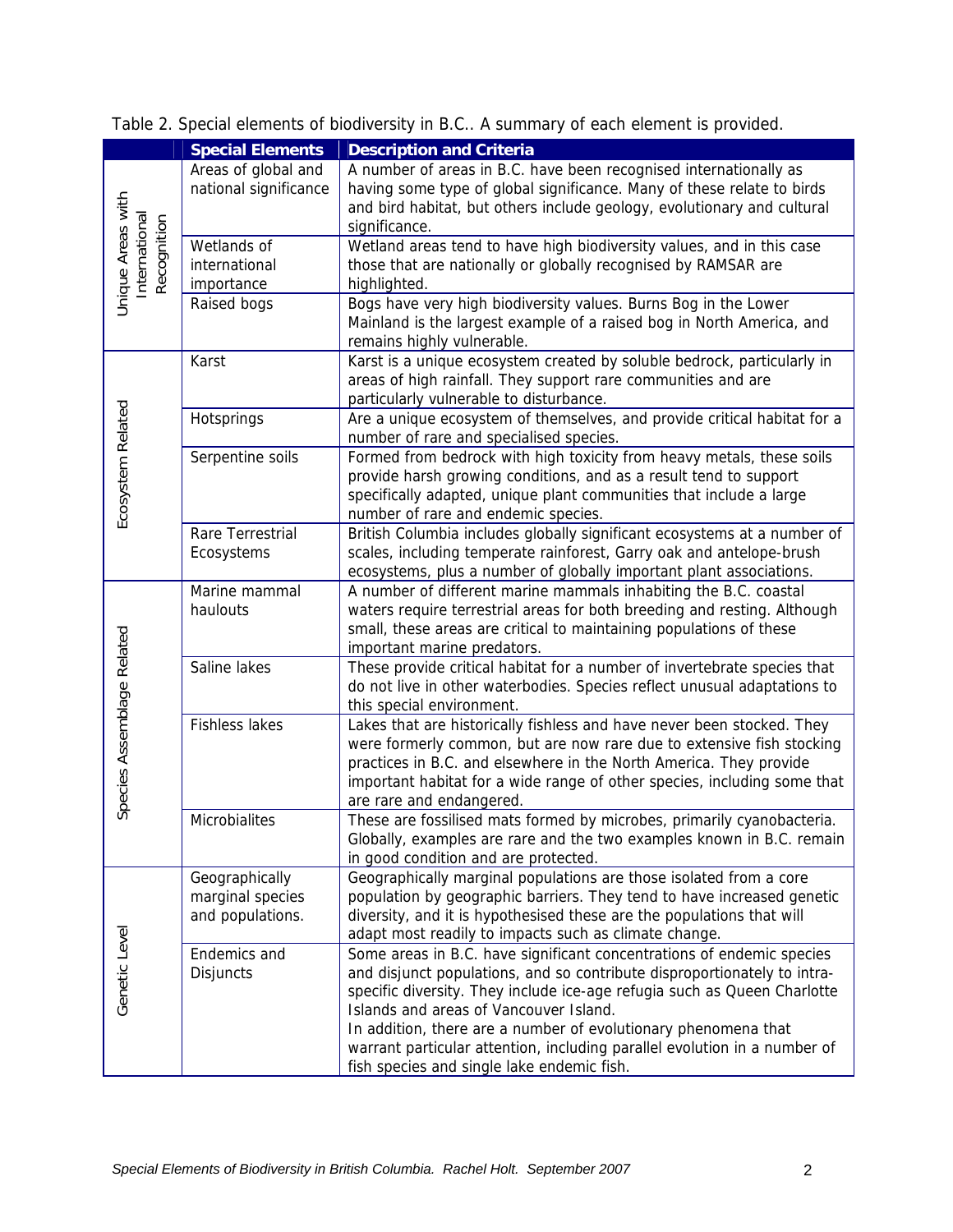| <b>Special Elements</b>            | <b>Description and Criteria</b>                                                                                                                                                                                                       |
|------------------------------------|---------------------------------------------------------------------------------------------------------------------------------------------------------------------------------------------------------------------------------------|
| <b>Special Genetic</b><br>elements | Special genetic elements for B.C. include the Kermode bear, and 20%<br>of the COSEWIC list in B.C. are for elements at levels lower than species<br>level.                                                                            |
| Major hybridization<br>zones       | Hybridization zones (or suture zones) have been hypothesised to exist<br>in B.C A number of examples of interesting hybridization, or<br>coexistence of subspecies occur here. This provides a window into<br>evolutionary phenomena. |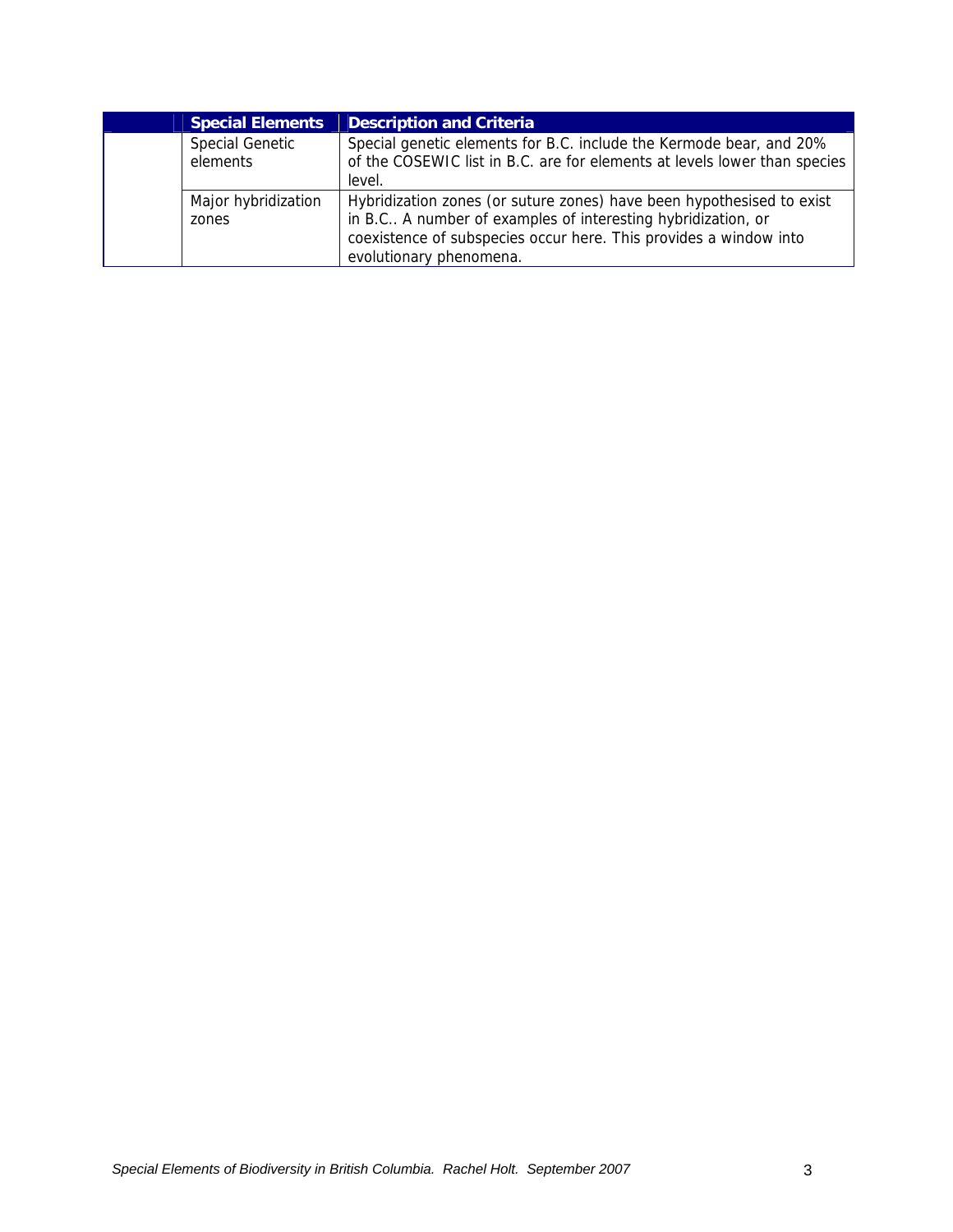# **Descriptions of Special Elements**

# **Areas of Global and National Significance**

There are a number of general areas in B.C. that have been given 'global' significance as a result of some type of designation. Many of the areas are related in some way to birds and bird habitat – (Important Bird Areas, Shorebird Reserves and Migratory Reserves), others with general biomes of importance (e.g. the Biosphere Reserves) and World Heritage Sites. Wetlands of global significance as identified by RAMSAR are dealt with separately below. Note that many species other than birds would also benefit from such designations of their key habitat, but birds have had a focus of public attention longer than most species.

Birds are an extremely diverse group of animals in their habitat and hence their conservation needs. Many species, such as the arctic tern (Sterna paradisaea), move widely across continents over the period of a year, while others remain resident in localised areas. Colonial nesting species such as great blue herons (Ardea herodias) are particularly dependent on protected nesting sites while others such as marbled murrelets (Brachyramphus marmoratus) or northern goshawks (Accipiter gentilis atricapillus) require protection of large areas of habitat to maintain populations.

A number of different designations exist which identify areas of high national and international significance for maintaining bird populations. Three different designations are Important Bird Areas (IBA), the Western Hemispheric Shorebird Reserve Network and Migratory Bird Sanctuaries.

#### **Status**

Many of these sites have differing levels of protection and many areas remain sensitive to disturbance. For example, high density marine bird breeding areas are vulnerable to changes in food supplies in the ocean and introduced species which can result in high nest failure rates. Grassland areas are influenced by invasive plant species and grazing. The Fraser River delta is impacted by large scale development and human disturbance. In general, these broad international or national designations rarely result in total protection of the area and its values, but see individual sections for details.

Important Bird Areas (IBA) are an internationally recognized network of sites identified as providing essential habitat for the conservation and preservation of the world's bird populations. IBAs include sites for breeding, wintering, and/or migrating birds. Sites vary greatly in size and may be public or private lands. Many are located on unprotected land.

Sites must meet one of three criteria to be identified as an IBA (http://www.ibacanada.com/). The site must contain habitat for:

- Species of conservation concern (e.g. threatened and endangered species), restricted-ranges species (species vulnerable because they are not widely distributed) and/or;
- Species that are vulnerable because their populations are concentrated in one general habitat type or biome and/or;
- Species, or groups of similar species (such as waterfowl or shorebirds), that are vulnerable because they occur at high densities due to their congregatory behaviour.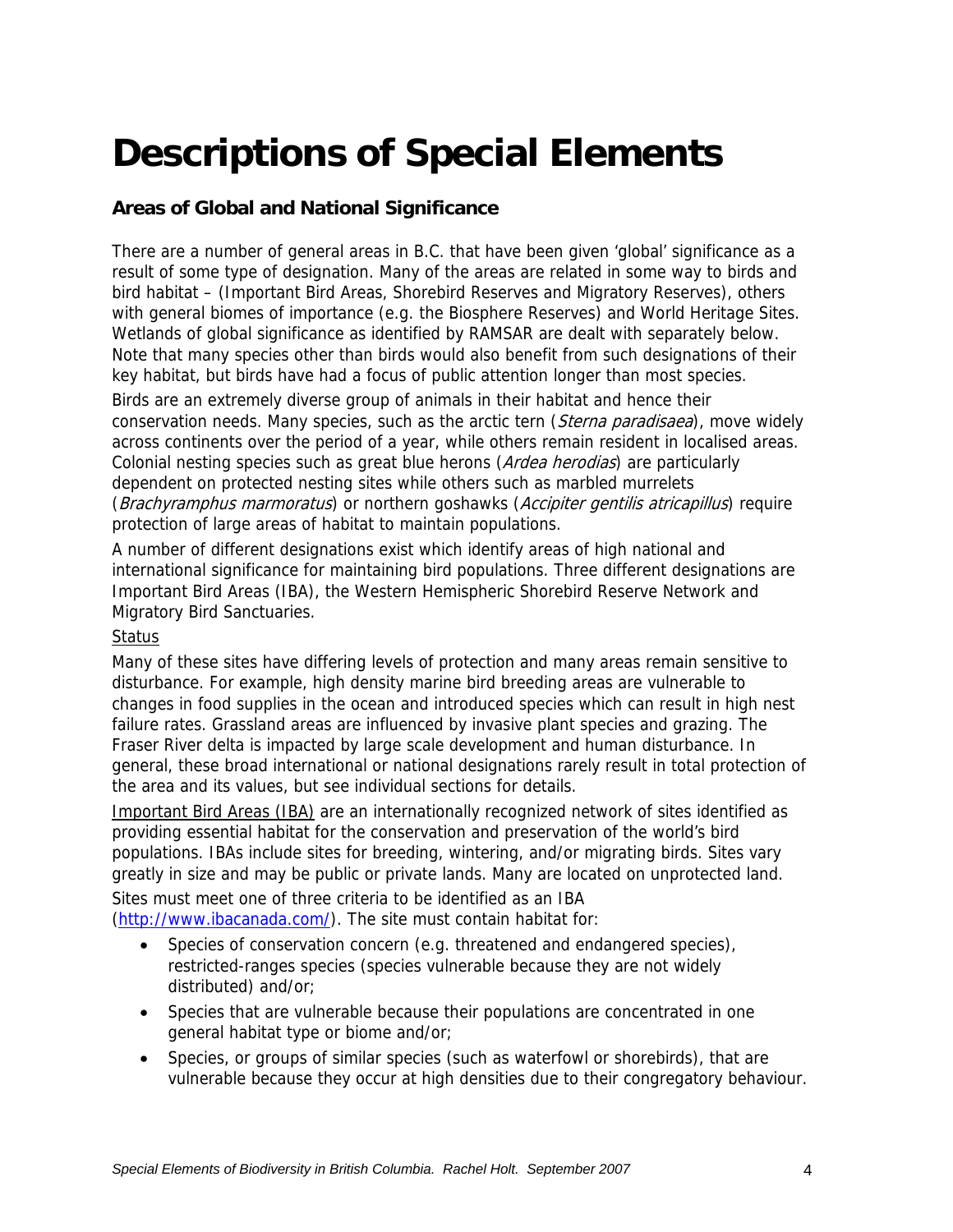Currently there are approximately 10,000 IBAs identified across the world, including 597 in Canada. In B.C., 84 IBAs are distributed primarily along the coast particularly around the lower mainland and Vancouver Island, and are secondarily scattered through the centre of the province and along the southern border with the United States. A list of all these sites is provided in Appendix 1.

Sites are identified for different reasons: the area given the highest ranking in B.C. through the initiative (see http://www.ibacanada.com/ for more details) is the Boundary Bay – Roberts Bank - Sturgeon Bank site south of Vancouver. This large and complex area includes coastal wetlands, mudflats and intertidal marshes which provides habitat for an extremely high diversity and biomass of birds and is particularly important as a Pacific flyway stop-over location. Dunlin wintering in this area can account for 8% of the North American population of this species, and in a single day during the early winter counts of more than 100,000 waterfowl can be made. More than 50 species of shorebirds are regularly seen in the area.

In contrast, the Scott Islands Group located off the northwest tip of Vancouver Island is a relatively small area that supports the largest concentration of breeding seabirds in the northern Pacific south of Alaska. Twelve species of seabirds birds breed here with numbers totalling more than two million breeding birds. Three species have populations here of particular global significance: the numbers of Cassin's auklet, rhinoceros auklet and tufted puffin constitute 55%, 7% and 2% of the global population of these species respectively.

Smaller sites included as IBAs include areas such as the McFadden Creek Heronry on Saltspring Island which has around 120 heron nests. The site is of particular importance because available nesting sites for this species have decreased in the surrounding areas over the last few decades. Other examples of national importance include the Skookumchuk Prairie which is a small area of native grassland and provides habitat for around 22 pairs of long-billed curlew – constituting around 1% of the Canadian population.

The Western Hemispheric Shorebird Reserve Network is a series of sites identified that provide habitat for at least 500,000 shorebirds annually, or at least 30% of the biogeographic population for a species. In B.C., the Fraser River Estuary (31,000ha) as a whole is identified as such a site. This includes the areas included as part of the IBA network (Boundary Bay – Roberts Bank - Sturgeon Bank) and the Alaksen Wildlife Refuge (Identified below both as a Migratory Bird Sanctuary and as a Wetland of International Importance). Although there are protected areas as part of the Fraser River delta, much of the delta remains unprotected.

Migratory Bird Sanctuaries are areas legally designated under federal legislation and are protected from hunting and disturbance. In B.C., 7 sites are identified (Appendix 2). An example is Vaseaux Lake near Penticton in the southern Okanagan. It is the most natural valley bottom site remaining in the Okanagan Valley and provides habitat for a wide-variety of species including wintering habitat for Trumpeter and Tundra Swans and stop-over habitat for a wide range of migrating waterfowl.

Additional Areas of Significance:

UNESCO Biosphere Reserves are identified geographic areas "where people exemplify various ways to sustain local economies and resource use while also conserving the biodiversity found in different kinds of ecosystems" (http://www.biospherecanada.ca/home.asp). Two examples are found in B.C. : Mountain Arrowsmith and Clayoquot Sound. Mount Arrowsmith is located on southeastern Vancouver Island and includes the peaks of Mounts Cokely and Moriarty. The reserve includes a complete range of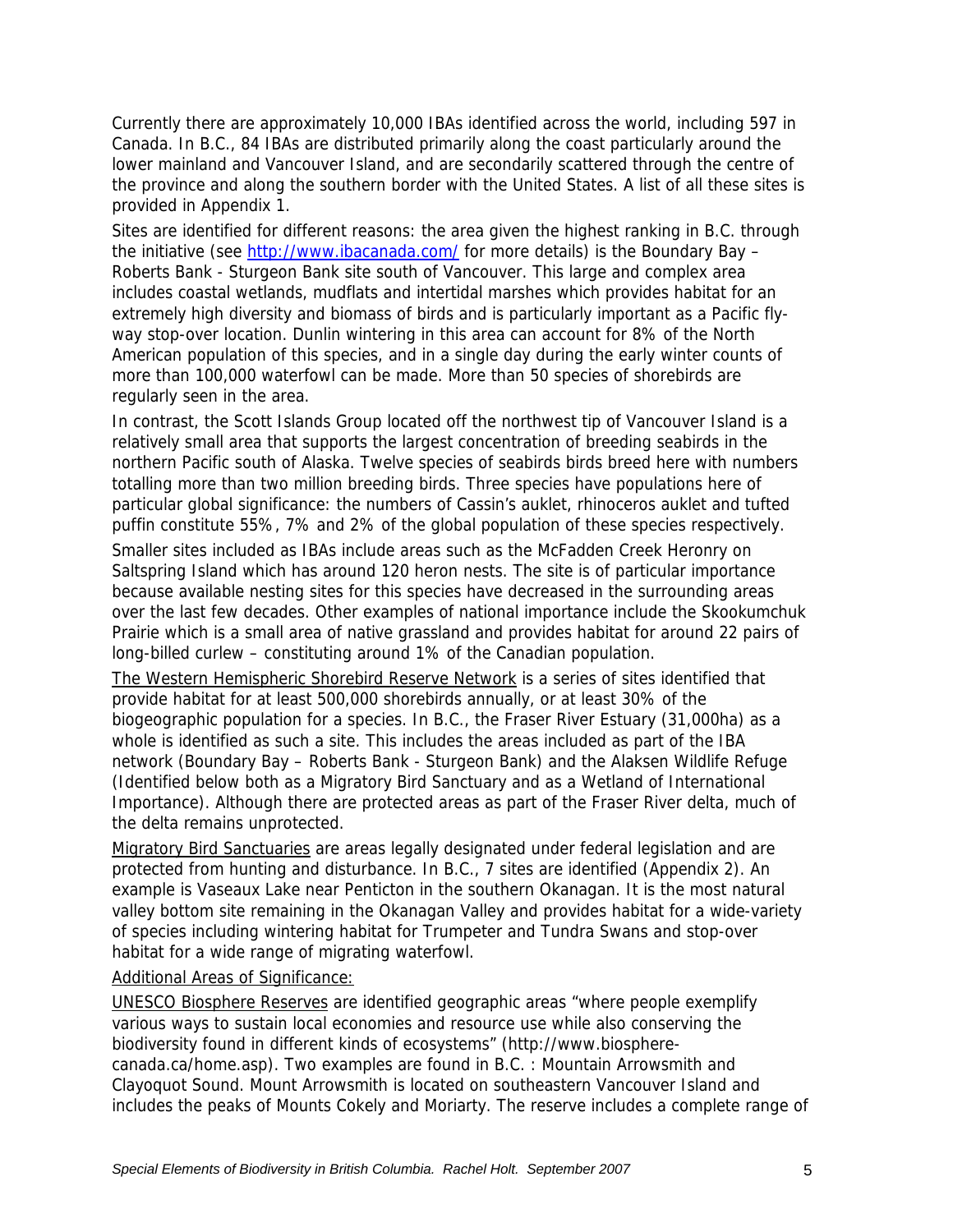habitats from alpine to the dry low elevation Coastal Douglas Fir forests, lakes, floodplains and estuaries. Clayoquot Sound is located on the west side of Vancouver Island and is home to coastal temperate rainforest and the Nuu-chah-nulth First Nations.

World Heritage Sites are areas identified as having outstanding universal value. Sites in B.C. include SGang Gwaay, the Canadian Rocky Mountain Parks and Kluane / Wrangell-St Elias / Glacier Bay / Tatshenshini-Alsek .

SGang Gwaay located on a southern Island of Queen Charlotte Islands and is home to the Haida village of Ninstints where building structures and mortuary poles remain. The site is identified on the basis of being an exceptional testimony to a cultural tradition.

The Canadian Rocky Mountain Parks are a contiguous series of parks that encompass extensive wildlife habitat, and the world renowned Burgess Shale. The area is identified specifically for providing an example of the major stages of the world's evolutionary history and for geological values.

Another complex of parks - Kluane / Wrangell-St Elias / Glacier Bay / Tatshenshini-Alsek are located around the border between B.C., the Yukon and Alaska and are home to a wide variety of large mammals including grizzly bears, caribou and Dall's Sheep. It is also the largest non-polar icefield in the world. It is identified as being exceptional under both ecological and geological values.

#### **Wetlands of International Importance**

Wetlands are areas where water covers the soil for most of the year, and as a result are some of the most productive and highly biodiverse ecosystems in the world. They provide habitat for a large range of species and fulfill a broad range of ecological functions. They maintain both terrestrial and aquatic ecosystems, acting as circulatory systems for nutrients, water and carbon; wetlands are thought to help moderate global climate conditions. They also mitigate environmental fluctuations such as floods and erosion.

Inland wetlands are most common as riparian areas along rivers and streams, in isolated depressions surrounded by dry land, along the margins of lakes and ponds, and in other low-lying areas. Many of these wetlands are seasonal, with the quantity and timing of water determining wetland function. Even wetlands that appear dry for significant parts of the year, such as vernal pools, often provide critical habitat for wildlife adapted to breeding exclusively in these areas.

Three British Columbia wetlands have been identified as internationally significant and listed in the Convention on Wetlands, signed in Ramsar, Iran in 1971 - the Creston Valley Wildlife Management Area, the Columbia Wetlands and the Alaksen National Wildlife Area. RAMSAR is an international treaty that provides for national action and international cooperation for the conservation and wise use of wetlands and their resources. However, it does not specifically result in protection for the identified areas.

The Creston Valley Wildlife Management Area (CVWMA) received Ramsar designation in 1994. The area covers 7,000 hectares and is located in the south-western corner of B.C. It consists of Duck Lake (1,500 hectares), seventeen managed marshes, the Kootenay river and surrounding mountain slopes. The area provides habitat to over 265 bird species, 50 mammal species, 30 fish, plus reptiles, amphibians and thousands of invertebrate and plant species. The area provides an important stopover site for tundra swans (Cygnus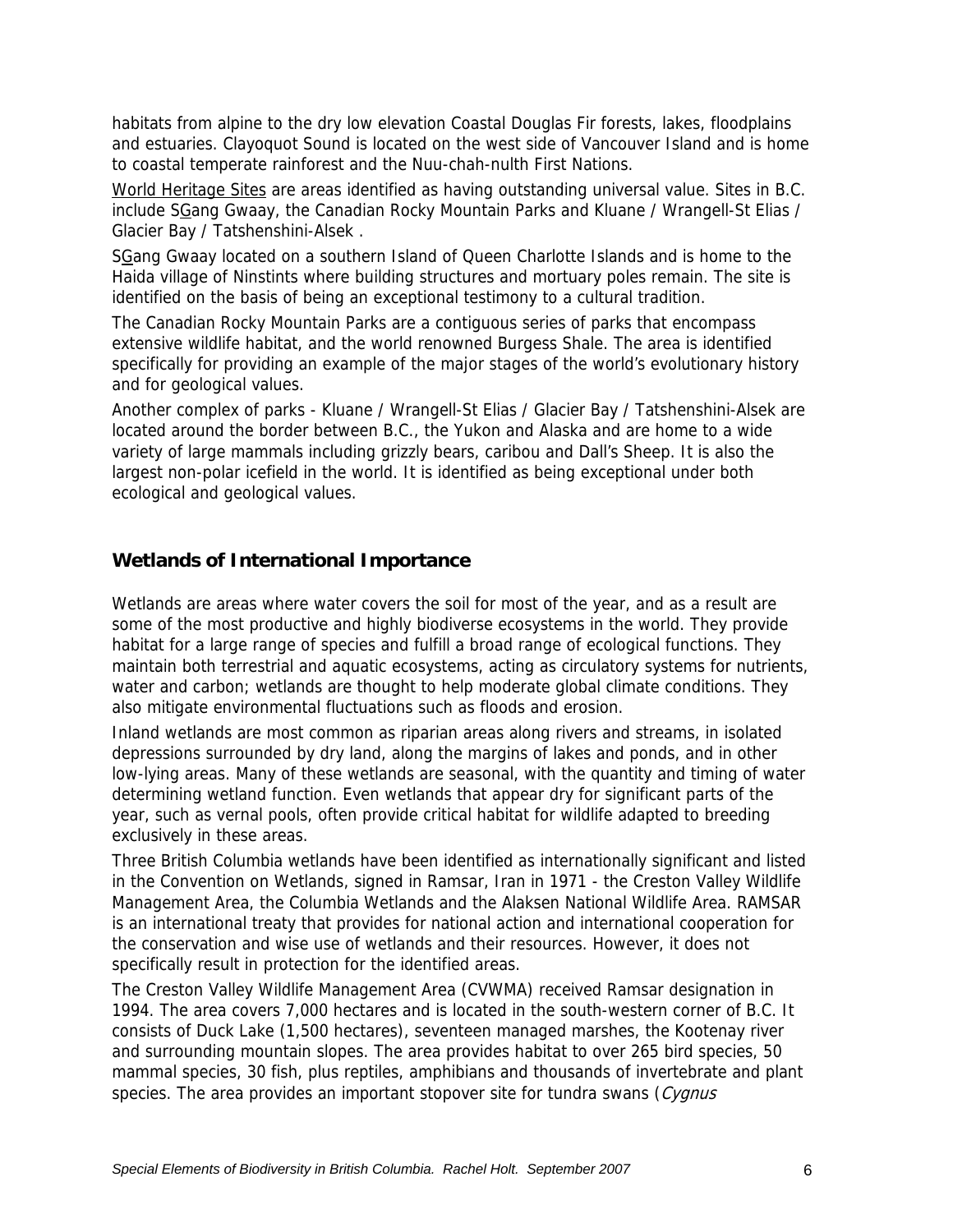columbianus), greater white-fronted geese (Anser albifrons), and many other waterfowl – and may be second only to the lower mainland coast as a flyway route for numbers of migrating birds. The management area is also a regionally important site for wintering birds of prey in the B.C. Interior. The marshes form a valuable link in a chain of wetlands stretching from the Arctic Ocean to California.

The Columbia Valley Wetlands located in the East Kootenay Trench were recognized in 2005 as a Ramsar site. This wildlife management area is the longest contiguous network of wetlands in North America, covering more than 26,000 hectares and supporting over 260 resident and migratory bird species. The provincially red-listed (S2B) prairie falcon (*Falco* mexicanus) and the blue-listed (S3B,S2N) short eared owl (Asio flammeus) are two of the species found in these wetlands.

The Alaksen National Wildlife Area, also a Ramsar site recognised in 1982, is a 200ha area located in the Fraser River estuary south of Vancouver. The area supports internationally important waterfowl populations and also provides important habitat for several species at risk in Canada. The federal government purchased the property in 1972 in order to prevent commercial and recreational development of this vital bird habitat resulting in complete protection of the site. However, note that this is a very small portion of the IBA – Boundary Bay-Roberts Bank – Sturgeon Bank which remains largely unprotected. This Fraser River Estuary IBA (which includes Alaksen) is a shorebird migratory site of hemispheric importance. The Fraser River estuary supports over 500,000 western sandpipers (Calidris mauri) during migration and over 30,000 dunlin (Calidris alpina) in the winter. The provincially red-listed (S1,S2B) upland sandpiper (*Bartramia longicauda*), and the blue-listed (S2,S4B) american golden plover (Pluvialis dominica), long-billed curlew (S3B,S2N; Numenius americanus), and red-necked phalarope (S3,S4B; Phalaropus lobatus) are among the shorebirds that have been sighted in the estuary. The area also provides habitat for extremely high densities of over-wintering raptors including a high percentage of the province's bald eagle population.

#### Status

Wetlands are also some of the most impacted ecosystems worldwide since they tend to occur in low-lying areas suitable for agriculture and settlement, and because they can be significantly impacted by numerous activities such as removal of water, siltation, pollution, diversion and general human disturbance. In B.C., the Okanagan River has been fully channelised, and 85% of the original wetlands have been lost. The formerly important Sumas Lake wetlands are completely eradicated, and in the Fraser River delta – which remains of international significance, 70% of the delta has been diked and drained.

Threats to the Creston Valley wetlands include continued ecosystem loss, run-off from surrounding agricultural and urban areas and the requirement for continuous management to maintain the current artificial water levels that maintain the wetlands productivity.

The Columbia Wetlands face several threats including surrounding pesticide and fertiliser use which impact wetland function. Recreational impacts, especially motorized recreation such as power boats and jet skis have increased with increased tourism and settlement. Such motorized sport increases erosion, destruction and nest desertion as a result of the increased wave action on shores and nesting habitat. The renegotiation of the Columbia River Treaty between Canada and the United States may have profound effects on these internationally important bird habitats and wetlands since it may significantly influence water flow regimes in this region in future.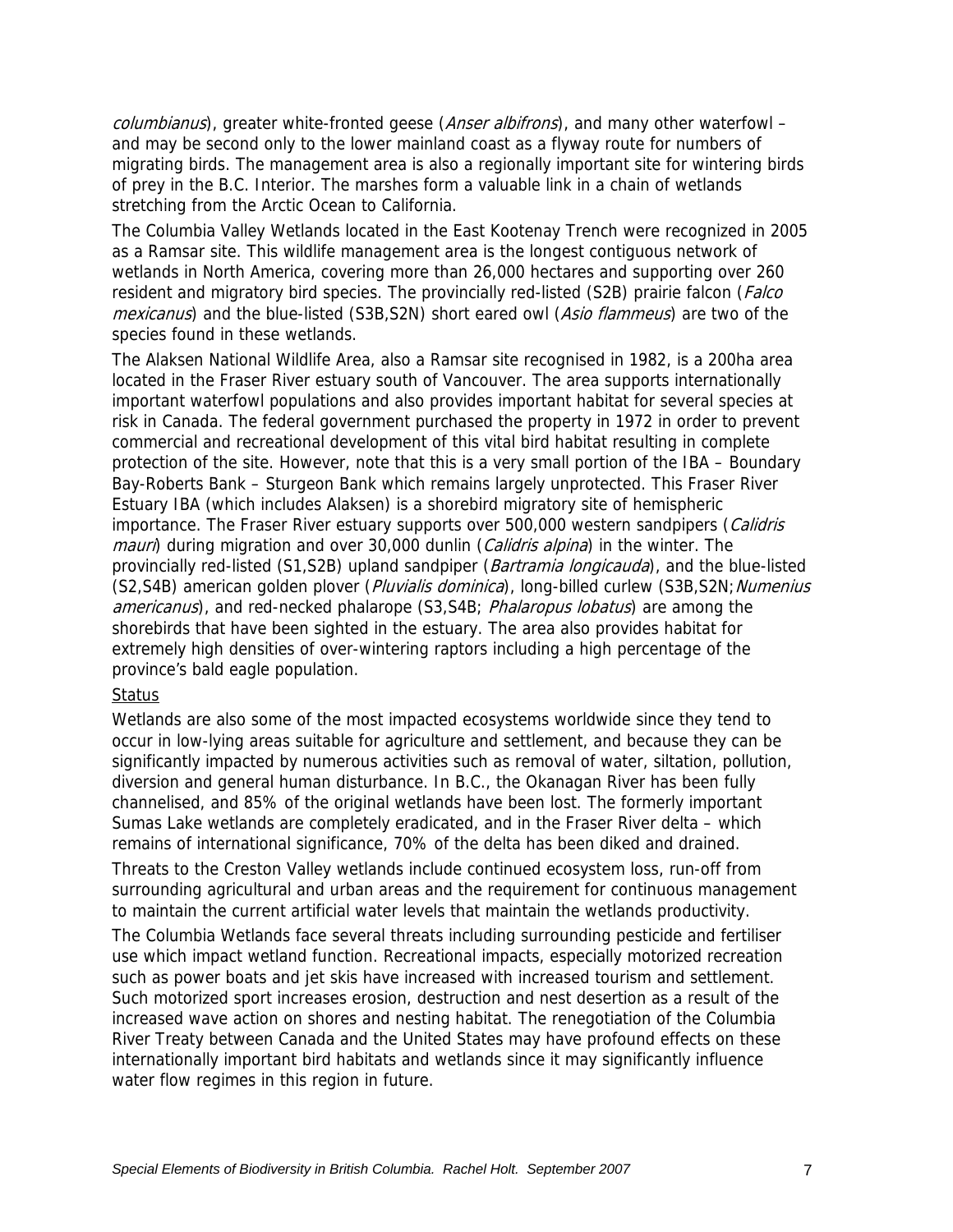Current threats to the Fraser River Estuary IBA include a planned industrial port expansion, bird control at nearby Vancouver International Airport, and pollution from the mouth of the Fraser River. Disturbance has grown in recent years and includes adjacent greenhouse developments in the delta region, increasing boat traffic, hikers and beach walkers – all of which have potentially detrimental impacts on bird habitat and populations.

# **Raised Bogs**

Raised bogs are ombrotrophic peat bogs that are raised above the level of the surrounding wetlands. Ombrotrophic bogs are those where the water necessary for the maintenance of life come only from direct precipitation - rainwater. Raised bogs are typified by acidic nutrient-poor water, two–layered peat deposits and peatland communities dominated by sphagnum moss and heathers (Ericaceae).

Burns Bog, in the Fraser River Delta of B.C., covers 3,000ha and is the largest raised bog in North America. It is globally unique because of its large size, chemistry and flora and fauna. The acidic nutrient-poor water has typically a pH of 3.5-5.5 and calcium levels of 0-3 mg/l. It is also important and scarce being a large ecosystem located in a metropolitan area.

Bogs support unique ecosystems including organisms that can survive in acidic and nutrient poor water and soils. Species in Burns bog but uncommon to the region include fewflowered sedge (Carex paucifolia), great sundew (Droser angica - a carnivorous plant), and crowberry (*Empetrun negrum*). Bogs tend to have an unusual number of carnivorous plants, a feature which is hypothesised to have evolved as an adaptation to the paucity of nutrients in the acid rich waters.

Burns Bog is also home to several endangered species including the southern red-backed vole (Clethrionomys gapperi), the pacific water shrew (Sorex bendirii), Townsend's mole (Scapanus townsendii), the peregrine falcon (Falco peregrinus) and the purple martin (*Progne subis*). Also found here are Trowbridge's shrew (*Sorex trowbriderii*), the greater sand-hill crane (Grus canadensis), green heron (Butorides striatus), bittern (Botaurus lentiginosus), great blue heron, trumpeter swan (Cygnus buccinator), California gull (Larus californicus), caspian tern (Sterna caspia), barn owl (Tyto alba), rubber boa (Charina bottae) and painted turtle (Hrysemys picta). Burns Bog is on the Pacific Flyway and provides an important stop-over for birds using the Fraser River delta.

#### **Status**

Raised bogs are valuable sources of biodiversity and homes to rare organisms and ecosystems. Peatlands are also valuable tools in the fight against climate change because they trap greenhouse gases methane and carbon dioxide. The disturbance of the bog surface increases emission of these gases.

Approximately 40% of the original area of Burns Bog has been disturbed by human activity, mainly by peat mining. Peat mining, surrounding agriculture, industry and residential developments have disturbed the natural hydrology of the bog and the bog's unique ecosystems. Much of the southern bog is occupied by a large landfill and is still privately owned. In March 2004, 2,042 ha (5,045 acres) of Burns Bog was purchased to be protected as the Burns Bog Ecological Conservancy Area, however most of the land surrounding Burns Bog has been destroyed by development, and the remaining bog is threatened by incursion of "non-bog water" which is rich in dissolved anions and cations.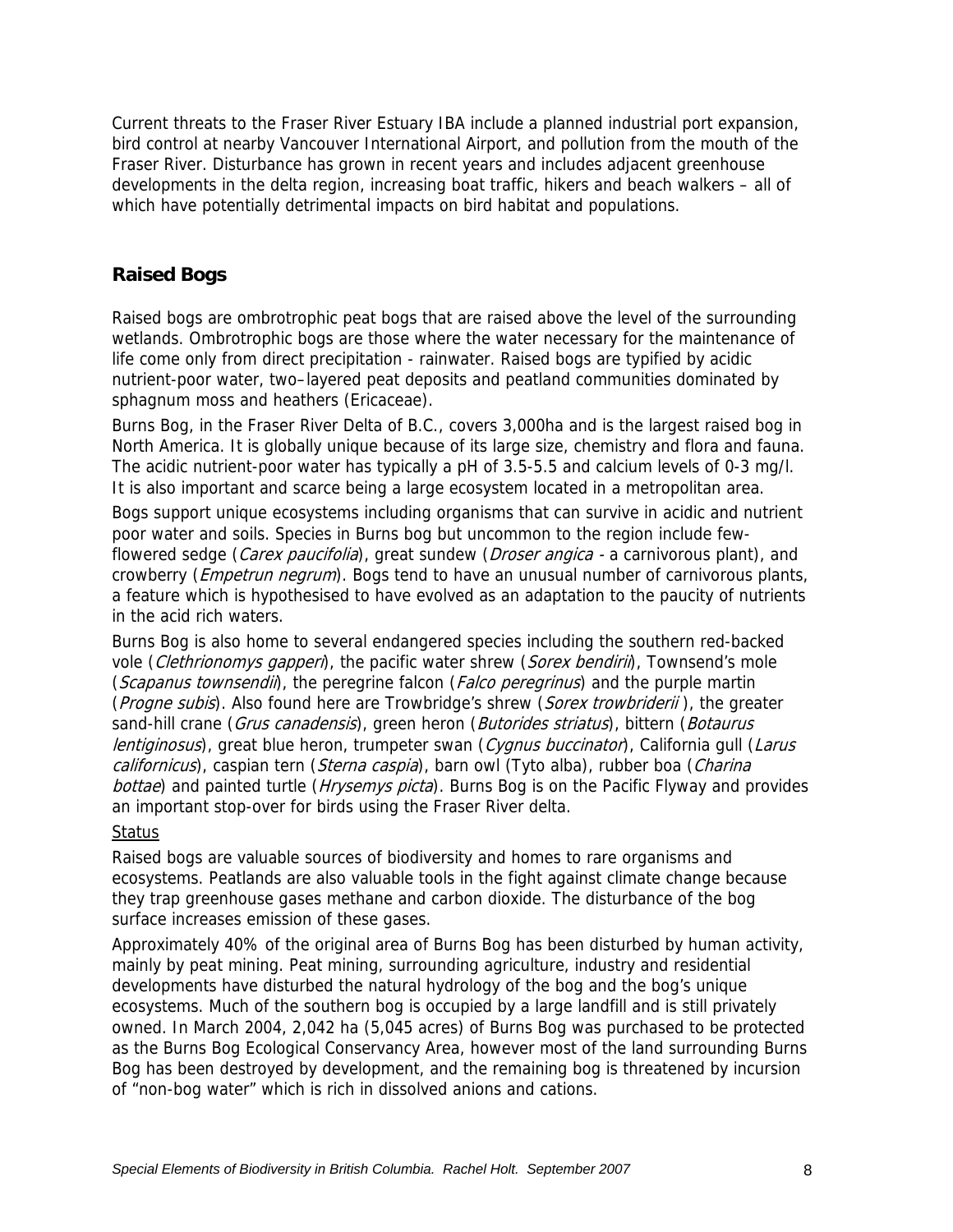#### **Karst**

Karst is an ecosystem created on soluble bedrock - typically limestone, but also dolomite, marble and gypsum. Over time water dissolves the bedrock and creates caves, sinkholes, vertical shafts, convoluted rock surfaces and disappearing and reappearing streams. About 10% of the landscape of B.C. is potentially suitable for karst formation, including the northern Rocky Mountains, Vancouver Island, Queen Charlotte Islands and the mainland coast. High rainfall areas tend to have the most interesting formations, so these occur primarily in the coastal temperate rainforest.

Karst ecosystems tend to be very productive because of dissolved minerals, fractured bedrock and well-drained soils – all of which encourage deep rooting and high growth rates of associated plants and trees. Karst ecosystems therefore tend to have both high diversity, from a species richness perspective, and also provide habitat for a number of rare plants including ferns, a recently discovered orchid species on Vancouver Island, and other rare and endemic species associated with limestone.

Within the underground cave systems created by water running through the limestone unique 'troglobites' exist– these ancient invertebrates appear to have survived the last iceage by inhabiting the caves and they are totally dependent on the microclimates found underground. Other species – troglophiles – are capable of using caves for part of their lifehistory and can include some salamanders, spiders and crickets. Other species – 'trogloxenes' use caves for a critical part of their life-history and include roosting by bats and denning by bears.

Karst ecosystems can also affect more distant biodiversity values such as increasing the productivity of adjacent salmon streams: research from Alaska has indicated that karst landscapes produce cool, stable streams which have ideal properties for fish spawning, and that leaching of calcium carbonate buffers acidic streams (Bryant and Swanston 1998). Aquatic insect populations also tend to be more diverse within karst-fed streams and karst itself can result in more sites for fish to rest, breed and avoid predation.

Karst ecosystems are often associated with cultural values of First Nations, and there is also high recreational use in some areas by cavers.

Karst ecosystems occur world-wide where suitable conditions exist, and tend to have unusual ecosystems wherever they are located.

#### Status

No systematic survey of the condition of karst in BC has been undertaken, so overall status is unknown. However karst ecosystems in B.C. are highly vulnerable to disturbance – road building and logging practices can result in direct damage to sinkholes, under-surface water systems, and potential collapse of the entire karst ecosystem associated with caves. Indirect damage such as sedimentation from fine-textured soils and blockages caused by debris can alter the functioning of the ecosystem.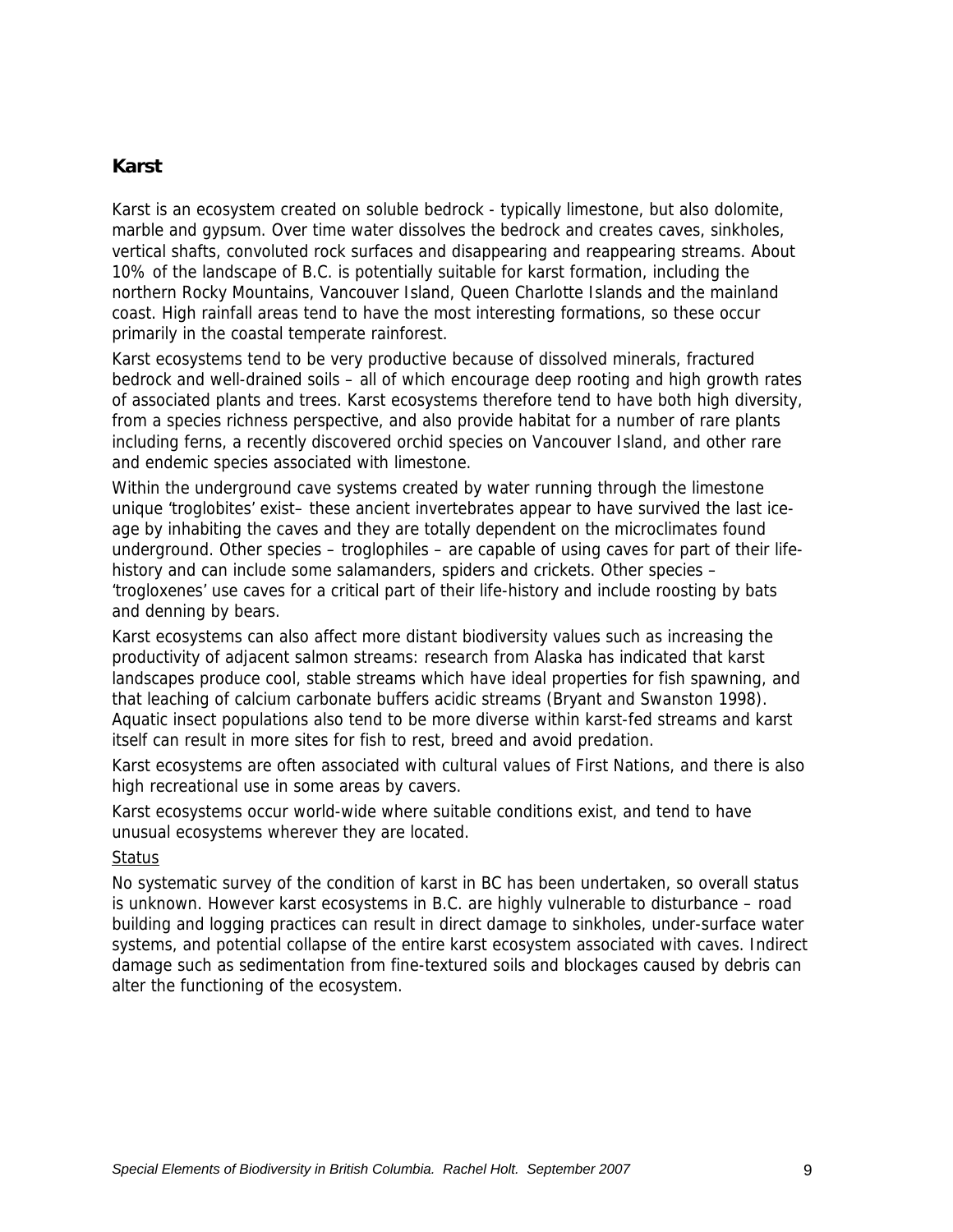# **Hotsprings**

Hotsprings are ecosystems created by pools of very hot, sometimes near boiling water which is heated from deep within the earth. Water becomes heated when it percolates down to meet hot rocks in the earth's crust, or, in volcanic areas when the water encounters hot volcanic magma.

Although hotsprings occur on every continent, within Canada they occur primarily in the mountainous regions of B.C. and Alberta. Each hotspring habitat is both isolated and localised. This means the ecosystem is effectively separated from surrounding habitat by the harsh environmental conditions within the hotspring (very high temperatures, little or no oxygen, and large amounts of dissolved minerals) and restricted to very specific locations distributed throughout the region.

A number of different types of unique species can live within and in the vicinity of hotspring pools. For example, species may be remnants of the warmer climate that followed the last ice age. Or alternatively, because environments within these steaming pools are very harsh, organisms that live in hotsprings often occur in no other environment because of the unique adaptations needed to survive the physical conditions. As a result hotsprings tend to be home to very simple but unique ecosystems and species.

Microbe communities within hotsprings can be unique to their environment and sufficiently simple that they have no interaction with other plants or animals. Instead, they utilize inorganic energy supplied by the dissolved minerals in the water. Recent research into these microbe communities has been supported by the search for biotechnology since there is an interest in how these organisms survive under such extreme conditions and how humans can possibly use similar mechanisms.

There are a number of specific examples of species which are found solely, or primarily, within hotspring ecosystems. The Banff Springs snail (*Physelia johnsoni*), is endemic and lives only in five hot springs within Banff National Park - it has the distinction of being the most "at risk" species in the park. This species has been studied for a number of years and is known to undergo massive annual population fluctuations thought to be related to water chemistry levels fluctuating during the course of the year, which in turn affects the primary food source of the snail (Lepitzki 2002).

In B.C., several hotsprings are also the locations of endemic species. Liard Hotsprings is home to a snail, the hotwater physa (*Physella wrightii*), and the plains forktail (*Ischnura* damula), a small damselfly which lives nowhere else in British Columbia. The Fairmont Hotsprings is home to the last four clumps of red-listed (S1) southern maidenhair fern (Adiantum capillus-veneris) in Canada which cling to a single ledge. Other interesting species include the blue-listed (S2S3B) orchid *Epipactis gigantea* and the blue-listed (S3) marsh muhly (*Muhlenbergia glomerata);* BC CDC*)*.

#### **Status**

Hotspring ecosystems have been significantly impacted within BC and world-wide by development activities. Hotspring ecosystems are very vulnerable to human activities because they provide such specific and easily altered conditions, and because they tend to be small in size and isolated. In addition, even relatively isolated hot springs found in many locations in B.C. attract frequent human visitors interested in bathing in hot water in a wilderness setting. The potential impacts of this disturbance vary with the original uniqueness of the ecosystem and with the level of development but effects are known to be significant in many regions. For instance, in the Banff National Park hotsprings the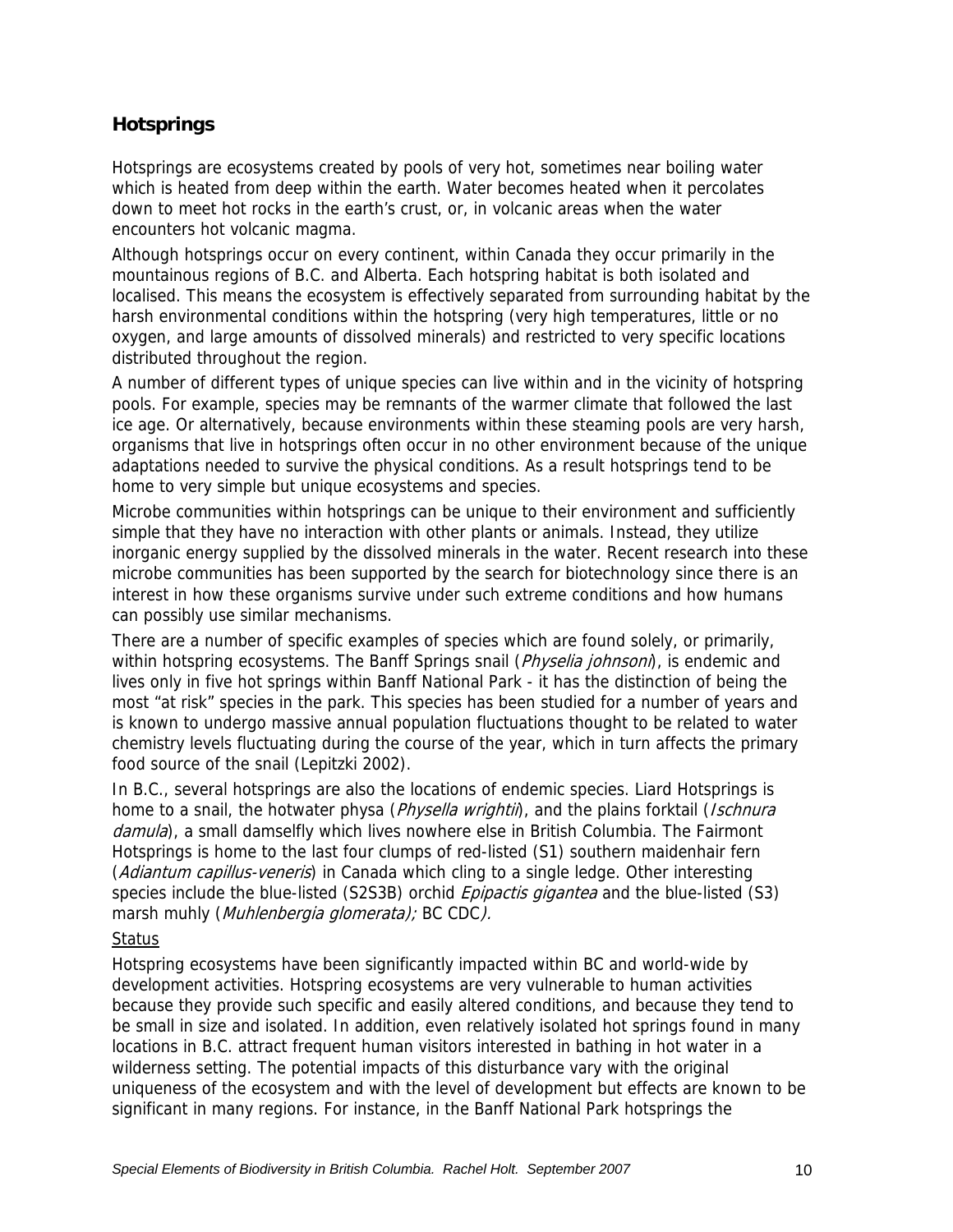endangered snail has been exposed to chemicals such as deodorants and insect repellants from the skin of humans, and is thought to have resulted in loss of the snail from some of its former habitat. In addition, mats of vegetation in the hot springs are the only known place where these endangered snails lay their eggs and these mats are easily damaged by human disturbance. The effects on lesser studied species and ecosystems remain unknown.

## **Serpentine Soils**

Serpentine Soils are derived from serpentine and other ultramafic rocks (rocks typical of the earth's mantle) which contain hydrous magnesium iron phyllosilicate and other elements such as chromium, manganese, cobalt and nickel. Soils derived from serpentine are toxic to many plants because of these high levels of minerals. In addition, serpentine soils are also characterized by low levels of potassium and phosphorous and a low calcium/magnesium ratio - minerals that are important for plant growth. As a consequence, serpentine ecosystems are often non-forested and the unique plants that typify serpentine soils are often slow-growing (Kruckeberg, A.R. 1969).

Serpentine, or ultramafic soils occur world-wide in areas of tectonic plate activity, and they cover less than 1% of the earth's surface. Hence, in B.C. serpentine soils are found from Tulameen Lake in the south to as far north as Atlin, with distribution following a line of tectonic activity along the centre of the province.

Serpentine soils are harsh environments and it takes special adaptations for plants to succeed in this habitat. Some serpentine soil areas are termed "serpentine barrens" because they are typified by a very low density cover of trees and shrubs. They are unique however because a number of endemic species and varieties of more common species are adapted to these soils and so characterize this unique habitat. In a study on Grasshopper Mountain in southern B.C., 28% of the recorded species were found solely or primarily on serpentine areas – suggesting that these soils contribute greatly to the local and regional species diversity (Lewis and Bradfield Undated). Examples of endemic or indicator plants include Lemmon's holly fern - Polystichum lemmonii which is found on Mount Baldy in the Okanagan and is COSEWIC designated as threatened (S1S2B), while Mountain Holly Fern, P. scopulinum, is known only from the Tulameen River valley and is provincially red-listed (S1).

In addition to endemic species, serpentine ecosystems often contain significantly fewer nonnative or invasive species than surrounding ecosystems.

Some serpentine-adapted species are termed "hyperaccumulators" because they concentrate metals such as nickel within their tissues. Hyperaccumulator plants have proven useful in extracting heavy metals from soils in environmental remediation projects and in extracting valuable minerals such as nickel from the soil.

#### **Status**

No systematic survey of these ecosystems has been undertaken province-wide, so overall status and condition is unknown. However serpentine soil areas and their ecosystems are vulnerable to several pressures. Serpentine soils are often regarded as "waste land", but once disturbed, these soils are highly vulnerable to erosion and the invasion of introduced plants. Farming on these soils has required introducing heavy fertilization, which encourages introduced species that crowd out endemic species. In some cases the generally poor timber present has been harvested and the site fertilised in an attempt to replace the native ecosystem entirely. Gold mining has also impacted surface soil in an attempt to reach gold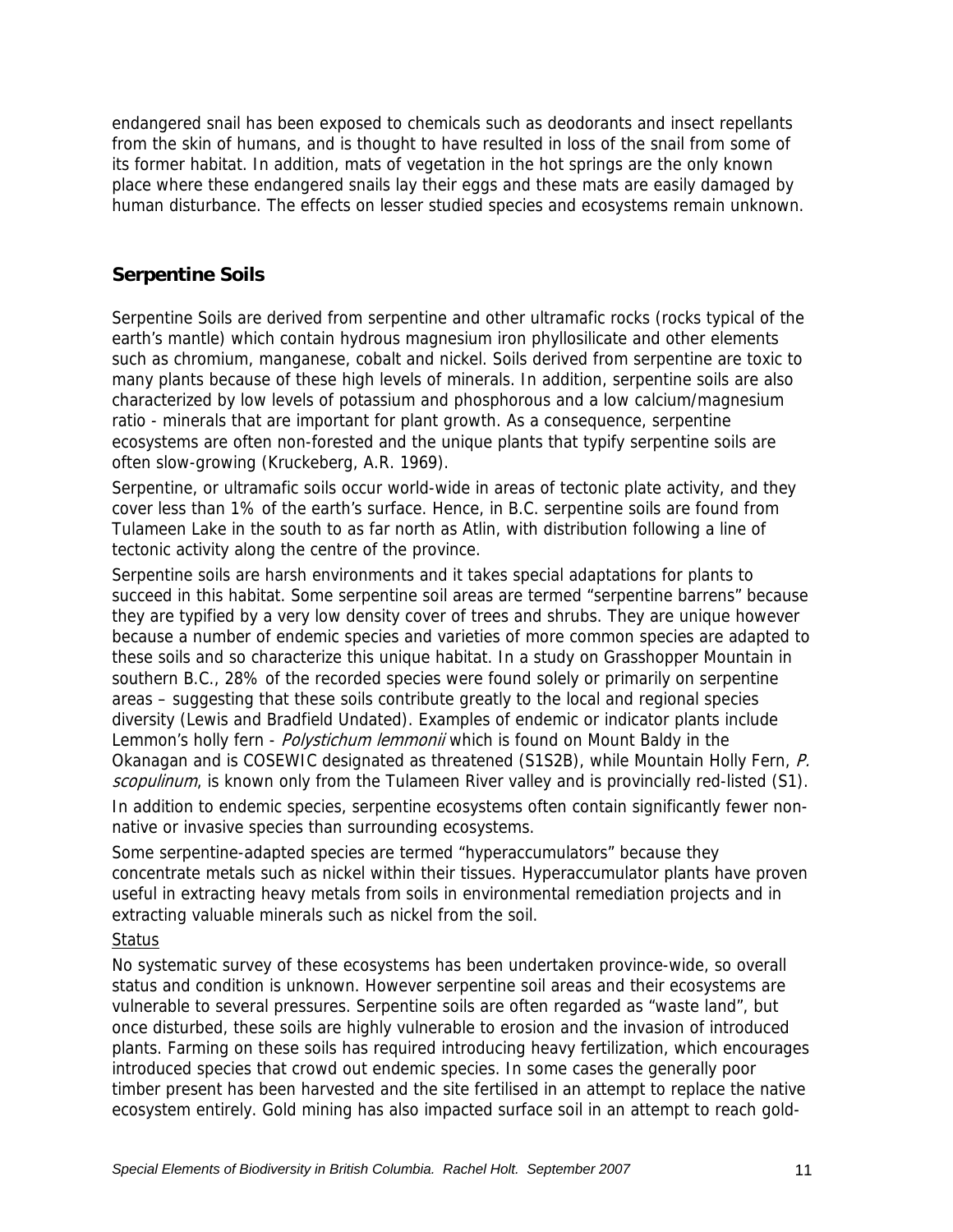bearing rocks and has resulted in a reversal of drainage patterns. General development through urbanisation has also caused direct damage and erosion.

# **Rare Terrestrial Ecosystems**

There are 160 red-listed plant communities in British Columbia. Of these, one has been identified as of global concern by the Conservation Data Centre (i.e. a rank of G2 or G1), and the remaining 159 are noted as having insufficient distribution data to determine global ranking (B.C. CDC).

The one plant community identified as globally imperiled and red-listed in B.C. is the Douglas-fir / Douglas maple / step moss plant community (Pseudotsuga menziesii / Acer glabrum / Hylocomium splendens). This community is found in the sub-boreal spruce zone in the central interior. It is located in small patches and is restricted to mid and upper slope positions on south and west-facing slopes.

Appendix 4 gives a list of the globally 'vulnerable' ecosystems (G3) identified by the CDC for B.C..

Alternatively, the NatureServe (http://www.natureserve.org/) lists identify 22 globally critically imperiled (G1), 51 imperiled (G2), and another 86 communities that are globally vulnerable – all of which are identified as existing in B.C.. This large discrepancy is due in part to the status of the lists within B.C. and western North America – B.C. is currently going through the process of upgrading the CDC lists and cross-referencing ecosystems with the lists from NatureServe (C. Cadrin pers. comm. B.C. CDC).

In addition to these listed plant communities a number of broader ecosystems can be considered rare in B.C. from a global context. These include the coastal temperate rainforest, the inland temperate rainforest. Plus, at a smaller scale, Garry oak ecosystems and antelope-brush in the Okanagan.

At the broadest of scales, B.C. is home to both the globally rare coastal temperate rainforest and the inland temperate rainforest. The perhumid coastal temperate rainforest of British Columbia is part of a biome that historically was found on five continents, and in North America stretched from Alaska to northern California. Approximately 2-3% of the world's temperate forest lands can be classified as coastal temperate rainforest, so this system has always been globally rare. The North American region originally represented about 50% of the original forest type globally, and today approximately 44% of the North American rainforest region has been substantially developed. Much of the remaining intact area is found in B.C. (Schoonmaker et al. 1999).

The inland temperate rainforest is even more globally unique. This area stretches from the headwaters of the Fraser and Columbia rivers in B.C. into northern Washington, Idaho and Montana. It is the only place in the world where temperate rainforests are found so far from the ocean.

The Antelope-brush (*Purshia tridentata*) community is one of the four most endangered plant communities in Canada (Dyer and Lea 2004). These Antelope-brush plant associations occupy less than 1 % of their former range. They support more species at risk than any other ecosystem in B.C. but we are still losing 2% of this habitat (90 hectares) annually. None of these plant communities are close to their original condition with healthy cryptogamic crust, as most of the surviving habitat is severely impacted, mostly by grazing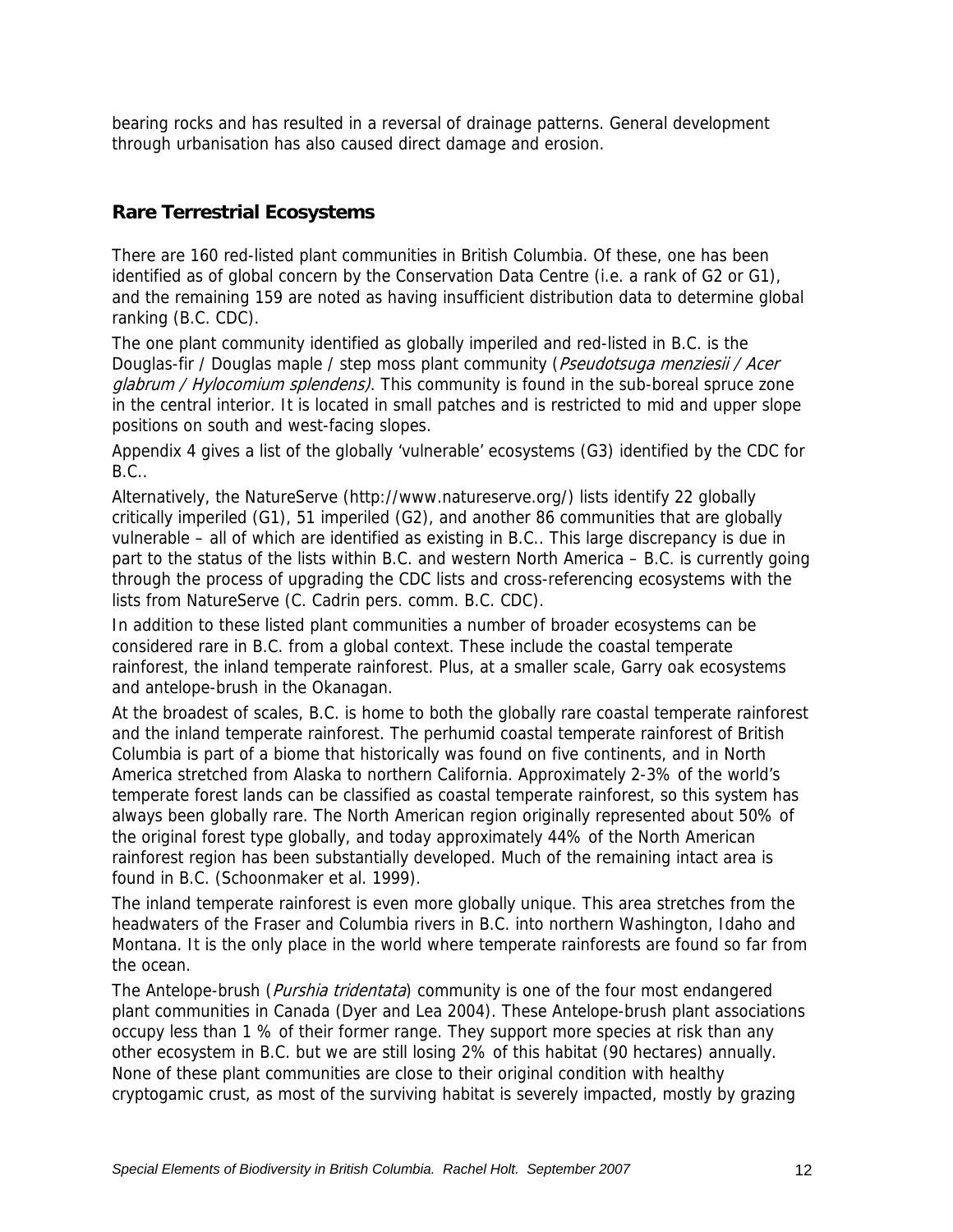(G. Scudder pers. comm.). These rare grasslands recover slowly from disturbance due to slow plant growth and high soil sensitivity.

Garry oak (*Quercus garryana*) ecosystems are found on southern Vancouver Island, some Gulf Islands, and the Fraser Valley in B.C. This rare plant community is also one of the four most endangered ecosystems in Canada. Fourteen vertebrates associated with this endangered ecosystem are red-listed (12 globally imperiled), as are 18 invertebrate taxa. Ten percent of the 59 vascular plants are also at risk including the globally imperiled (S1) golden paintbrush (Castilleja levisecta) and white meconella (S1; Meconella oregona). Up to 82% of the herbaceous cover is invasive species including scotch broom (Cytisus scoparius) and invasive grasses (BC CDC).

#### Status

In both the coastal and temperate rainforests, the greater impact remain harvest of oldgrowth forests. Much of the forest on the most productive sites on the coast has been harvested already (Holt 2004; Holt and Mackinnon 2007). On-going harvest remains a significant threat particularly in the interior where approaches for ecosystem-based management are not being developed to date.

The greatest threat to Antelope-brush plant communities is complete loss as a result of vineyard and other agricultural and rural developments. Other associated threats include fire suppression which has allowed the invasion of plants that successfully out-compete the Antelope-brush association of plants. Roads fragment the landscape and all terrain vehicles damage communities and encourage invasive species spread.

Threats to the Garry oak rare plant community include habitat loss due to urbanization, fire suppression and the invasion of exotics. Fire suppression has encouraged the invasion of woody species, including Douglas fir (*Pseudotsuga menziesii*) that create a closed canopy which tends to crowd out the Garry oak association of species and encourage the invasion of shade-tolerant invaders.

# **Marine Mammal Haulouts**

Marine mammals inhabit the entire coast of British Columbia, and a number of species have specific requirements for terrestrial habitat. This habitat is used both for resting and for breeding. Haulouts often encompass very small areas, and are therefore both critical for marine mammal populations and also vulnerable to disturbance.

Marine mammal haulouts are often single rocks, islets or remote islands that are used by sealions (California and Steller), fur seals and harbour seals as haulout sites for resting and socialising. Harbour seals are capable of resting on small rocks, or on the seabed when terrestrial sites are unavailable, but sealions require these haulout areas for resting. Of particular importance are the major breeding haulouts, or rookeries, for Steller sealions that can be found around northern Vancouver Island, Hecate Strait and around Queen Charlotte Islands. Harbour seals do not breed in large groups, but still require suitable haulout spots for pupping.

#### Status

Vulnerability of these sites is high because they are small areas, and the species tend to be highly vulnerable to general disturbance from boats or people. These sites are also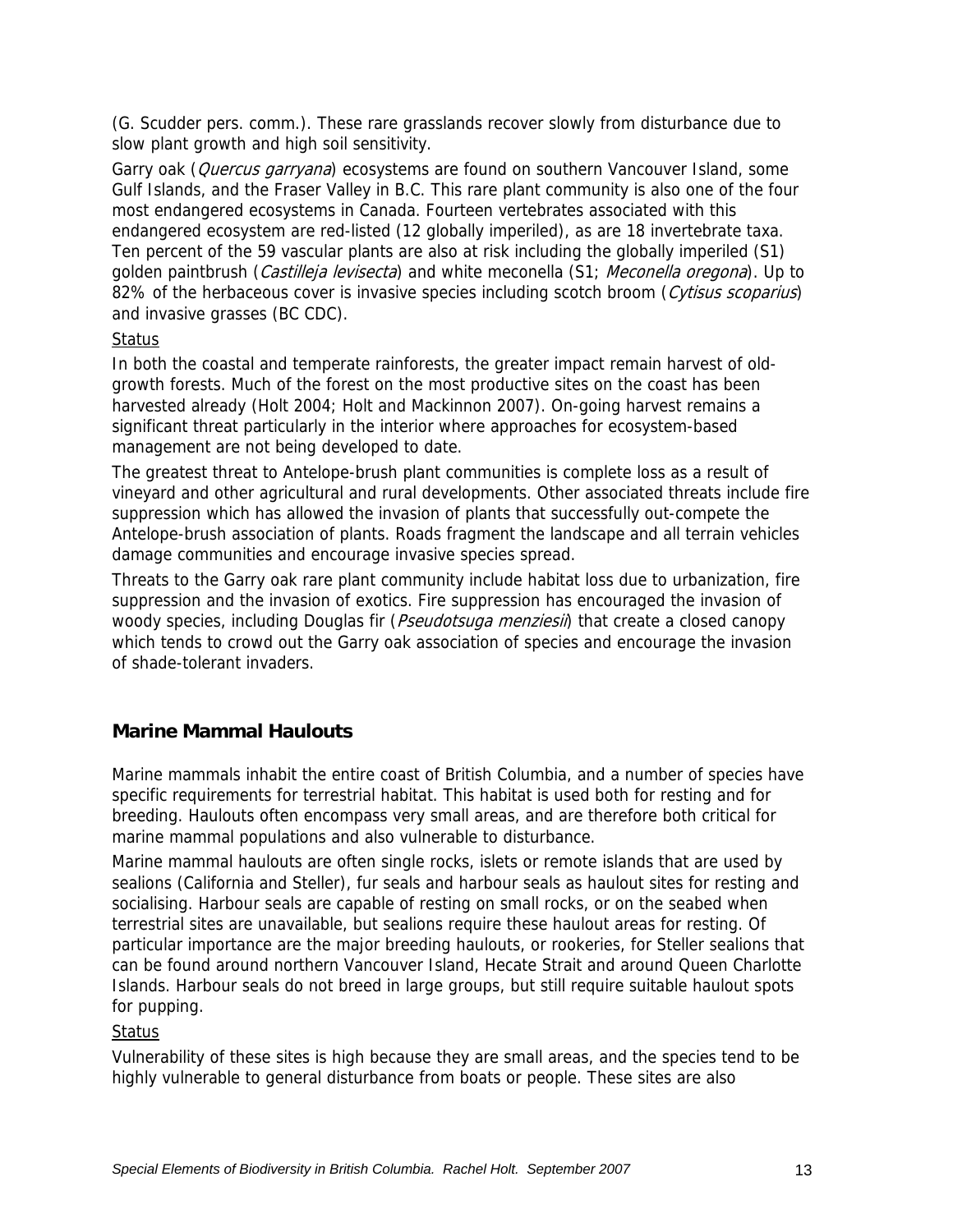potentially extremely vulnerable to single-events such as oil spills, which have the potential to devastate local populations of these mammals.

#### **Saline Lakes**

Saline or 'salt' lakes have been defined as those having more than 3g/L salt content, in contrast with lakes designated as 'freshwater' which have less than 3g/L of salt. Saline lakes occur on all continents and are widespread in dry environments.

The southern interior plateau of B.C. is dotted with small saline ponds usually less than 1 km<sup>2</sup> in area, particularly in the Okanagan and Kamloops areas and throughout the Fraser Plateau. The 'salts' include sodium, magnesium, carbonate, bicarbonate and sulphate and salt lakes are formed where evaporation is greater than rainfall. Because these small ponds have no outlet stream the dissolved minerals become concentrated as evaporation of water increases throughout the summer. Often by the end of summer the lakes are surrounded by crystalline salts and some areas dry up completely resulting in small salt flats. The Maritime Grasswort (Salicornia maritime) that grows in some ponds adds a red colour, and Alkali Saltgrass (Distichlis spicata) can add a yellow to these crystalline rings. Saline lakes typically have few or no submergent plants and few emergents.

The unique hydrology and species composition of saline lakes distinguish them from the surrounding habitat. They often are alkaline (i.e. have a high pH value), have extremely high nutrient levels, trace metals and low oxygen.

A number of species are specifically adapted to the conditions in saline lakes including dragonflies and chironomids (midges) and a number of other invertebrates including the brine shrimp (Artemia franciscana Kellogg). All those adapted to live in this environment have a special ability to regulate their osmotic and ionic internal milieu below the environmental level. These lakes are enemy free space for many invertebrates. Some saline lakes like Mahoney Lake (a B.C. Ecological Reserve), are meromictic (i.e. have layers that don't mix), with a distinct bacterial plate that is vulnerable to disturbance.

In some salt lakes research has shown strong relationships between the salinity, invertebrate productivity and bird numbers that results in a very productive ecosystem. These can be particularly important in winter as these areas freeze less easily than freshwater lakes. In B.C. salt lakes are important habitats for migratory and nesting species such as phalaropes, grebes, gulls, pelicans, swans, and plovers.

#### **Status**

Wetlands in general have been significantly impacted by development and drainage, particularly in areas such as the southern interior where agricultural and rural development is prevalent. In addition, climate change poses a particular threat to saline lakes because they are typically shallow lakes and not buffered from air temperature changes. Pollution and the introduction of exotic species are also threats to saline lakes. Salt lakes are also an economically important source of minerals (especially halite, and others such as uranium, zeolites, lithium and borax).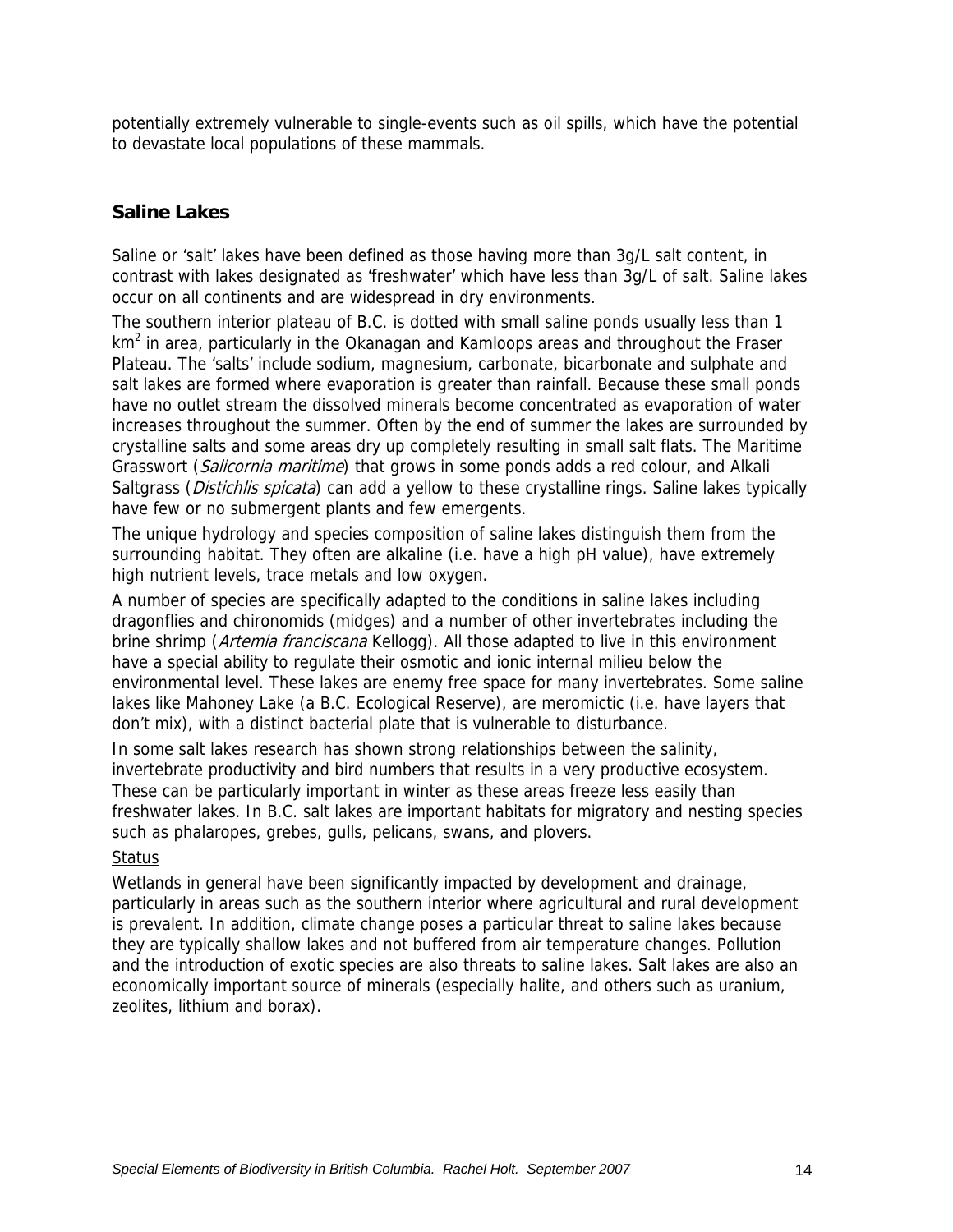#### **Fishless Lakes**

"Fishless Lakes" is a term applied to freshwater lakes that due to historical physical isolation from other waterbodies do not contain fish and have not been seeded with either native or non-native fish. Fishless lakes occur throughout B.C. but are particularly common in mountainous regions where fish from downstream are prevented from colonising by impassable barriers such as waterfalls or canyons, or on plateaus where lakes exist in isolated conditions with no inflow or outflow.

Fishless lakes are important to the maintenance of biodiversity. Fishless lakes and headwaters provide novel environments for a number of native species because they are a refuge from native (and non-native) predatory fish. The community composition in fishless lakes is therefore different from that found in lakes with fish, and these areas may provide significant source populations for invertebrates and vertebrates. Because of their isolation they may also have an important role as sources of genetic variability.

The major threat to 'fishless' lakes is the introduction of fish. Trout are predatory and their introduction to previously fishless ecosystems can alter the distribution, abundance and interactions of native species and communities (Knapp et al. 2001; Tyler et al. 1998).

Changes due to fish introduction include the decrease or even elimination of some large benthic macroinvertebrates and large zooplankton as they are selectively hunted by the fish. As a result, smaller macroinvertebrates and zooplankton become more common and can result in significant cascading impacts throughout the aquatic ecosystem.

The introduction of fish can result in behavioural changes in the invertebrates of the lake. Invertebrates may become less active and seek refuge more often. This affects their availability as prey and their own opportunities to feed. The introduction of fish can also increase algal production as the increased predation on invertebrates regenerates nutrients previously unavailable in a naturally fishless lake. The increased algae can decrease the availability of oxygen to the ecosystem, causing further ecosystem changes. Introduced fish may also introduce otherwise unknown diseases into some lake ecosystems.

Introduced predatory fish may be responsible for numerous amphibian population declines and local extinctions as well as changes in the structure of amphibian communities. Trout introductions may fragment and isolate populations of amphibian species. Amphibians may no longer be able to move from lake to lake when some lakes are populated by predators, resulting in changes to metapopulation dynamics, and possible loss from entire landscapes (Pilliod and Peterson 2001).

Affected species can include relatively common species such as long-toed salamanders, Pacific treefrog and Columbia spotted frog – population changes have been demonstrated for each of these species with introduction of fish (McGarvie Hirner 1998). These species may be affected directly through predation, or indirectly through changes in food supply.

Of particular concern are populations of species which are already at risk, have generally low population numbers or limited distribution. An example is the tiger salamander (Ambystoma tigrinum) which is endangered in Canada and red-listed in B.C. and inhabits the southern Okanagan and Similkameen (Richardson et al. 2000). Adult tiger salamanders migrate to breeding ponds from terrestrial habitats during spring and then return after breeding. Newly metamorphosed tiger salamanders migrate from the breeding ponds to upland terrestrial sites in mid to late summer and their terrestrial dispersal is limited. Trout and salamander larvae are both opportunistic carnivores and act as competitors for the same food. This competition results both in fewer salamanders and fewer prey species for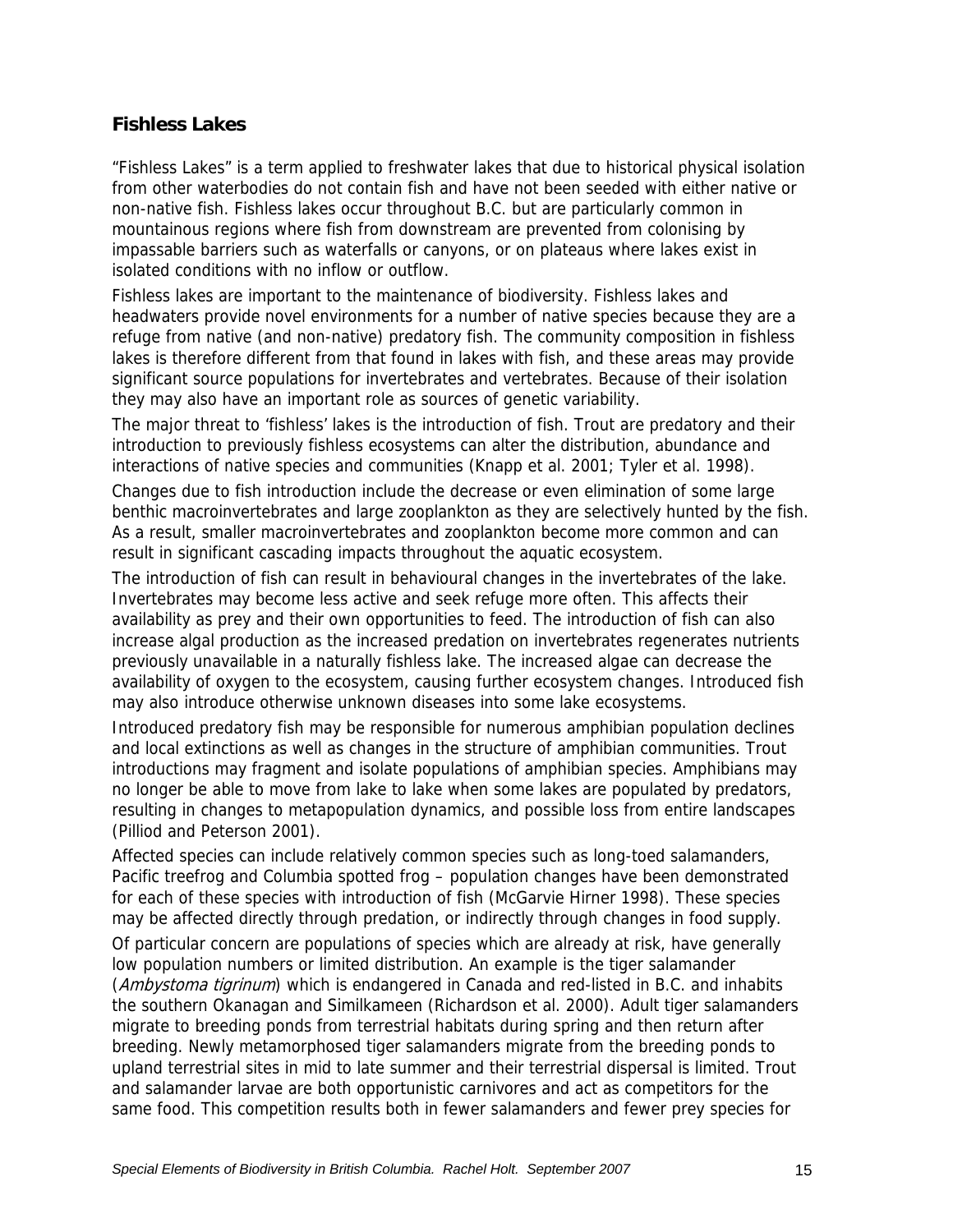both salamanders and trout. It is presumed that introduction of fish into these systems has impacted the former range of the tiger salamander, and is likely a significant barrier to recovery of the species in the long-term. Neotenic<sup>5</sup> populations of tiger salamanders are particularly vulnerable to predation. In addition, terrestrial impacts are also possible as species such as amphibians which are prey for terrestrial predators such as garter snakes become reduced.

#### **Status**

Loss of naturally fishless lakes has been significant. For example: approximately 95% of an estimated 16,000 mountain lakes in the western United States were fishless prior to stocking but 60% of the total number of lakes and 95% of deeper (3 m) and larger (2 ha) lakes today contain introduced trout. A similar decrease in the distribution of naturally fishless lakes is estimated to have occurred in British Columbia (McGarvie Hirner 1998).

Naturally fishless lakes differ in their sensitivity to fish introductions – when habitat conditions that provide natural prey refuges exist (e.g. certain types of vegetation are present) then the effects of predation can be mediated.

Long-term studies on the effects of introduced fish show that even when the introduced fish populations are extirpated their impacts on community structure may continue up to a decade after the last fish introduction. In other lakes, the fish become reproductive and become a permanent predator in the lake, even spreading to other previously fishless lakes in a watershed. When lakes and ponds are not suitable for fish, some have been poisoned and then aerated to improve the survival of introduced game fish. This practice has effectively eliminated the fishless lake ecosystem from many areas.

Climate change will also affect these lakes. This will, undoubtedly, further change the species composition and ecosystem structure of these lakes.

#### **Microbialites**

Microbialites are fossilized mats formed by microbes, primarily cyanobacteria. Many examples date from the Precambrian era, but some microbialites are still home to living microbes today and two examples are found in B.C.. They are both rare and vulnerable to disturbance due to their fragility.

Cyanobacteria (previously known as blue-green algae) were perhaps the first living organisms on the planet. Cyanobacteria feed on water, sunlight, and carbon dioxide and produce oxygen and calcium dioxide (lime). In fact, it is thought that cyanobacteria may have been responsible for producing enough oxygen to allow the evolution of more complex organisms on earth.

Cyanobacteria create microbialites by trapping sedimentary grains, binding the grains in a surface mucous, and then cementing them with lime into thin layers. The stromatolite structures become enlarged as the bacteria grow vertically to best reach the sunlight necessary for photosynthesis. Microbialites come in a variety of shapes: columnar, conical, branching, or stratiform. Over millennia, these structures became fossilized limestone and

 5 Larvae do not metamorphose but continue to breathe through their gills. They sexually reproduce although basic appearance does not change from a larvae. These salamanders can become larger than individuals that metamorphose, reaching totals lengths of 15 inches in some circumstances.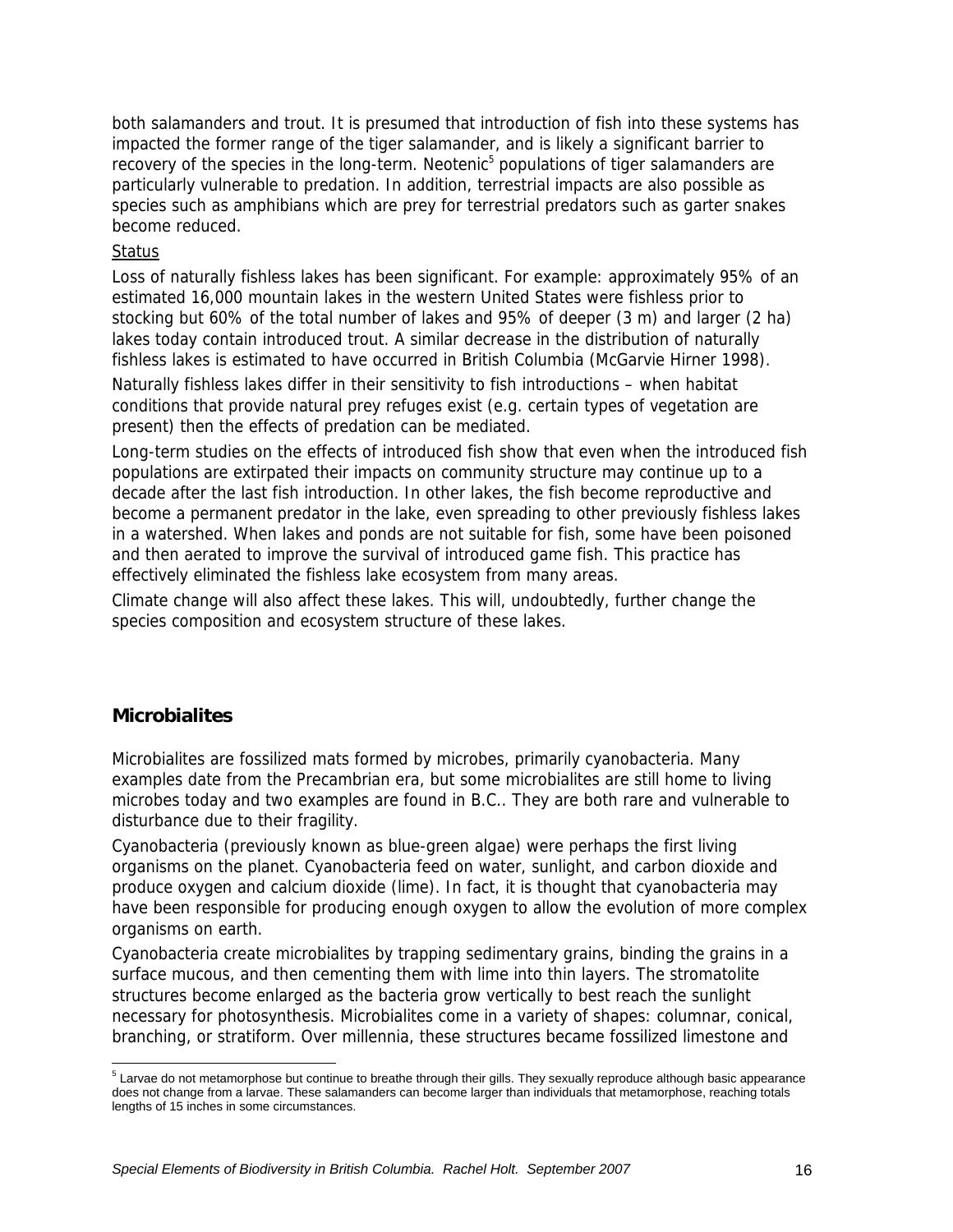microbialites today have a very definite laminated structure and appearance. Fossilized bacteria sometimes found in microbialites are evidence of some of the earliest forms of life from approximately 3 and a half billion years ago.

#### **Status**

Microbialites occur all over the world, most often in hypersaline or marine environments. Those that occur in British Columbia however, are found in freshwater lakes: Kelly Lake adjacent to Downing Provincial Park where the stromatolite structures are only 1-2cm in height and in Pavilion Lake in Marble Canyon Provincial Park where they reach 2m in height. The Pavilion Lake microbialites are the largest freshwater microbialites known and contain both cyanobacteria and diatoms (Laval et al. 2000). These examples have been studied by exobiologists from NASA, because the cyanobacteria in this lake are considered to be similar to those that might be expected on Mars – if there is indeed life on Mars.

Other examples of freshwater microbialites in Canada exist, with perhaps the best-known found in Lake Superior, near Schreiber, Ontario. This example however has been worn down to the extent that they now appear only as circles on the rock

(www.ontarioparks.com). Only the site in Marble Canyon Provincial Park is protected from collectors and disturbance. This protection is essential for the survival of these sites that provide a window on the origins of life on earth.

## **Geographically Marginal Populations**

Geographically marginal or peripheral populations are those at the edge of a range for a species. Genetic variability is particularly important because it allows evolution of a species. As conditions become 'marginal' for a particular species there is growing evidence that individuals have a genetic make-up that is different from individuals in a central or core population.

Geographically marginal populations are the result of the geographic isolation from a core population. Through mechanisms such as glaciation, massive permanent flooding or mountain upheavals, the larger population is divided into two non-interbreeding groups. Eventually, if isolation of the two groups persists, natural selection results in two different species - this process is called allopatric speciation. However, even if the two species are able to interbreed, the marginal population may contain genetic information that has been lost from the larger population<sup>6</sup>.

It is suggested that evolutionary change comes primarily from these geographically marginal populations; marginal populations of plants and animals are therefore very important to the overall biodiversity of a region and have been identified as 'evolutionary significant units'. In particular, it is suggested that conserving peripheral populations may be one of the most important approaches to maintaining the adaptive potential of species (Yakimowski and Eckert 2007).

The large size and biophysical variability of British Columbia results in many species existing as peripheral or marginal populations in this province. For example, many bird species reach the edges of 'suitable habitat' in B.C.. On the southern edge of B.C. many species are at the northern edge of their range with the core of the species range in the United States.

 $\overline{a}$ <sup>6</sup> Glacial refugia are marginal populations that have remained isolated overtime, resulting in endemic species or subspecies. These are dealt with separately below.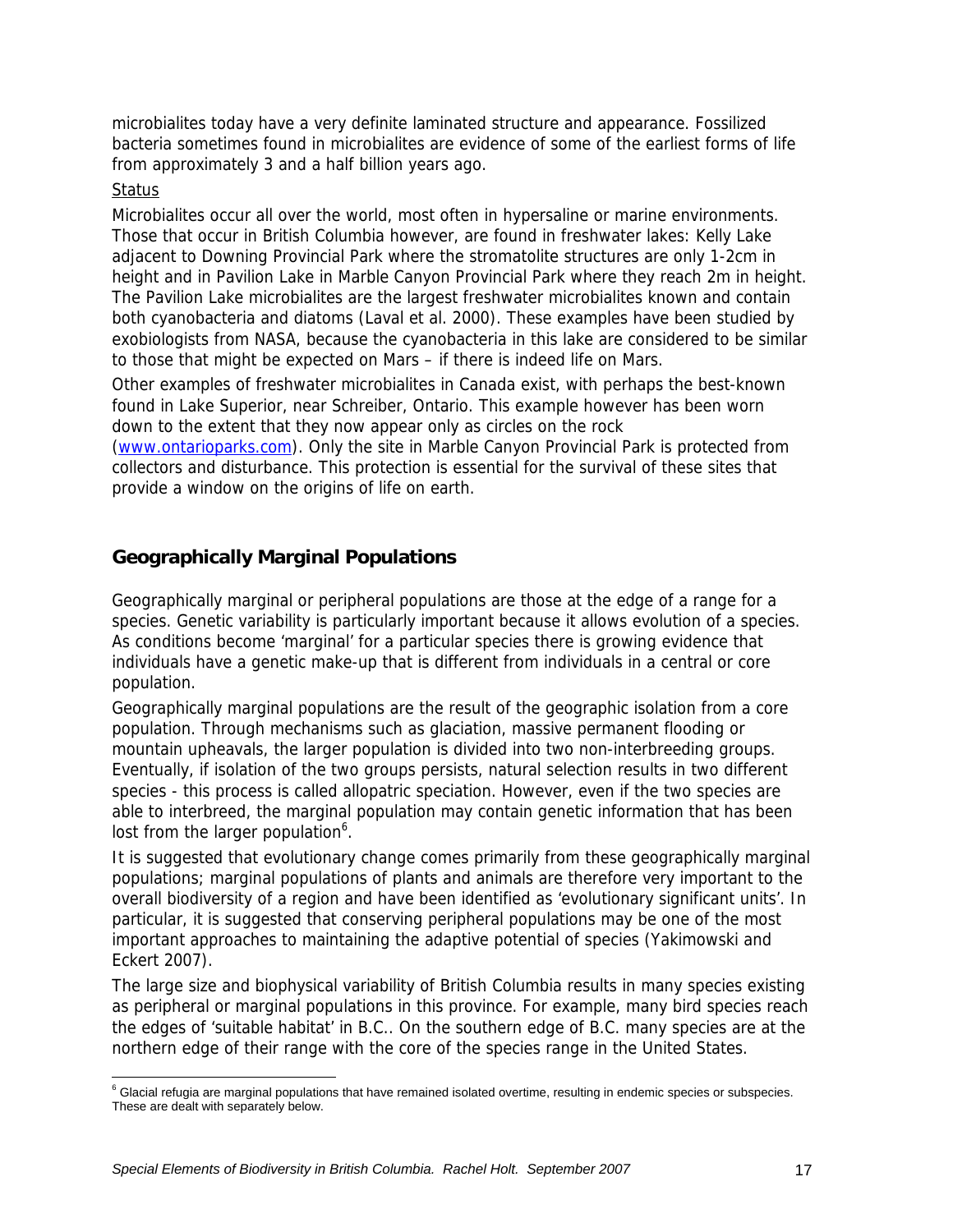Alternatively, northern species reach the edges of their range in the northern sections of the province as conditions become too harsh, and some arctic species may reach their southern extremes in B.C..

Over 1300 species have peripheral populations in B.C. (Bunnell et al. 2004) however not all of these have the genetic variability that result in higher conservation value. Examples of species in B.C. with geographically marginal populations, and which may have high genetic variability, include many of the COSEWIC-listed and provincially Red-listed species which are in essence marginal populations, or peripheral species. Many of these species are confined to the South Okanagan-Similkameen (e.g. sage thrasher (Oreoscopetes montanus), morman metalmark (Apodemia mormo (C.&R. Felder)) G5S1; Behr's hairstreak (Satyrium behrii columbia (McD.)), G5S1; and the Gulf Islands (e.g. sand-verbena moth (Copablepharon fuscum Trombridge & Crabo)), G1G2S1; propertius duskywing (*Erynnis propertius* (Scudder & Burgiss)), G5S2S3; Edith's checkerspot (Euphydryas editha taylori (Edw.)), G5S1 are marginal populations. For maps of the butterflies, see Guppy & Shepard 2001).

There are also peripheral species or marginal populations in the northern regions of B.C.. These include the eastern pine elfin, *Callophrys niphon* (Hubner) which is a butterfly that occurs right across Canada and is ranked G4 S4S5 and in B.C. is confined to the NE (Guppy and Shepard 2001). In the northwest of B.C. the phoebus apollo, *Parnassius phoebus* (Fabricius) is a butterfly that occurs in Siberia, east across Alaska to western Yukon, and enters B.C. only in the NW corner, and ranked G5 S1S3 (Guppy and Shepard 2001). There are many other insects that show a similar distribution, for example the mirid Polymerus vulneratus (Panzer) (Schwartz et al. 1991) so far recorded from across the whole of the northern palaearctic, through Alaska, Yukon and Northwest Territories, and in B.C. only from Log Cabin, Tetsa Bridge and the Tatshenshini River region.

In many taxa, island populations are designated as distinct geographical subspecies because they are more clearly isolated and taxonomically recognisable. Both the Queen Charlotte Islands and Vancouver Island are home to a wide array of subspecies. The Queen Charlotte Islands was historically the home to Dawson's caribou, a small forest caribou subspecies – the last individual of which was shot in 1908. Other mammal subspecies include the largest subspecies of black bears found in North America, and a subspecies of ermine which was historically relatively common but recent surveys have not found any individuals and it is suspected may now to be extinct or in extremely low numbers. In addition, there remains a large number of bird subspecies occurring on the Islands, including subspecies of northern goshawk, Stellar's jay, hairy woodpecker, pine grosbeak, and northern saw-whet owl. Vancouver Island is also home to a number of separate species or subspecies. These include the endangered (S1) Vancouver Island Marmot (Marmota vancouverensis), and the Vancouver Island wolverine (Gulo gulo vancouverensis) which had a historical distribution on the Island though no individuals have been observed since 1982. Bird subspecies found here include the endemic white-tailed ptarmigan and the northern goshawk subspecies. A number of butterfly subspecies are also known to inhabit Vancouver Island, as are a range of plant species.

Not all marginal populations have increased conservation value – the conservation value of a marginal population depends on the genetic divergence from other populations. True 'disjunct' marginal populations (see below) are physically separated, rather than simply on the edge of ranges. Although they tend to have reduced genetic diversity, they often have genetic variants that are rare or unique to an area. These unique variants have high conservation value. In many cases however the genetic information required to test this is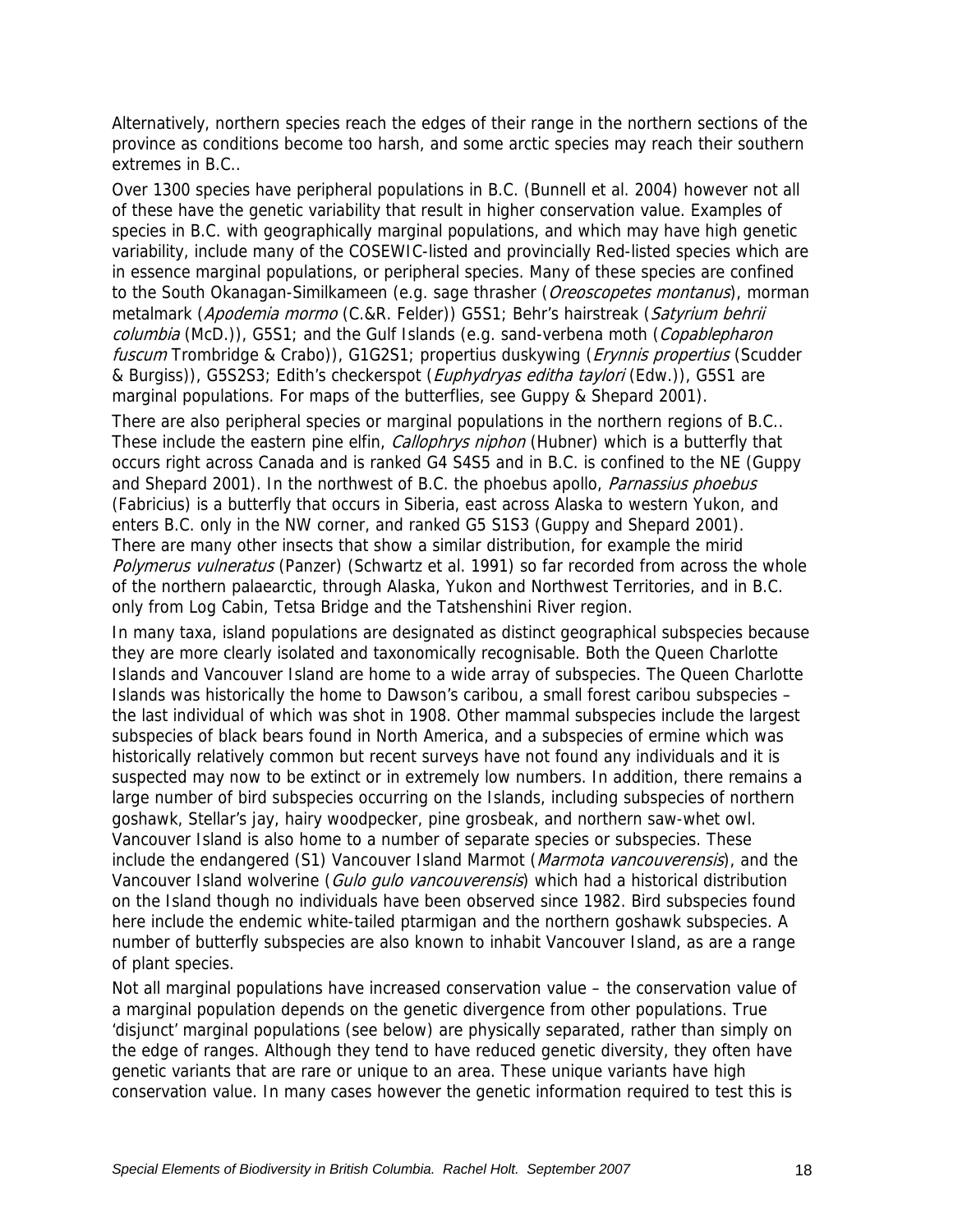unavailable. However, it is also possible that all these populations may become important in time with collapse of species and retraction to range edges (Lomolino and Channell 1995).

## **Endemics and Disjuncts**

As outlined in the 'geographically marginal populations' section, genetic diversity is important from the perspective of maintaining the full potential of a species to adapt and evolve in the future. Where populations have been geographically isolated over significant periods of time, 'relict' species occur. These may be endemics (found only in that local area) or disjunct populations of species found elsewhere. In B.C., there are a number of areas where significant numbers of such species occur together and these areas are of particular value from a biological diversity and conservation perspective.

For instance, glacial refugia in British Columbia contain greater numbers of 'relict' species than the surrounding areas. Glacial refugia are areas that were not glaciated in the last glaciation of North America. The Cordilleran icesheet covered land in B.C. from the Pacific Ocean to the Rocky Mountains, and from northern Washington to southern Alaska and most species were pushed further south as the glaciers crept south. A few areas are hypothesised to have remained ice-free during this period and because they were isolated, the relict populations and the southern migrants evolved separately and in some cases became separate species. Typically, less mobile species such as plants or flightless invertebrates are more likely to be found as endemics, because populations are more easily isolated.

The Queen Charlotte Islands and the Brooks Peninsula on Vancouver Island are two areas in B.C. hypothesised to be major glacial refugia. The Queen Charlotte Islands is an archipelago of 250 islands which have been termed "the Galapagos of the North" because of the high levels of biodiversity and relict species occurring there. There are a number of endemic species associated with the Islands, including 5 vascular plant species, 3 bryophytes, 4 insects, 2 liverworts (hepatics) and 5 mosses plus some interesting disjuncts (Appendix 5).

Climatic modeling suggests that the glacial refugia were likely small sites on protected south-facing exposures away from the influence of glaciers and avalanches which provided sufficient growing opportunities to maintain small plant populations. Endemics and disjunct populations on the Islands today are often associated with limestone bedrock (on karst) which suggests these areas were also favourable locations for growth during the ice-age. It is also hypothesised that what we know as alpine communities today occupied refugia close to sea-level during the last ice-age. Some of the research into refugia has been informed by studying similar ecosystems which can be found today on the 'islands surrounded by a sea of ice' called nunataks – mountain tops which poke through large ice sheets in northern regions.

The Brooks Peninsula on Vancouver Island has also been identified as a probable glacial refugium – it is hypothesised that the higher elevations of this region escaped ice cover while the lower elevation areas remained ice covered. Evidence that this occurred includes that soils at higher elevations tend to be 'older' while lower elevation soils tend to be much younger in origin. On the peninsula there are a number of the so-called 'Queen Charlotte Island endemic' plant species including nine plants with restricted range (endemics) plus a number of species occurring as disjunct populations to those found further north. In addition, a number of disjunct populations of invertebrates are also found. High elevation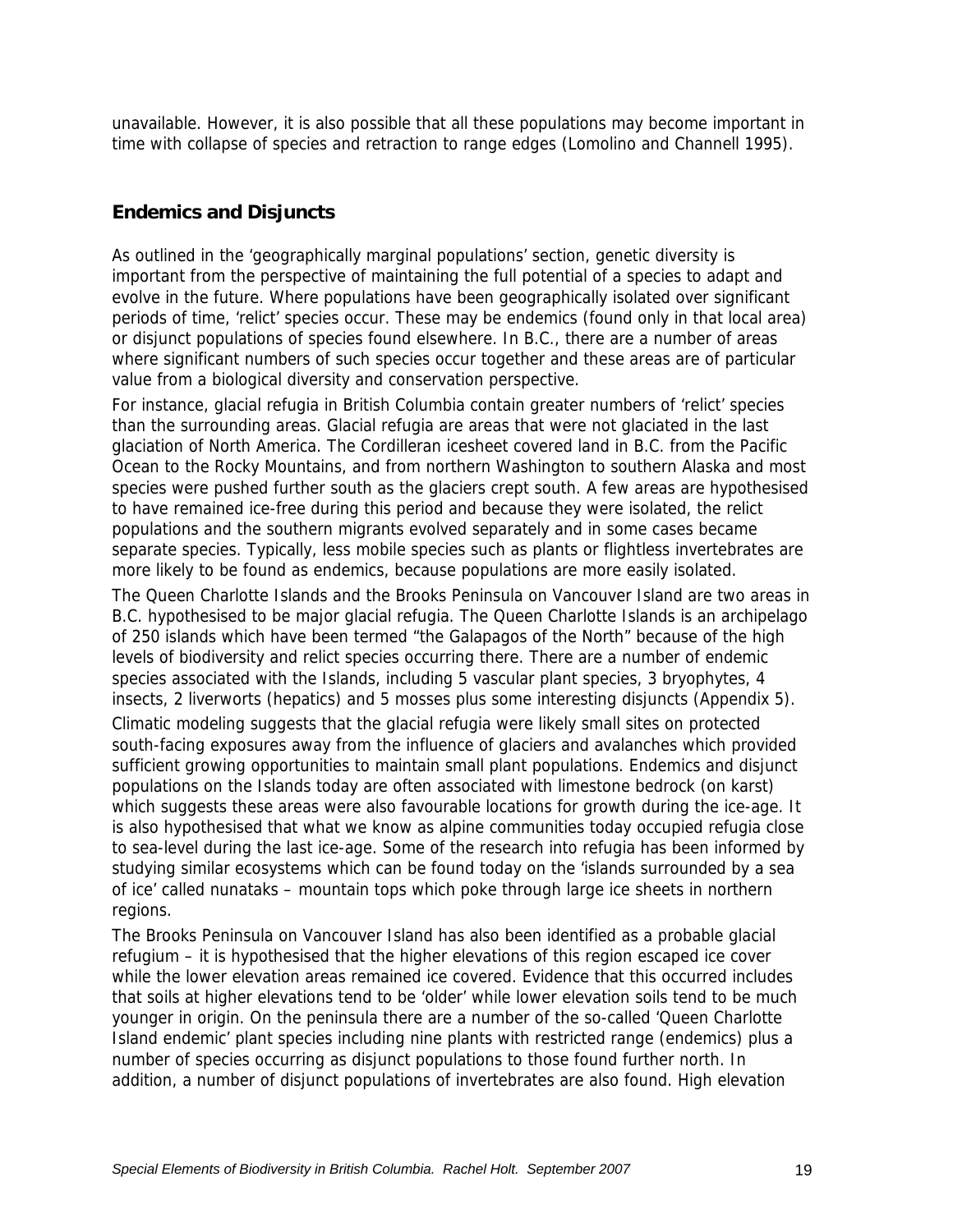plant communities also provide evidence for a refugium – with alpine and subalpine communities present that resemble those found on Queen Charlotte Islands today.

There are also a large number of fish that can be included in this category (see McPhail 2007 ). Aquatic refugia occurred, in similar ways as terrestrial refugia described above, during the last ice-age. One such area was centred on the Chehalis River in Washington State (the Chehalis Refugium). This area contributed two unique elements – the Salish sucker and Nooksack dace - to the fish fauna of B.C.. The Salish sucker has no formal taxonomic status but is an evolutionary significant unit and both are of conservation concern. Across B.C., various pockets of geographic isolation and subsequent recolonisation from different areas resulted in species (e.g. longnose dace, Rhinichthys cataractae) that are slightly differentiated in different areas but have no taxonomic status; however they sometimes differ in life history or habitat use and, thus, are of management concern. Indeed, much of the within-species diversity found in B.C. freshwater fish is a product of this process of range fragmentation and genetic divergence followed by recolonization from different refugia (McPhail 2007).

Another interesting phenomenon occurred as the icesheets retreated – the land rebounded from the immense weight, and the rising of land further separated populations of anadramous species such as Pacific lamprey, (Lampetra tridentata) and longfin smelt, (Spirinchus thaleichthys) in freshwater. Cut off from gene exchange with other populations and landlocked in new environments, they rapidly diverged. In some cases this process produced "biological species" that are unique to British Columbia (Cannings and Ptolemy 1998, McPhail 2007). A well researched example is the complex genetics of sticklebacks in B.C.. For example, in six lakes on three islands in the Strait of Georgia, there are two forms of the three-spined stickleback. 'Benthics' are stout and wide-mouthed and forage around the margins of the lake while 'limnetics' are slender and slim-mouthed and forage in the open waters of the lake. Studies have shown the two forms are genetically distinct with a very limited amount of hybridization between the forms. The genetic differences are particularly interesting because they are very recent (since the last ice-age), and it is thought that the pairs diverged independently in each separate lake from a common ancestral stickleback. If correct, this shows a very interesting case of parallel evolution in this species. Alternatively, the genetic variation may have come about from a more complex series of lake colonisation events caused by a number of different sea-level changes. Whatever the mechanism, all these species are now recognised as single lake endemic species (Rundle et al. 2000). Similar patterns are found in some other groups, such as lampreys, smelts and sculpins and provides a view into 'evolution in action'. These specific examples are unique to B.C.

Another example is the Pygmy whitefish that is generally considered to be a glacial relict. They occur across northern America in scattered populations, usually in deep nutrient-poor lakes. However, in two nutrient-rich lakes in B.C., a 'giant' pygmy white fish exists. These forms are known only from two populations in B.C. and nowhere else across the whitefish's range.

#### **Status**

Both the Queen Charlotte Islands and the Brooks Peninsula are of international significance because they provide habitat for relict species – endemics, disjunct populations and subspecies (see Special Genetic Elements below). This means they provide a home to an important component of the genetic biodiversity of B.C. and of the planet. Their island surroundings also mean they are vulnerable. Both Queen Charlotte Islands and Vancouver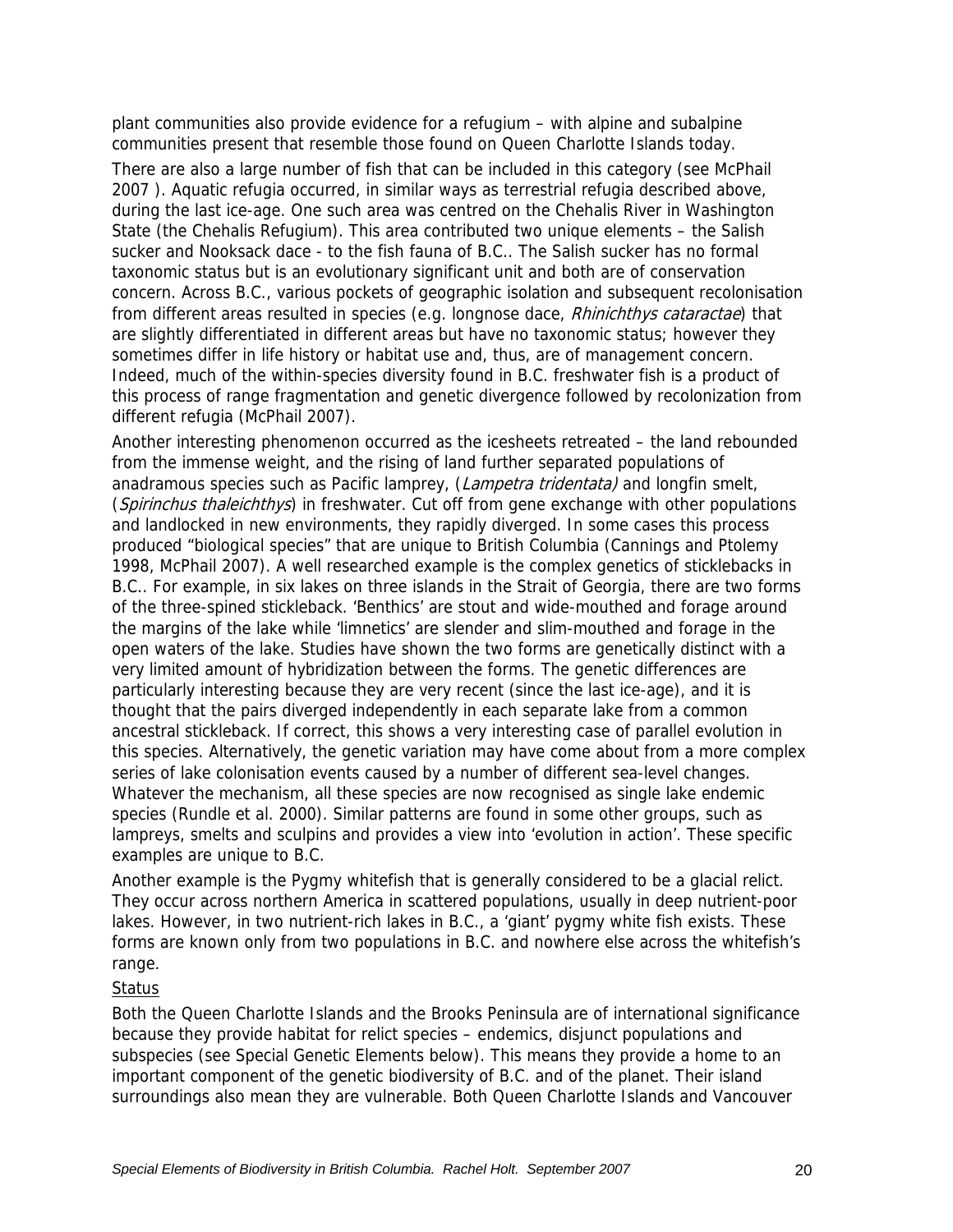Island are significantly impacted by invasive species - for example the introduced blacktailed deer on Queen Charlotte Islands have significantly altered the ecology of the entire rainforest ecosystem, with significant cascading impacts to a large number of individual species. Forestry and mining have the potential to disrupt these populations, and increasing tourism and recreation can increase pressures on these often small and potentially vulnerable populations. In addition, island populations are particularly vulnerable to relatively rare and unusual but catastrophic influences such as tsunamis or hurricanes.

The variety of fish examples are subject to a number of potential impacts, including habitat loss. A significant issue relating to conservation of these 'species' is the lack of taxonomic recognition for many of these examples, resulting in lack of protection for this important genetic diversity (MacPhail 2007). Although the mechanisms exist to list subspecies and geographically or genetically distinct populations under SARA and the recently amended Wildlife Act, much subspecies taxonomy is old and contentious, and our knowledge of distinctive populations incomplete. Therefore, these provisions are used sparingly by assessment organizations such as COSEWIC or the Conservation Data Centre.

#### Special Genetic Elements

In addition to the genetic special elements highlighted under 'geographically marginal populations' and 'endemics and disjuncts', B.C. is also home to a number of genetic elements that are not sufficiently diverse to be identified as species or subspecies but remain important genetic variation. In particular, approximately 20% of the COSEWIC list is focused at the level lower than species. A full list from B.C. is provided in Appendix 3.

Some examples with particularly important conservation implications are described:

A number of different ecotypes and populations of caribou are COSEWIC listed (Appendix 3). Of these, the mountain caribou (southern ecotype: Rangifer tarandus) is considered one of the most endangered mammals in North America. The entire population of the B.C. endemic ecotype is about 1,900 animals. This species is unique in its distribution and adaptation to the interior rainforest of British Columbia – foraging primarily on arboreal (tree-living) lichens it lives in old-growth forests from valley bottoms to mountain tops. Its life-history strategy has been to inhabit continuous forested habitats and avoid habitats that have high densities of predators. However, habitat loss through forest harvesting and road building have resulted in predators moving into its habitat, which is one factor influencing its recent dramatic decline.

Another example is the Kermode bear - a colour morph of the typical B.C. black bear that has two copies of a recessive gene that can result in a white or cream-coloured coat. The whole population of bears on the midcoast has the gene, however the highest densities of white or 'spirit bears' are found on Princess Royal and Gribell Islands where First Nations traditional ecological knowledge has suggested that around 1 in 10 bears are white. This high density of bears is a result of relative population isolation which allows an increased number of bears to express the recessive gene due to relatively high levels of inbreeding. Pacific salmon in B.C. also provide examples of genetic diversity at the level of populations.

There are six species of salmon on the B.C. coast, with each comprising hundreds of different 'stocks' - each geographically isolated by returning to specific streams and watersheds for spawning. These stocks are genetically distinct, and each is finely adapted to its specific environment such as water temperature, flow rate and chemical components. Hundreds of these stocks are already thought to have become extinct as a result of watershed disturbance and development. This loss has huge implications both to the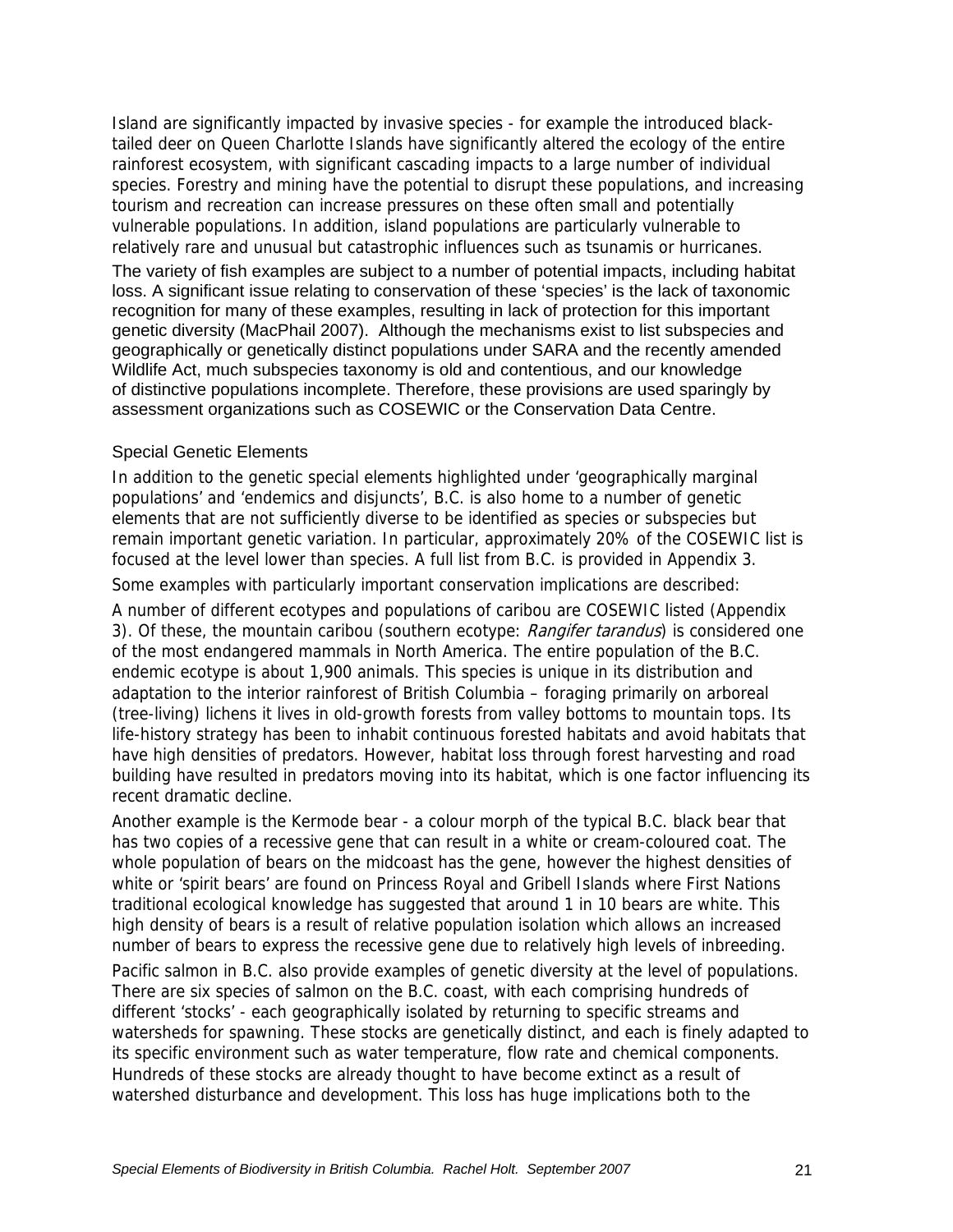resilience of salmon overall, and for cascading impacts throughout watersheds. Loss of genetic resilience also has serious implications in the face of climate change.

Salmon are the species most well known for having interpopulation diversity – however the conditions and processes that created this diversity also affected many other native fish species in B.C., and they are every bit as subtly adapted to their local environment as are Pacific salmon.

#### **Major Hybridization Zones**

It has been suggested that in North America there are 13 'suture' zones, or zones where there is overlap between major biotic groups and where some 'species' tend to hybridize (Remington 1968). The idea is interesting because it suggests that major evolutionary 'breaks' and areas of hybridization occur in particular geographic locations, and so sheds light on important patterns of evolution and how it interacts with landscape patterns. The proposed hybrid or suture zone for B.C. extends up from the southeast corner of the province into the central interior and was proposed on the basis of the channelling effects of mountain ranges as species moved across the landscape because of global climate shifts.

More recent analysis has supported the existence of the suture zone in BC (Swenson and Howard 2005) and further emphasises the hypothesised general importance of geographic barriers to dispersal and climate change in species evolution.

There are a number of interesting examples of hybridization in B.C.. For example, the northern flicker (Colaptes) exists across North America with red-shafted and yellow-shafted subspecies in most regions. However, in a band stretching from B.C. down into Texas 95% of the flickers found are hybrids between these two (Short 1969).

For tiger swallowtail butterflies, the Okanagan and Kootenay valleys of B.C. are the only place in North America where four species of tiger swallowtails occur together, and only in this location two of these species are also known to hybridize (Brower 1959).

Another example is for winter wrens in an area close to Tumbler Ridge. This specific location is the only place in North America where the eastern and western forms of winter wren co-exist (D. Irwin Undated). These species differ in both songs and genetics, but are not known to interbreed though it is hypothesised that over time they may become reproductively isolated.

#### **References**

B.C. CDC. Information at: http://www.env.gov.bc.ca/cdc/

- Brower, L.P. 1959. Speciation in butterflies of the *Papilio glaucus* group. 1. Morphological relationships and hybridization. Evolution 13:40-63.
- Bryant, M.D. and D.N. Swanston. 1998. Coho salmon populations in the karst landscape of north Prince of Wales Island, southeast Alaska. American Fisheries Society. 127: 425–433.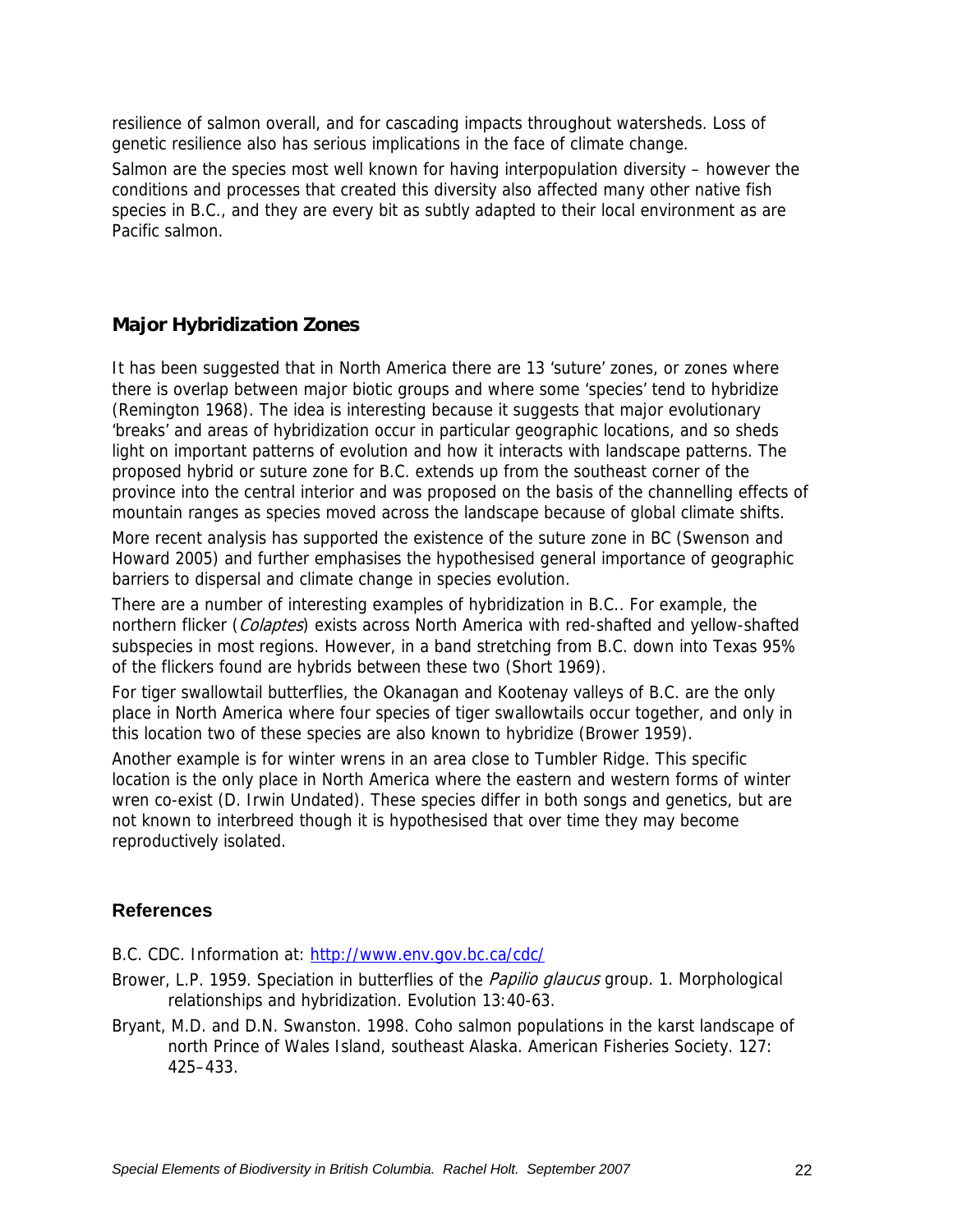- Bunnell, F., R.W. Campbell and K.A. Squires. 2004. Conservation priorities for peripheral species: the example of British Columbia. Canadian Journal of Forest Research 34: 2240-2247.
- Cannings, S.G. and Ptolemy, J. 1998. Rare freshwater fish of British Columbia. B.C. Environment, Victoria, BC. 228 pp.
- Daniel Irwin undated: information from website at: http://www.zoology.ubc.ca/~irwin/
- Dyer, O. and Lea, E.C. 2004. Status and importance of the Antelope-brushNeedle-and-Thread Grass plant community in the South Okanagan Valley, British Columbia. Pp. 13-18 (in) R. Seaton (ed.) Proceedings Ecosystem at Risk: Antelope brush restoration. March 28-30, 2003, Osoyoos, B.C. Society for Ecological Restoration, New Westminster, B.C.
- Guppy, C.S. and J.H. Shepard. 2001. Butterflies of British Columbia: Including Western Alberta, Southern Yukon, the Alaska Panhandle, Washington, Northern Oregon, Northern Idaho and Northwestern Montana. UBC Press. Vancouver, BC. 413 pp.
- Holt, R.F. 2005. Environmental Conditions Report for the Haida Gwaii / Queen Charlotte Islands Land Use Plan. Prepared for MSRM. Available at: http://www.veridianecological.ca/links.php
- Holt, R.F. and A. MacKinnon. 2007. Central Coast LUP Environmental Risk Assessment: Ecosystem Protection, Condition and Trends. Prepared for ILMB.
- Knapp, R.A., P. S. Corn and D.E. Schindler. 2001. The introduction of nonnative fish into wilderness lakes: good intentions, conflicting mandates and unintended consequences. Ecosystems 4: 275-278.
- Kruckeberg, A.R. 1969. Soil diversity and the distribution of plants, with examples from western North America. Madrono 20: 129–154. Cited from R.T. Ogilvie 1998.
- Laval, B., S.L. Cady, J.C. Pollack, C.P. McKay, J.S. Bird, J.P. Grotzinger, D.C. Ford and H.R. Bohm. 2000. Modern freshwater microbialite analogues for ancient dendritic reef structures. Nature 407: 626-629.
- Lepitzki, D.A.W. 2002. Status of the Banff Springs Snail (Physella johnsoni) in Alberta. Alberta Sustainable Resource Development, Fish and Wildlife Division, and Alberta Conservation Association, Wildlife Status Report No. 40, Edmonton, AB. 29pp.
- Lewis, G.J. and G.E. Bradfield. Undated. A floristic and ecological analysis at the Tulameen ultramafic (serpentine) complex, southern British Columbia, Canada. Davidsonia 14:4.
- Lomolino, M.V. and R. Channell. 1995, Splendid isolation: patterns of geographic range collapse in endangered mammals. J. Mammal. 76:335-347.
- McGarvie Hirner, J.L.1998. Relationship between trout stocking and amphibians in British Columbia's southern interior lakes. School of resource and environmental management. Report No. 406. University of Victoria.
- McPhail D. 2007. The Freshwater Fishes of British Columbia. University of Alberta Press, Edmonton. 624 pp.
- Ogilvie, R.T. 1998. Vascular plants in Smith, I.M and G.G.E Scudder (Eds). Assessment of species diversity in the Montane Cordillera Ecozone. Burlington: Ecological Monitoring and Assessment Network, 1998.
- Pilliod, D.S. and C.R. Peterson. 2001. Local and landscape effects of introduced trout on amphibians in historically fishless watersheds. Ecosystems 4: 322-333.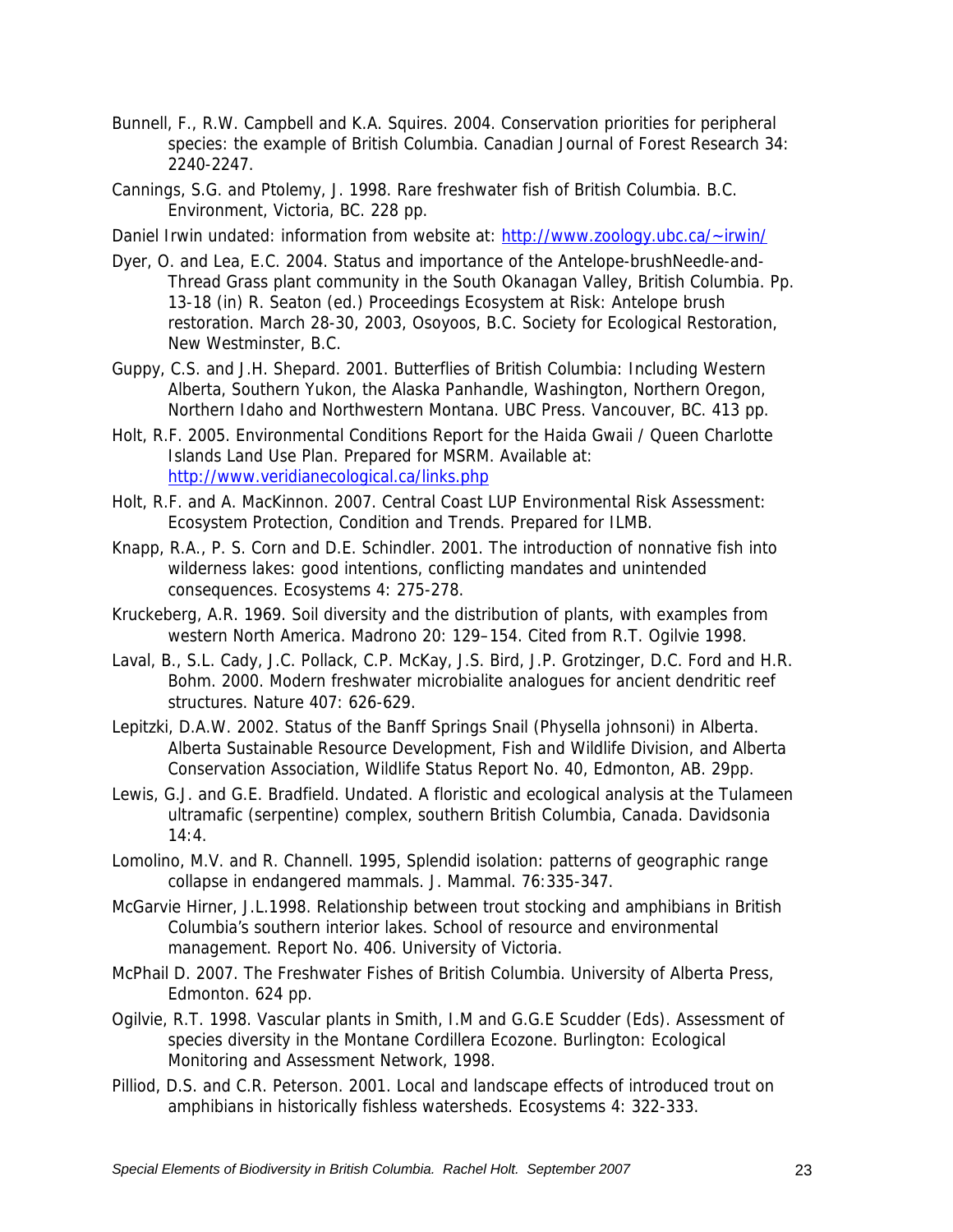- Remington, C.L. 1968. Suture zones of hybrid interaction between recently joined biotas. Evolutionary Biology 2:321-428.
- Richardson, J.S., W. Klenner and J. Shatford. 2000. The tiger salamander in British Columbia: An amphibian in an endangered desert environment. In L.M. Darling(Ed) 2000. Proceedings of a conference on the biology and management of species and habitats at risk, Kamloops, BC. Volume one: MoE and UCC, Kamloops.
- Rundle, H.D., L. Nagel, J.W. Boughman and D. Schluter. 2000. Natural selection and parallel speciation in sympatric sticklebacks. Science 287: 306-308.
- Schoonmaker, P.K., B. von Hagen and E.C. Wolf. 1999. The rainforests of home. Profile of a North American bioregion. Published by EcoTrust / Interrain Pacific.
- Short, L.L. 1965. Hybridization in the Flickers (*Colaptes*) of North America. Bull. Amer. Mus. Nat. Hist. 129(4):307-428.
- Schwartz, M.D., Scudder, G.G.E. and Henry, T.J. 1991. The first Nearctic records of two Holarctic species of *Polymerus* Hahn, with remarks on a monophyletic species-group (Heteroptera: Miridae: Mirinae) Can. Entomol. 123:721-743.
- Swenson, N.G. and D.J. Howard. 2005. Clustering of contact zones, hybrid zones and phylogeographic breaks in North America. American Naturalist 166: 581-591.
- Tyler, T.J., W.J. Liss, R.L. Hoffmann and L.M. Ganio. 1998. Experimental analysis of trout effects on survival, growth and habitat use of two species of Ambystomatid salamanders. J. Herpetology 32: 345-349.
- Yakimowski, S.B. and Eckert, C.G. 2007. Threatened peripheral populations in context: geographical variation in population frequency and size and sexual reproduction in a clonal woody shrub. Conserv. Biol. 21:811-822.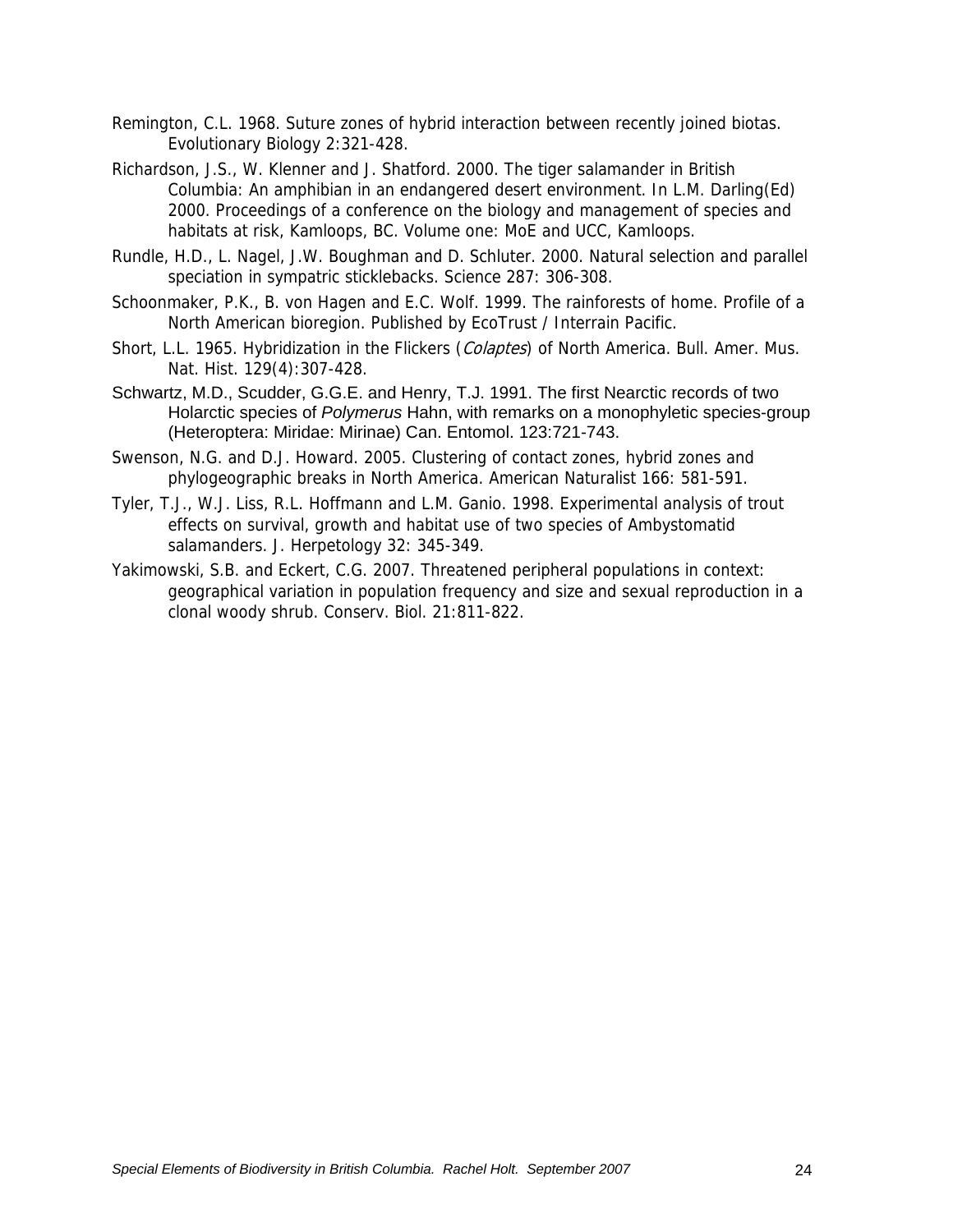# **Appendix 1. International Bird Areas in B.C..**

Highest ranked sites are at the top of the list. Specific details for each area are available on the www by clicking the link in the table.

| Global<br>Contin.<br>National<br>15<br>Boundary Bay - Roberts Bank - Sturgeon Bank (Fraser River Estuary), B.C.<br>$\overline{2}$<br>50<br>$\overline{2}$<br>Baynes Sound, B.C.<br>3<br>7<br>28<br>Scott Island Group, B.C.<br>5<br>$\mathbf 0$<br>8<br>23<br>Barkley Sound, B.C.<br>$\mathbf 0$<br>2<br>20<br>6<br>Lambert Channel/Hornby Island Waters, B.C.<br>5<br>$\overline{2}$<br>1<br>20<br>Englefield Bay Islands, B.C.<br>6<br>1<br>19<br>0<br>5<br>Moore and Byers Islands and Banks, B.C.<br>3<br>$\mathbf 0$<br>18<br>5<br>Little Qualicum Estuary to Nanoose Bay, B.C.<br>3<br>$\mathbf 0$<br>18<br>Duke of Edinburgh Ecological Reserve, B.C.<br>4<br>4<br>$\boldsymbol{0}$<br>16<br>Hippa Island, B.C.<br>4<br>1<br>13<br>$\mathbf 0$<br>Skincuttle Inlet Islands, B.C.<br>3<br>$\overline{0}$<br>4<br>13<br>Rankine and Langtry Islands, B.C.<br>4<br>$\overline{0}$<br>1<br>13<br>3<br>Solander Island and Brooks Bay, B.C.<br>13<br>$\overline{0}$<br>4<br>Sidney Channel, B.C.<br>$\overline{2}$<br>$\overline{2}$<br>$\overline{2}$<br>12<br>$\overline{3}$<br>3<br>Frederick Island, B.C.<br>$\mathbf 0$<br>12<br>$\overline{2}$<br>Anthony Island, B.C.<br>1<br>12<br>$\overline{4}$<br>Cleland Island & Southeast Clayoquot Sound, B.C.<br>3<br>$\overline{3}$<br>$\overline{0}$<br>12<br>3<br>Cowichan estuary, B.C.<br>2<br>$\boldsymbol{0}$<br>11<br>$\overline{2}$<br>Kyuquot Channel Islets, B.C.<br>4<br>$\theta$<br>10 <sup>°</sup><br>3<br>Ramsay and Northern Juan Perez Sound Islands, B.C.<br>1<br>$\overline{0}$<br>10 <sup>1</sup><br>3<br>1<br>Big Bay south to Delusion Bay, B.C.<br>$\mathbf 0$<br>10 <sup>°</sup><br>3<br>1<br>Creston Valley Wildlife Management Area, B.C.<br>$\mathbf 0$<br>10 <sup>°</sup><br>$\overline{2}$<br>$\mathbf{1}$<br>Fraser Lake, B.C.<br>1<br>9<br>$\overline{2}$<br>3<br>$\mathbf 0$<br>9<br>Langara Island, B.C.<br>$\overline{2}$<br>1<br>9<br>1<br>Chain Islets & Great Chain Islet, B.C.<br>$\overline{2}$<br>3<br>$\overline{0}$<br>9<br>Kerouard and St. James Islands, B.C.<br>$\overline{3}$<br>$\mathbf 0$<br>9<br>$\theta$<br>McIntyre Beach and Rose Spit, B.C.<br>$\overline{2}$<br>1<br>Tofino Mudflats, B.C.<br>1<br>9<br>3<br>Active Pass, B.C.<br>9<br>$\boldsymbol{0}$<br>0<br>$\overline{2}$<br>Dodge Point & Gogit Passage Island Chain, B.C.<br>2<br>8<br>$\boldsymbol{0}$<br>English Bay & Burrard Inlet, B.C.<br>2<br>1<br>8<br>0<br>Gillam Island, B.C.<br>$\overline{2}$<br>$\overline{2}$<br>$\boldsymbol{0}$<br>8<br>$\overline{2}$<br><b>Chehalis River Estuary, B.C.</b><br>$\boldsymbol{0}$<br>0<br>6<br>1<br>ς<br>$\boldsymbol{0}$<br>Cumshewa Inlet north to Sheldens Bay, B.C.<br>6<br>3<br>1<br>Laskeek Bay, B.C.<br>$\mathbf 0$<br>6<br>Skidegate Inlet, B.C.<br>1<br>1<br>1<br>6<br>1<br>$\overline{2}$<br>Amphitrite and Swiftsure Banks, B.C.<br>5<br>$\mathbf 0$<br>$\overline{2}$<br>Kunghit Island and Luxana Bay, B.C.<br>1<br>5<br>$\boldsymbol{0}$<br>$\overline{2}$<br>1<br>5<br>Lawn Point, B.C.<br>$\mathbf 0$<br>$\overline{2}$<br>1<br>5<br>Mitlenatch Island, B.C.<br>$\boldsymbol{0}$<br>Kitkatla Channel, Goschen Island North to Porcher Island, B.C.<br>1<br>5<br>1<br>$\boldsymbol{0}$<br>$\mathbf 0$<br>$\boldsymbol{0}$<br>4<br>Checleset Bay, B.C.<br>$\overline{4}$<br>$\overline{2}$<br>Lepas Bay Islet, B.C.<br>$\mathbf 0$<br>1<br>$\overline{4}$<br>1<br>1<br>$\overline{4}$<br>Lucy Islands, B.C.<br>$\mathbf 0$ | <b>IBA</b> site name |                          | Number of species meeting |  |  |
|-----------------------------------------------------------------------------------------------------------------------------------------------------------------------------------------------------------------------------------------------------------------------------------------------------------------------------------------------------------------------------------------------------------------------------------------------------------------------------------------------------------------------------------------------------------------------------------------------------------------------------------------------------------------------------------------------------------------------------------------------------------------------------------------------------------------------------------------------------------------------------------------------------------------------------------------------------------------------------------------------------------------------------------------------------------------------------------------------------------------------------------------------------------------------------------------------------------------------------------------------------------------------------------------------------------------------------------------------------------------------------------------------------------------------------------------------------------------------------------------------------------------------------------------------------------------------------------------------------------------------------------------------------------------------------------------------------------------------------------------------------------------------------------------------------------------------------------------------------------------------------------------------------------------------------------------------------------------------------------------------------------------------------------------------------------------------------------------------------------------------------------------------------------------------------------------------------------------------------------------------------------------------------------------------------------------------------------------------------------------------------------------------------------------------------------------------------------------------------------------------------------------------------------------------------------------------------------------------------------------------------------------------------------------------------------------------------------------------------------------------------------------------------------------------------------------------------------------------------------------------------------------------------------------------------------------------------------------------------------------------------------------------------------------------------------------------------------------------------------------------------------------------------------------------------------------------------------------------------------------------------------------------------------------------------------------------------------------------------------------------------------------------------------------------------------------------------------|----------------------|--------------------------|---------------------------|--|--|
|                                                                                                                                                                                                                                                                                                                                                                                                                                                                                                                                                                                                                                                                                                                                                                                                                                                                                                                                                                                                                                                                                                                                                                                                                                                                                                                                                                                                                                                                                                                                                                                                                                                                                                                                                                                                                                                                                                                                                                                                                                                                                                                                                                                                                                                                                                                                                                                                                                                                                                                                                                                                                                                                                                                                                                                                                                                                                                                                                                                                                                                                                                                                                                                                                                                                                                                                                                                                                                                           |                      | the following thresholds |                           |  |  |
|                                                                                                                                                                                                                                                                                                                                                                                                                                                                                                                                                                                                                                                                                                                                                                                                                                                                                                                                                                                                                                                                                                                                                                                                                                                                                                                                                                                                                                                                                                                                                                                                                                                                                                                                                                                                                                                                                                                                                                                                                                                                                                                                                                                                                                                                                                                                                                                                                                                                                                                                                                                                                                                                                                                                                                                                                                                                                                                                                                                                                                                                                                                                                                                                                                                                                                                                                                                                                                                           |                      |                          |                           |  |  |
|                                                                                                                                                                                                                                                                                                                                                                                                                                                                                                                                                                                                                                                                                                                                                                                                                                                                                                                                                                                                                                                                                                                                                                                                                                                                                                                                                                                                                                                                                                                                                                                                                                                                                                                                                                                                                                                                                                                                                                                                                                                                                                                                                                                                                                                                                                                                                                                                                                                                                                                                                                                                                                                                                                                                                                                                                                                                                                                                                                                                                                                                                                                                                                                                                                                                                                                                                                                                                                                           |                      |                          |                           |  |  |
|                                                                                                                                                                                                                                                                                                                                                                                                                                                                                                                                                                                                                                                                                                                                                                                                                                                                                                                                                                                                                                                                                                                                                                                                                                                                                                                                                                                                                                                                                                                                                                                                                                                                                                                                                                                                                                                                                                                                                                                                                                                                                                                                                                                                                                                                                                                                                                                                                                                                                                                                                                                                                                                                                                                                                                                                                                                                                                                                                                                                                                                                                                                                                                                                                                                                                                                                                                                                                                                           |                      |                          |                           |  |  |
|                                                                                                                                                                                                                                                                                                                                                                                                                                                                                                                                                                                                                                                                                                                                                                                                                                                                                                                                                                                                                                                                                                                                                                                                                                                                                                                                                                                                                                                                                                                                                                                                                                                                                                                                                                                                                                                                                                                                                                                                                                                                                                                                                                                                                                                                                                                                                                                                                                                                                                                                                                                                                                                                                                                                                                                                                                                                                                                                                                                                                                                                                                                                                                                                                                                                                                                                                                                                                                                           |                      |                          |                           |  |  |
|                                                                                                                                                                                                                                                                                                                                                                                                                                                                                                                                                                                                                                                                                                                                                                                                                                                                                                                                                                                                                                                                                                                                                                                                                                                                                                                                                                                                                                                                                                                                                                                                                                                                                                                                                                                                                                                                                                                                                                                                                                                                                                                                                                                                                                                                                                                                                                                                                                                                                                                                                                                                                                                                                                                                                                                                                                                                                                                                                                                                                                                                                                                                                                                                                                                                                                                                                                                                                                                           |                      |                          |                           |  |  |
|                                                                                                                                                                                                                                                                                                                                                                                                                                                                                                                                                                                                                                                                                                                                                                                                                                                                                                                                                                                                                                                                                                                                                                                                                                                                                                                                                                                                                                                                                                                                                                                                                                                                                                                                                                                                                                                                                                                                                                                                                                                                                                                                                                                                                                                                                                                                                                                                                                                                                                                                                                                                                                                                                                                                                                                                                                                                                                                                                                                                                                                                                                                                                                                                                                                                                                                                                                                                                                                           |                      |                          |                           |  |  |
|                                                                                                                                                                                                                                                                                                                                                                                                                                                                                                                                                                                                                                                                                                                                                                                                                                                                                                                                                                                                                                                                                                                                                                                                                                                                                                                                                                                                                                                                                                                                                                                                                                                                                                                                                                                                                                                                                                                                                                                                                                                                                                                                                                                                                                                                                                                                                                                                                                                                                                                                                                                                                                                                                                                                                                                                                                                                                                                                                                                                                                                                                                                                                                                                                                                                                                                                                                                                                                                           |                      |                          |                           |  |  |
|                                                                                                                                                                                                                                                                                                                                                                                                                                                                                                                                                                                                                                                                                                                                                                                                                                                                                                                                                                                                                                                                                                                                                                                                                                                                                                                                                                                                                                                                                                                                                                                                                                                                                                                                                                                                                                                                                                                                                                                                                                                                                                                                                                                                                                                                                                                                                                                                                                                                                                                                                                                                                                                                                                                                                                                                                                                                                                                                                                                                                                                                                                                                                                                                                                                                                                                                                                                                                                                           |                      |                          |                           |  |  |
|                                                                                                                                                                                                                                                                                                                                                                                                                                                                                                                                                                                                                                                                                                                                                                                                                                                                                                                                                                                                                                                                                                                                                                                                                                                                                                                                                                                                                                                                                                                                                                                                                                                                                                                                                                                                                                                                                                                                                                                                                                                                                                                                                                                                                                                                                                                                                                                                                                                                                                                                                                                                                                                                                                                                                                                                                                                                                                                                                                                                                                                                                                                                                                                                                                                                                                                                                                                                                                                           |                      |                          |                           |  |  |
|                                                                                                                                                                                                                                                                                                                                                                                                                                                                                                                                                                                                                                                                                                                                                                                                                                                                                                                                                                                                                                                                                                                                                                                                                                                                                                                                                                                                                                                                                                                                                                                                                                                                                                                                                                                                                                                                                                                                                                                                                                                                                                                                                                                                                                                                                                                                                                                                                                                                                                                                                                                                                                                                                                                                                                                                                                                                                                                                                                                                                                                                                                                                                                                                                                                                                                                                                                                                                                                           |                      |                          |                           |  |  |
|                                                                                                                                                                                                                                                                                                                                                                                                                                                                                                                                                                                                                                                                                                                                                                                                                                                                                                                                                                                                                                                                                                                                                                                                                                                                                                                                                                                                                                                                                                                                                                                                                                                                                                                                                                                                                                                                                                                                                                                                                                                                                                                                                                                                                                                                                                                                                                                                                                                                                                                                                                                                                                                                                                                                                                                                                                                                                                                                                                                                                                                                                                                                                                                                                                                                                                                                                                                                                                                           |                      |                          |                           |  |  |
|                                                                                                                                                                                                                                                                                                                                                                                                                                                                                                                                                                                                                                                                                                                                                                                                                                                                                                                                                                                                                                                                                                                                                                                                                                                                                                                                                                                                                                                                                                                                                                                                                                                                                                                                                                                                                                                                                                                                                                                                                                                                                                                                                                                                                                                                                                                                                                                                                                                                                                                                                                                                                                                                                                                                                                                                                                                                                                                                                                                                                                                                                                                                                                                                                                                                                                                                                                                                                                                           |                      |                          |                           |  |  |
|                                                                                                                                                                                                                                                                                                                                                                                                                                                                                                                                                                                                                                                                                                                                                                                                                                                                                                                                                                                                                                                                                                                                                                                                                                                                                                                                                                                                                                                                                                                                                                                                                                                                                                                                                                                                                                                                                                                                                                                                                                                                                                                                                                                                                                                                                                                                                                                                                                                                                                                                                                                                                                                                                                                                                                                                                                                                                                                                                                                                                                                                                                                                                                                                                                                                                                                                                                                                                                                           |                      |                          |                           |  |  |
|                                                                                                                                                                                                                                                                                                                                                                                                                                                                                                                                                                                                                                                                                                                                                                                                                                                                                                                                                                                                                                                                                                                                                                                                                                                                                                                                                                                                                                                                                                                                                                                                                                                                                                                                                                                                                                                                                                                                                                                                                                                                                                                                                                                                                                                                                                                                                                                                                                                                                                                                                                                                                                                                                                                                                                                                                                                                                                                                                                                                                                                                                                                                                                                                                                                                                                                                                                                                                                                           |                      |                          |                           |  |  |
|                                                                                                                                                                                                                                                                                                                                                                                                                                                                                                                                                                                                                                                                                                                                                                                                                                                                                                                                                                                                                                                                                                                                                                                                                                                                                                                                                                                                                                                                                                                                                                                                                                                                                                                                                                                                                                                                                                                                                                                                                                                                                                                                                                                                                                                                                                                                                                                                                                                                                                                                                                                                                                                                                                                                                                                                                                                                                                                                                                                                                                                                                                                                                                                                                                                                                                                                                                                                                                                           |                      |                          |                           |  |  |
|                                                                                                                                                                                                                                                                                                                                                                                                                                                                                                                                                                                                                                                                                                                                                                                                                                                                                                                                                                                                                                                                                                                                                                                                                                                                                                                                                                                                                                                                                                                                                                                                                                                                                                                                                                                                                                                                                                                                                                                                                                                                                                                                                                                                                                                                                                                                                                                                                                                                                                                                                                                                                                                                                                                                                                                                                                                                                                                                                                                                                                                                                                                                                                                                                                                                                                                                                                                                                                                           |                      |                          |                           |  |  |
|                                                                                                                                                                                                                                                                                                                                                                                                                                                                                                                                                                                                                                                                                                                                                                                                                                                                                                                                                                                                                                                                                                                                                                                                                                                                                                                                                                                                                                                                                                                                                                                                                                                                                                                                                                                                                                                                                                                                                                                                                                                                                                                                                                                                                                                                                                                                                                                                                                                                                                                                                                                                                                                                                                                                                                                                                                                                                                                                                                                                                                                                                                                                                                                                                                                                                                                                                                                                                                                           |                      |                          |                           |  |  |
|                                                                                                                                                                                                                                                                                                                                                                                                                                                                                                                                                                                                                                                                                                                                                                                                                                                                                                                                                                                                                                                                                                                                                                                                                                                                                                                                                                                                                                                                                                                                                                                                                                                                                                                                                                                                                                                                                                                                                                                                                                                                                                                                                                                                                                                                                                                                                                                                                                                                                                                                                                                                                                                                                                                                                                                                                                                                                                                                                                                                                                                                                                                                                                                                                                                                                                                                                                                                                                                           |                      |                          |                           |  |  |
|                                                                                                                                                                                                                                                                                                                                                                                                                                                                                                                                                                                                                                                                                                                                                                                                                                                                                                                                                                                                                                                                                                                                                                                                                                                                                                                                                                                                                                                                                                                                                                                                                                                                                                                                                                                                                                                                                                                                                                                                                                                                                                                                                                                                                                                                                                                                                                                                                                                                                                                                                                                                                                                                                                                                                                                                                                                                                                                                                                                                                                                                                                                                                                                                                                                                                                                                                                                                                                                           |                      |                          |                           |  |  |
|                                                                                                                                                                                                                                                                                                                                                                                                                                                                                                                                                                                                                                                                                                                                                                                                                                                                                                                                                                                                                                                                                                                                                                                                                                                                                                                                                                                                                                                                                                                                                                                                                                                                                                                                                                                                                                                                                                                                                                                                                                                                                                                                                                                                                                                                                                                                                                                                                                                                                                                                                                                                                                                                                                                                                                                                                                                                                                                                                                                                                                                                                                                                                                                                                                                                                                                                                                                                                                                           |                      |                          |                           |  |  |
|                                                                                                                                                                                                                                                                                                                                                                                                                                                                                                                                                                                                                                                                                                                                                                                                                                                                                                                                                                                                                                                                                                                                                                                                                                                                                                                                                                                                                                                                                                                                                                                                                                                                                                                                                                                                                                                                                                                                                                                                                                                                                                                                                                                                                                                                                                                                                                                                                                                                                                                                                                                                                                                                                                                                                                                                                                                                                                                                                                                                                                                                                                                                                                                                                                                                                                                                                                                                                                                           |                      |                          |                           |  |  |
|                                                                                                                                                                                                                                                                                                                                                                                                                                                                                                                                                                                                                                                                                                                                                                                                                                                                                                                                                                                                                                                                                                                                                                                                                                                                                                                                                                                                                                                                                                                                                                                                                                                                                                                                                                                                                                                                                                                                                                                                                                                                                                                                                                                                                                                                                                                                                                                                                                                                                                                                                                                                                                                                                                                                                                                                                                                                                                                                                                                                                                                                                                                                                                                                                                                                                                                                                                                                                                                           |                      |                          |                           |  |  |
|                                                                                                                                                                                                                                                                                                                                                                                                                                                                                                                                                                                                                                                                                                                                                                                                                                                                                                                                                                                                                                                                                                                                                                                                                                                                                                                                                                                                                                                                                                                                                                                                                                                                                                                                                                                                                                                                                                                                                                                                                                                                                                                                                                                                                                                                                                                                                                                                                                                                                                                                                                                                                                                                                                                                                                                                                                                                                                                                                                                                                                                                                                                                                                                                                                                                                                                                                                                                                                                           |                      |                          |                           |  |  |
|                                                                                                                                                                                                                                                                                                                                                                                                                                                                                                                                                                                                                                                                                                                                                                                                                                                                                                                                                                                                                                                                                                                                                                                                                                                                                                                                                                                                                                                                                                                                                                                                                                                                                                                                                                                                                                                                                                                                                                                                                                                                                                                                                                                                                                                                                                                                                                                                                                                                                                                                                                                                                                                                                                                                                                                                                                                                                                                                                                                                                                                                                                                                                                                                                                                                                                                                                                                                                                                           |                      |                          |                           |  |  |
|                                                                                                                                                                                                                                                                                                                                                                                                                                                                                                                                                                                                                                                                                                                                                                                                                                                                                                                                                                                                                                                                                                                                                                                                                                                                                                                                                                                                                                                                                                                                                                                                                                                                                                                                                                                                                                                                                                                                                                                                                                                                                                                                                                                                                                                                                                                                                                                                                                                                                                                                                                                                                                                                                                                                                                                                                                                                                                                                                                                                                                                                                                                                                                                                                                                                                                                                                                                                                                                           |                      |                          |                           |  |  |
|                                                                                                                                                                                                                                                                                                                                                                                                                                                                                                                                                                                                                                                                                                                                                                                                                                                                                                                                                                                                                                                                                                                                                                                                                                                                                                                                                                                                                                                                                                                                                                                                                                                                                                                                                                                                                                                                                                                                                                                                                                                                                                                                                                                                                                                                                                                                                                                                                                                                                                                                                                                                                                                                                                                                                                                                                                                                                                                                                                                                                                                                                                                                                                                                                                                                                                                                                                                                                                                           |                      |                          |                           |  |  |
|                                                                                                                                                                                                                                                                                                                                                                                                                                                                                                                                                                                                                                                                                                                                                                                                                                                                                                                                                                                                                                                                                                                                                                                                                                                                                                                                                                                                                                                                                                                                                                                                                                                                                                                                                                                                                                                                                                                                                                                                                                                                                                                                                                                                                                                                                                                                                                                                                                                                                                                                                                                                                                                                                                                                                                                                                                                                                                                                                                                                                                                                                                                                                                                                                                                                                                                                                                                                                                                           |                      |                          |                           |  |  |
|                                                                                                                                                                                                                                                                                                                                                                                                                                                                                                                                                                                                                                                                                                                                                                                                                                                                                                                                                                                                                                                                                                                                                                                                                                                                                                                                                                                                                                                                                                                                                                                                                                                                                                                                                                                                                                                                                                                                                                                                                                                                                                                                                                                                                                                                                                                                                                                                                                                                                                                                                                                                                                                                                                                                                                                                                                                                                                                                                                                                                                                                                                                                                                                                                                                                                                                                                                                                                                                           |                      |                          |                           |  |  |
|                                                                                                                                                                                                                                                                                                                                                                                                                                                                                                                                                                                                                                                                                                                                                                                                                                                                                                                                                                                                                                                                                                                                                                                                                                                                                                                                                                                                                                                                                                                                                                                                                                                                                                                                                                                                                                                                                                                                                                                                                                                                                                                                                                                                                                                                                                                                                                                                                                                                                                                                                                                                                                                                                                                                                                                                                                                                                                                                                                                                                                                                                                                                                                                                                                                                                                                                                                                                                                                           |                      |                          |                           |  |  |
|                                                                                                                                                                                                                                                                                                                                                                                                                                                                                                                                                                                                                                                                                                                                                                                                                                                                                                                                                                                                                                                                                                                                                                                                                                                                                                                                                                                                                                                                                                                                                                                                                                                                                                                                                                                                                                                                                                                                                                                                                                                                                                                                                                                                                                                                                                                                                                                                                                                                                                                                                                                                                                                                                                                                                                                                                                                                                                                                                                                                                                                                                                                                                                                                                                                                                                                                                                                                                                                           |                      |                          |                           |  |  |
|                                                                                                                                                                                                                                                                                                                                                                                                                                                                                                                                                                                                                                                                                                                                                                                                                                                                                                                                                                                                                                                                                                                                                                                                                                                                                                                                                                                                                                                                                                                                                                                                                                                                                                                                                                                                                                                                                                                                                                                                                                                                                                                                                                                                                                                                                                                                                                                                                                                                                                                                                                                                                                                                                                                                                                                                                                                                                                                                                                                                                                                                                                                                                                                                                                                                                                                                                                                                                                                           |                      |                          |                           |  |  |
|                                                                                                                                                                                                                                                                                                                                                                                                                                                                                                                                                                                                                                                                                                                                                                                                                                                                                                                                                                                                                                                                                                                                                                                                                                                                                                                                                                                                                                                                                                                                                                                                                                                                                                                                                                                                                                                                                                                                                                                                                                                                                                                                                                                                                                                                                                                                                                                                                                                                                                                                                                                                                                                                                                                                                                                                                                                                                                                                                                                                                                                                                                                                                                                                                                                                                                                                                                                                                                                           |                      |                          |                           |  |  |
|                                                                                                                                                                                                                                                                                                                                                                                                                                                                                                                                                                                                                                                                                                                                                                                                                                                                                                                                                                                                                                                                                                                                                                                                                                                                                                                                                                                                                                                                                                                                                                                                                                                                                                                                                                                                                                                                                                                                                                                                                                                                                                                                                                                                                                                                                                                                                                                                                                                                                                                                                                                                                                                                                                                                                                                                                                                                                                                                                                                                                                                                                                                                                                                                                                                                                                                                                                                                                                                           |                      |                          |                           |  |  |
|                                                                                                                                                                                                                                                                                                                                                                                                                                                                                                                                                                                                                                                                                                                                                                                                                                                                                                                                                                                                                                                                                                                                                                                                                                                                                                                                                                                                                                                                                                                                                                                                                                                                                                                                                                                                                                                                                                                                                                                                                                                                                                                                                                                                                                                                                                                                                                                                                                                                                                                                                                                                                                                                                                                                                                                                                                                                                                                                                                                                                                                                                                                                                                                                                                                                                                                                                                                                                                                           |                      |                          |                           |  |  |
|                                                                                                                                                                                                                                                                                                                                                                                                                                                                                                                                                                                                                                                                                                                                                                                                                                                                                                                                                                                                                                                                                                                                                                                                                                                                                                                                                                                                                                                                                                                                                                                                                                                                                                                                                                                                                                                                                                                                                                                                                                                                                                                                                                                                                                                                                                                                                                                                                                                                                                                                                                                                                                                                                                                                                                                                                                                                                                                                                                                                                                                                                                                                                                                                                                                                                                                                                                                                                                                           |                      |                          |                           |  |  |
|                                                                                                                                                                                                                                                                                                                                                                                                                                                                                                                                                                                                                                                                                                                                                                                                                                                                                                                                                                                                                                                                                                                                                                                                                                                                                                                                                                                                                                                                                                                                                                                                                                                                                                                                                                                                                                                                                                                                                                                                                                                                                                                                                                                                                                                                                                                                                                                                                                                                                                                                                                                                                                                                                                                                                                                                                                                                                                                                                                                                                                                                                                                                                                                                                                                                                                                                                                                                                                                           |                      |                          |                           |  |  |
|                                                                                                                                                                                                                                                                                                                                                                                                                                                                                                                                                                                                                                                                                                                                                                                                                                                                                                                                                                                                                                                                                                                                                                                                                                                                                                                                                                                                                                                                                                                                                                                                                                                                                                                                                                                                                                                                                                                                                                                                                                                                                                                                                                                                                                                                                                                                                                                                                                                                                                                                                                                                                                                                                                                                                                                                                                                                                                                                                                                                                                                                                                                                                                                                                                                                                                                                                                                                                                                           |                      |                          |                           |  |  |
|                                                                                                                                                                                                                                                                                                                                                                                                                                                                                                                                                                                                                                                                                                                                                                                                                                                                                                                                                                                                                                                                                                                                                                                                                                                                                                                                                                                                                                                                                                                                                                                                                                                                                                                                                                                                                                                                                                                                                                                                                                                                                                                                                                                                                                                                                                                                                                                                                                                                                                                                                                                                                                                                                                                                                                                                                                                                                                                                                                                                                                                                                                                                                                                                                                                                                                                                                                                                                                                           |                      |                          |                           |  |  |
|                                                                                                                                                                                                                                                                                                                                                                                                                                                                                                                                                                                                                                                                                                                                                                                                                                                                                                                                                                                                                                                                                                                                                                                                                                                                                                                                                                                                                                                                                                                                                                                                                                                                                                                                                                                                                                                                                                                                                                                                                                                                                                                                                                                                                                                                                                                                                                                                                                                                                                                                                                                                                                                                                                                                                                                                                                                                                                                                                                                                                                                                                                                                                                                                                                                                                                                                                                                                                                                           |                      |                          |                           |  |  |
|                                                                                                                                                                                                                                                                                                                                                                                                                                                                                                                                                                                                                                                                                                                                                                                                                                                                                                                                                                                                                                                                                                                                                                                                                                                                                                                                                                                                                                                                                                                                                                                                                                                                                                                                                                                                                                                                                                                                                                                                                                                                                                                                                                                                                                                                                                                                                                                                                                                                                                                                                                                                                                                                                                                                                                                                                                                                                                                                                                                                                                                                                                                                                                                                                                                                                                                                                                                                                                                           |                      |                          |                           |  |  |
|                                                                                                                                                                                                                                                                                                                                                                                                                                                                                                                                                                                                                                                                                                                                                                                                                                                                                                                                                                                                                                                                                                                                                                                                                                                                                                                                                                                                                                                                                                                                                                                                                                                                                                                                                                                                                                                                                                                                                                                                                                                                                                                                                                                                                                                                                                                                                                                                                                                                                                                                                                                                                                                                                                                                                                                                                                                                                                                                                                                                                                                                                                                                                                                                                                                                                                                                                                                                                                                           |                      |                          |                           |  |  |
|                                                                                                                                                                                                                                                                                                                                                                                                                                                                                                                                                                                                                                                                                                                                                                                                                                                                                                                                                                                                                                                                                                                                                                                                                                                                                                                                                                                                                                                                                                                                                                                                                                                                                                                                                                                                                                                                                                                                                                                                                                                                                                                                                                                                                                                                                                                                                                                                                                                                                                                                                                                                                                                                                                                                                                                                                                                                                                                                                                                                                                                                                                                                                                                                                                                                                                                                                                                                                                                           |                      |                          |                           |  |  |
|                                                                                                                                                                                                                                                                                                                                                                                                                                                                                                                                                                                                                                                                                                                                                                                                                                                                                                                                                                                                                                                                                                                                                                                                                                                                                                                                                                                                                                                                                                                                                                                                                                                                                                                                                                                                                                                                                                                                                                                                                                                                                                                                                                                                                                                                                                                                                                                                                                                                                                                                                                                                                                                                                                                                                                                                                                                                                                                                                                                                                                                                                                                                                                                                                                                                                                                                                                                                                                                           |                      |                          |                           |  |  |
|                                                                                                                                                                                                                                                                                                                                                                                                                                                                                                                                                                                                                                                                                                                                                                                                                                                                                                                                                                                                                                                                                                                                                                                                                                                                                                                                                                                                                                                                                                                                                                                                                                                                                                                                                                                                                                                                                                                                                                                                                                                                                                                                                                                                                                                                                                                                                                                                                                                                                                                                                                                                                                                                                                                                                                                                                                                                                                                                                                                                                                                                                                                                                                                                                                                                                                                                                                                                                                                           |                      |                          |                           |  |  |
|                                                                                                                                                                                                                                                                                                                                                                                                                                                                                                                                                                                                                                                                                                                                                                                                                                                                                                                                                                                                                                                                                                                                                                                                                                                                                                                                                                                                                                                                                                                                                                                                                                                                                                                                                                                                                                                                                                                                                                                                                                                                                                                                                                                                                                                                                                                                                                                                                                                                                                                                                                                                                                                                                                                                                                                                                                                                                                                                                                                                                                                                                                                                                                                                                                                                                                                                                                                                                                                           |                      |                          |                           |  |  |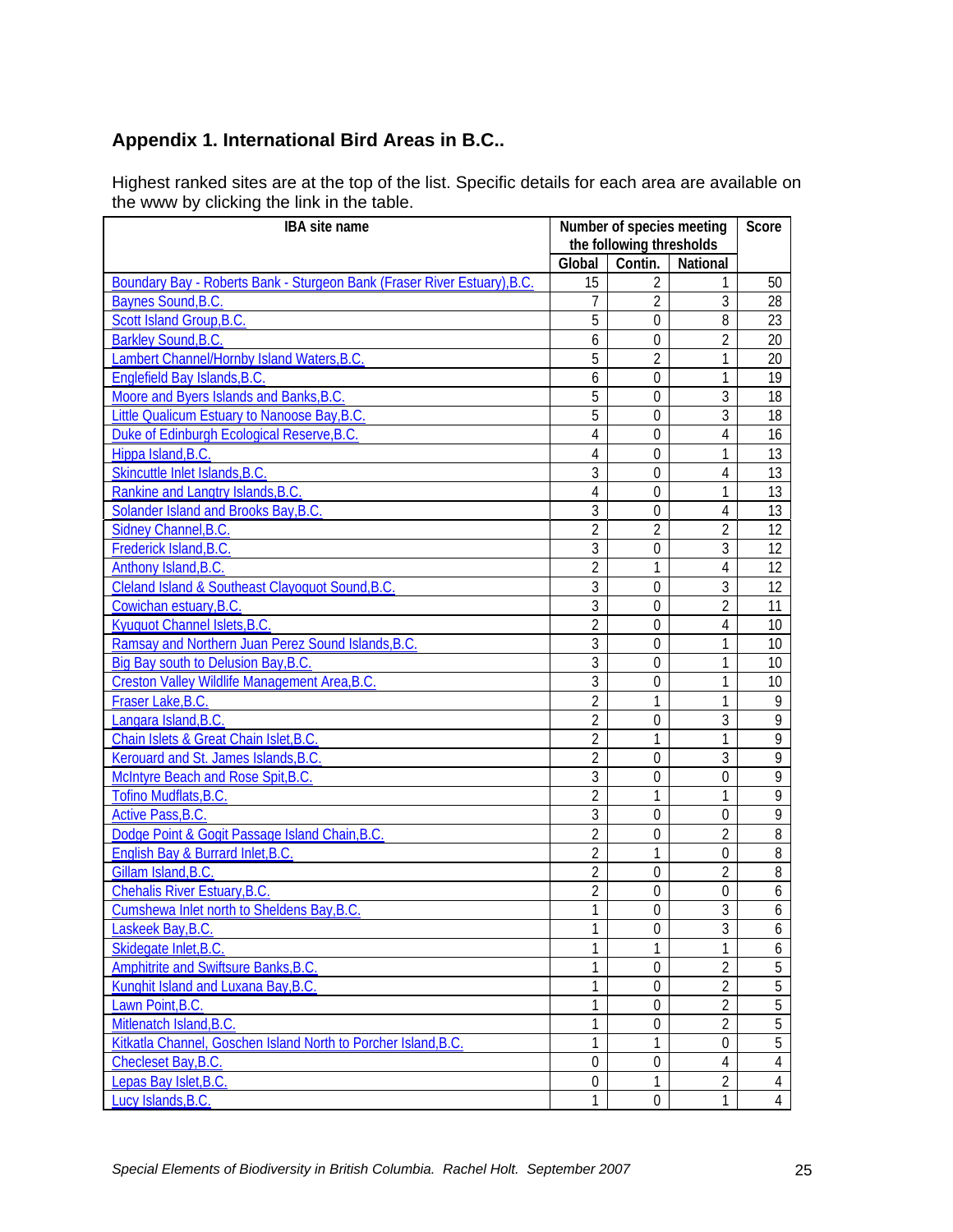| IBA site name                                         | Number of species meeting |                 | Score            |                |
|-------------------------------------------------------|---------------------------|-----------------|------------------|----------------|
|                                                       | the following thresholds  |                 |                  |                |
|                                                       | Global                    | Contin.         | <b>National</b>  |                |
| Comox Valley, B.C.                                    | 1                         | $\theta$        | 1                | 4              |
| Smith Sound Islets, B.C.                              | 0                         | $\Omega$        | 4                | $\overline{4}$ |
| White Islets and Wilson Creek, B.C.                   | 1                         | $\overline{0}$  | 1                | 4              |
| Somenos Marsh Wildlife Refuge, B.C.                   | 1                         | $\theta$        | 1                | $\overline{4}$ |
| Tachick and Nulki Lakes, B.C.                         | $\mathbf 0$               | $\overline{2}$  | $\mathbf 0$      | $\overline{4}$ |
| Mussel and Kynoch Inlet and Sheep Passage, B.C.       | 1                         | $\overline{0}$  | $\mathbf{1}$     | $\overline{4}$ |
| Nootka Island banks, B.C.                             | $\overline{0}$            | $\overline{0}$  | 3                | $\overline{3}$ |
| Kilpoola Lake Area, B.C.                              | $\overline{0}$            | $\mathbf 0$     | $\overline{3}$   | $\overline{3}$ |
| South Thompson River, B.C.                            | 1                         | $\mathbf 0$     | $\mathbf 0$      | $\overline{3}$ |
| Alder Island, B.C.                                    | 1                         | $\Omega$        | $\Omega$         | 3              |
| Douglas Lake Plateau, B.C.                            | $\mathbf{1}$              | $\overline{0}$  | $\overline{0}$   | $\overline{3}$ |
| Squamish River Area, B.C.                             | 1                         | $\theta$        | $\overline{0}$   | $\overline{3}$ |
| Desolation Sound, B.C.                                | 1                         | $\overline{0}$  | $\overline{0}$   | $\overline{3}$ |
| Vaseux Lake Area, B.C.                                | $\mathbf 0$               | 0               | 3                | $\overline{3}$ |
| Porlier Pass, B.C.                                    | 1                         | $\mathbf 0$     | $\mathbf 0$      | $\overline{3}$ |
| Tian Bay/Port Louis Area, B.C.                        | $\overline{0}$            | $\overline{0}$  | $\overline{3}$   | $\overline{3}$ |
| Stuart, Tachie and Middle Rivers, B.C.                | 1                         | $\overline{0}$  | $\overline{0}$   | $\overline{3}$ |
| Snake Island, B.C.                                    | $\theta$                  | $\theta$        | $\overline{2}$   | $\overline{2}$ |
| Major Brown Rock, B.C.                                | $\theta$                  | $\theta$        | $\overline{2}$   | $\overline{2}$ |
| McFadden Creek Heronry, B.C.                          | $\overline{0}$            | $\mathbf{1}$    | $\overline{0}$   | $\overline{2}$ |
| Holden Lake, B.C.                                     | $\overline{0}$            | $\mathbf{1}$    | $\overline{0}$   | $\overline{2}$ |
| Pacific Spirit Regional Park, B.C.                    | $\mathbf 0$               | $\mathbf{1}$    | $\mathbf 0$      | $\overline{2}$ |
| Osoyoos Oxbows, B.C.                                  | $\mathbf 0$               | 0               | 1                | $\mathbf{1}$   |
| Grey and Green islets, B.C                            | $\mathbf 0$               | $\theta$        | $\mathbf{1}$     | $\mathbf{1}$   |
| Cecil Lake, B.C.                                      | $\overline{0}$            | $\overline{0}$  | $\mathbf{1}$     | 1              |
| Greater Vancouver Watershed, B.C.                     | $\overline{0}$            | $\overline{0}$  | 1                | $\mathbf{1}$   |
| Jervis Inlet/McRae Islet, B.C.                        | $\overline{0}$            | $\overline{0}$  | 1                | 1              |
| Goose Island Group and Banks, B.C.                    | $\theta$                  | $\theta$        | 1                | 1              |
| White Lake Area, B.C.                                 | $\overline{0}$            | $\overline{0}$  | $\mathbf{1}$     | $\mathbf{1}$   |
| Klaskish River and East Creek Watersheds, B.C.        | $\overline{0}$            | $\overline{0}$  | 1                | 1              |
| Kotcho lake, B.C.                                     | $\overline{0}$            | $\theta$        | $\mathbf{1}$     | $\mathbf{1}$   |
| Chilcotin Junction, B.C.                              | $\theta$                  | $\theta$        | 1                | 1              |
| Chopaka Customs, B.C.                                 | $\overline{0}$            | $\overline{0}$  | 1                | $\mathbf{1}$   |
| Megin, Moyeha, Watta and Pretty Girl Watersheds, B.C. | $\overline{0}$            | $\mathbf 0$     | 1                | $\mathbf{1}$   |
| Sumallo River/Skagit Valley, B.C.                     | $\overline{0}$            | $\mathbf 0$     | $\mathbf{1}$     | 1              |
| Skookumchuck Prairie, B.C.                            | $\mathbf 0$               | $\mathbf 0$     | $\mathbf 0$      | $\mathbf 0$    |
| Hesquiat Lake area, B.C.                              | 0                         | $\Omega$        | $\theta$         | 0              |
| Carmanah Walbran Forest, B.C.                         | 0                         | $\overline{0}$  | $\overline{0}$   | $\overline{0}$ |
| <b>TOTAL</b>                                          | 140                       | $\overline{21}$ | $\overline{129}$ |                |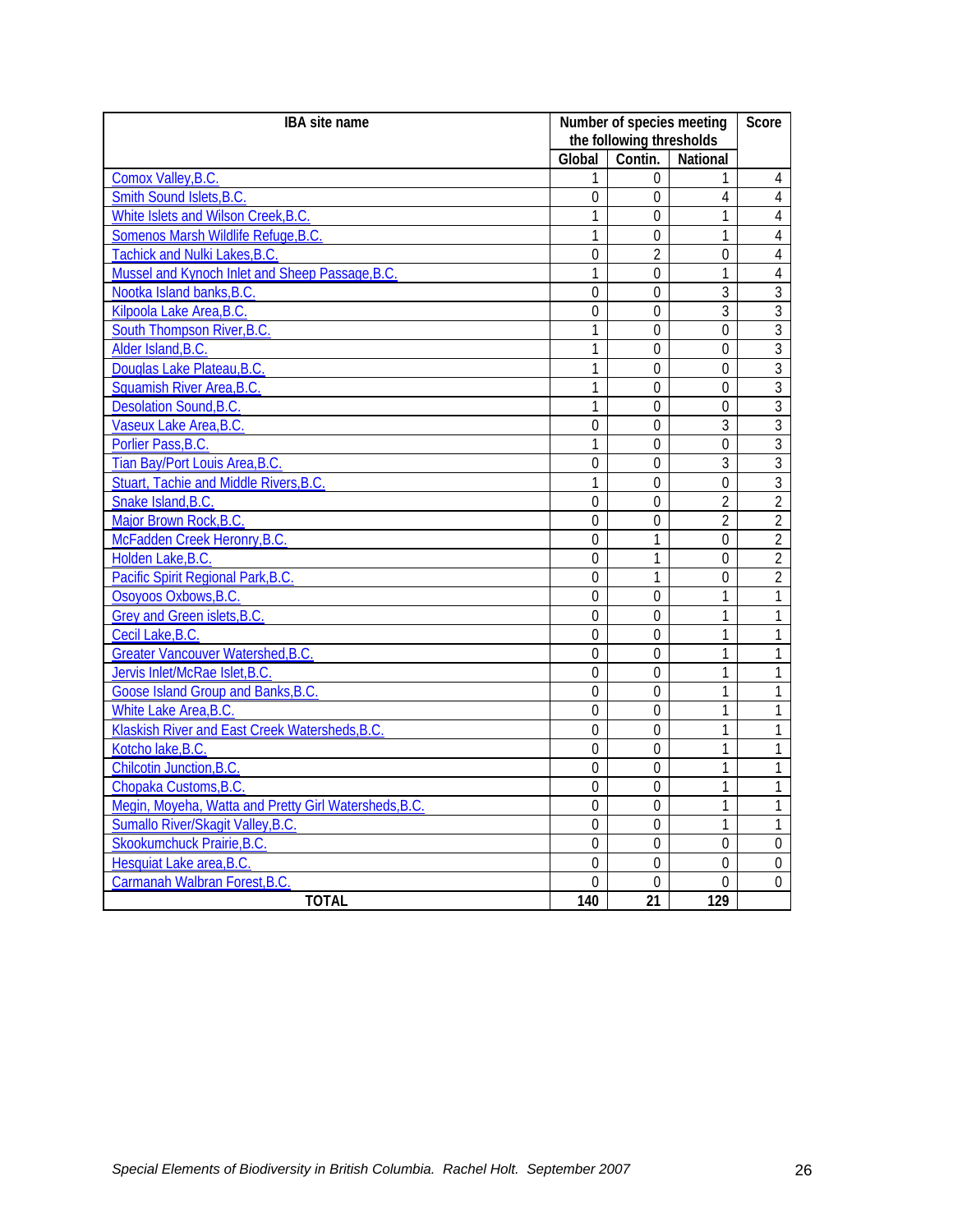## **Appendix 2. Migratory Bird Sanctuaries in B.C..**

| <b>Sanctuary</b>                       | Location                                        |
|----------------------------------------|-------------------------------------------------|
| Christie Islet Bird Sanctuary          | <b>Howe Sound</b>                               |
| <b>Esquimalt Lagoon Bird Sanctuary</b> | Vancouver Island                                |
| George C. Reifel Bird Sanctuary        | (Alaksen Wildlife Refuge) - Delta               |
| Nechako River Bird Sanctuary           | Localised areas of the Nechako River.           |
| Shoal Harbour Bird Sanctuary           | Shoal Harbour and Roberts Bay, Vancouver Island |
| Vaseux Lake Bird Sanctuary             | Southern Okanagan                               |
| Victoria Harbour Bird Sanctuary        | Vancouver Island.                               |

# **Appendix 3.Table of entities listed by COSEWIC in B.C.**

19% - (46/242) are subspecies or populations below the species level.

|                | <b>Elements</b>                            | Status (Cosewic).      |
|----------------|--------------------------------------------|------------------------|
| $\mathbf{1}$   | Caribou ssp Dawson's                       | <b>Extinct</b>         |
| $\overline{2}$ | Caribou Southen Mtn                        | <b>Threatened</b>      |
| 3              | Caribou Boreal                             | Threatened             |
| 4              | Caribou Northern Mt                        | <b>Special Concern</b> |
| 5              | Ermine haidarum ssp                        | Threatened             |
| 6              | Grizzly Bear NW                            | <b>Special Concern</b> |
| 7              | Horned Lark strigata ssp                   | Endangered             |
| 8              | Screech-Owl macfarlanei subspecies         | Endangered             |
| 9              | Sparrow affinis subspecies, Vesper         | Endangered             |
| 10             | Falcon anatum subspecies, Peregrine        | Threatened             |
| 11             | Goshawk laingi subspecies, Northern        | <b>Special Concern</b> |
| 12             | Owl brooksi subspecies, Northern Saw-whet  | Threatened             |
| 13             | Falcon pealei subspecies, Peregrine        | <b>Special Concern</b> |
| 14             | Heron fannini subspecies, Great Blue       | <b>Special Concern</b> |
| 15             | Screech-Owl kennicottii subspecies, West   | <b>Special Concern</b> |
| 16             | Gophersnake, Pacific                       | Extirpated             |
| 17             | Turtle, Western Painted Coastal            | Endangered             |
| 18             | Gophersnake, Great Basin                   | Threatened             |
| 19             | Turtle, Western Painted Rocky mountain pop | Special concern        |
| 20             | Stickleback, Benthic Hadley Lake           | <b>Extinct</b>         |
| 21             | Stickleback, Limnetic Hadley Lake          | <b>Extinct</b>         |
| 22             | Dace, Nooksack                             | Endangered             |
| 23             | Lamprey, Morrison Creek                    | Endangered             |
| 24             | Stickleback, Benthic Enos Lake             | Endangered             |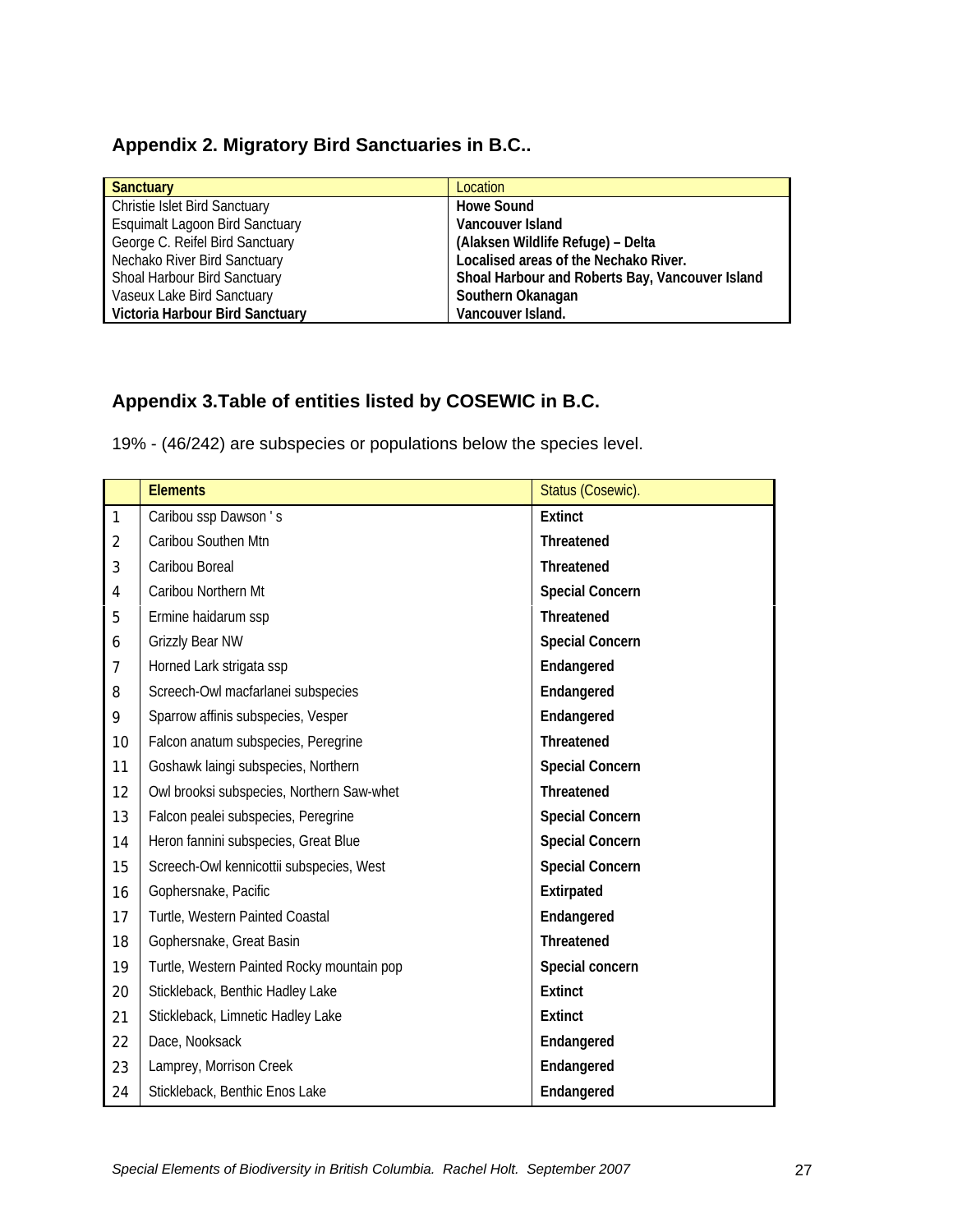|    | <b>Elements</b>                     | Status (Cosewic). |
|----|-------------------------------------|-------------------|
| 25 | Stickleback, Benthic Paxton Lake    | Endangered        |
| 26 | Stickleback, Limnetic Paxton Lake   | Endangered        |
| 27 | Stickleback, Benthic Vananda Creek  | Endangered        |
| 28 | Stickleback, Limnetic Enos Lake     | Endangered        |
| 29 | Stickleback, Limnetic Vananda Creek | Endangered        |
| 30 | Stickleback, Misty Lake Lentic      | Endangered        |
| 31 | Stickleback, Misty Lake Lotic       | Endangered        |
| 32 | Sucker, Salish                      | Endangered        |
| 33 | Lamprey, Vancouver                  | <b>Threatened</b> |
| 34 | Sculpin, Cultus Pygmy               | Endangered        |
| 35 | Stickleback, Charlotte Unarmoured   | special concern   |
| 36 | Stickleback, Giant                  | special concern   |
| 37 | Trout, Westslope Cutthroat          | special concern   |
| 38 | Smelt, Pygmy Longfin                | Data deficient    |
| 39 | Salmon, Coho interior Fraser        | Threatened        |
| 40 | Salmon, Sockeye Cultus Lake         | Endangered        |
| 41 | Salmon, Sockeye sakinaw lake        | Endangered        |
| 42 | Salmon, Chinook Okanagan            | threatened        |
| 43 | Marbled, Island insulanus           | Extirpated        |
| 44 | Blue, Island                        | endangered        |
| 45 | Checkerspot Taylors                 | endangered        |
| 46 | Catchfly, Coastal Scouler's         | endangered        |

# **Appendix 4. Globally vulnerable (G3) plant associated identified by CDC.**

Note, this list is considerably different from that identified by NatureServe, and is currently being updated and consolidated by B.C. CDC.

| Latin                                                          | Common                                            |
|----------------------------------------------------------------|---------------------------------------------------|
|                                                                |                                                   |
| Abies lasiocarpa   Vaccinium membranaceum   Brachythecium spp. | subalpine fir / black huckleberry / ragged-mosses |
|                                                                |                                                   |
| Betula occidentalis / Rosa spp.                                | water birch / roses                               |
|                                                                |                                                   |
| Picea engelmannii x glauca / Spiraea douglasii                 | hybrid white spruce / hardhack                    |
|                                                                |                                                   |
| Picea glauca / Ribes triste / Gymnocarpium dryopteris          | white spruce / red swamp currant / oak fern       |
|                                                                |                                                   |
| Picea glauca / Ribes triste / Mertensia paniculata             | white spruce / red swamp currant / tall bluebells |
|                                                                |                                                   |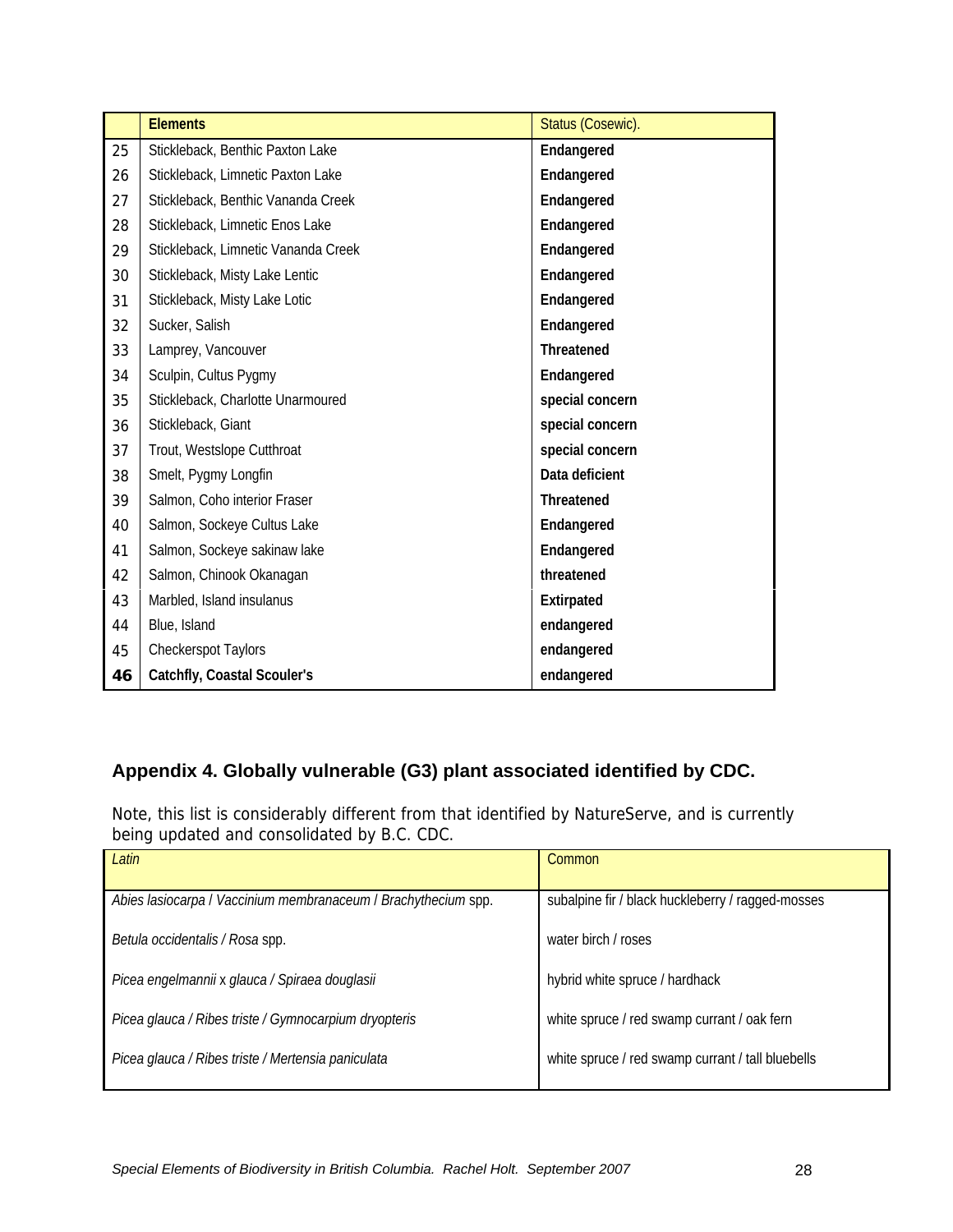| Picea glauca / Vaccinium membranaceum / Hylocomium splendens                       | white spruce / black huckleberry / step moss            |
|------------------------------------------------------------------------------------|---------------------------------------------------------|
| Pinus contorta / Festuca altaica / Stereocaulon spp.                               | lodgepole pine / Altai fescue / foam lichens            |
| Pinus contorta - Picea mariana / Pleurozium schreberi                              | lodgepole pine - black spruce / red-stemmed feathermoss |
| Pinus contorta / Vaccinium membranaceum / Cladina spp.                             | lodgepole pine / black huckleberry / reindeer lichens   |
| Pseudotsuga menziesii - Picea engelmannii x glauca / Ptilium crista-<br>castrensis | Douglas-fir - hybrid white spruce / knight's plume      |
| Pseudotsuga menziesii / Pleurozium schreberi - Hylocomium splendens                | Douglas-fir / red-stemmed feathermoss - step moss       |
|                                                                                    |                                                         |

# **Appendix 5. Endemic and Disjunct species on Queen Charlotte Islands (QCI) and/or Brooks Peninsula (BP) on Vancouver Island (from G. Scudder pers. comm.).**

| Group                                                                 | <b>Queen Charlotte</b><br>Islands / refs | <b>Brooks Peninsula /</b><br>refs |
|-----------------------------------------------------------------------|------------------------------------------|-----------------------------------|
| BRYOPHYTES <sup>1</sup>                                               |                                          |                                   |
| Seligeria careyana Vitt & Schofield                                   | 7                                        |                                   |
| Wijkia carlottae (Schofield) Crum.                                    |                                          |                                   |
| Heterophyllium n.sp.                                                  | $\overline{7}$                           | 7                                 |
|                                                                       |                                          |                                   |
| <b>VASCULAR PLANTS</b>                                                |                                          |                                   |
| Enemion savilei (Calder & Tayl.) Keener (Ranunculaceae)               | 10                                       | 6                                 |
| Geum schofieldii (Calder & Taylor (Rosaceae)                          | 10                                       | 6                                 |
| Ligusticum caldera Mathias & Const. (Apiaceae)                        | 10                                       | 6                                 |
| Saxifraga taylori Calder & Savile (Saxifragaceae)                     | 10                                       | 6                                 |
| Sinosenecio newcombei (Greene) Janovec & Barkley (Asteraceae)         | 10                                       |                                   |
| <b>INSECTA</b>                                                        |                                          |                                   |
| Order HEMIPTERA                                                       |                                          |                                   |
| Aphrophora regina Hamilton (Cercopidae)                               | 2,3,8,9                                  |                                   |
| Order LEPDIOTERA                                                      |                                          |                                   |
| Xanthorhoe clarkeata Ferguson (Geometridae)                           | 1,9                                      |                                   |
| Order COELOPTERA                                                      |                                          |                                   |
| Nebria charlottae Lindroth (Carabidae)                                | 4,5,8,9                                  |                                   |
| N. louisae Kavanaugh (Carabidae)                                      | 4,5,8,9                                  |                                   |
| HEPATICS <sup>2</sup>                                                 |                                          |                                   |
| Dendrobazzania griffithiana (Steph.) Schust. & Schof. [Himalayas]     |                                          |                                   |
| Radula auriculata Steph [S.E. Asia]                                   |                                          |                                   |
| MOSSES <sup>2</sup>                                                   |                                          |                                   |
| Daltonia splachnoides (Sm. ex. Sm. & Sowerby) Hook. & Tayl. [Madeira, |                                          |                                   |